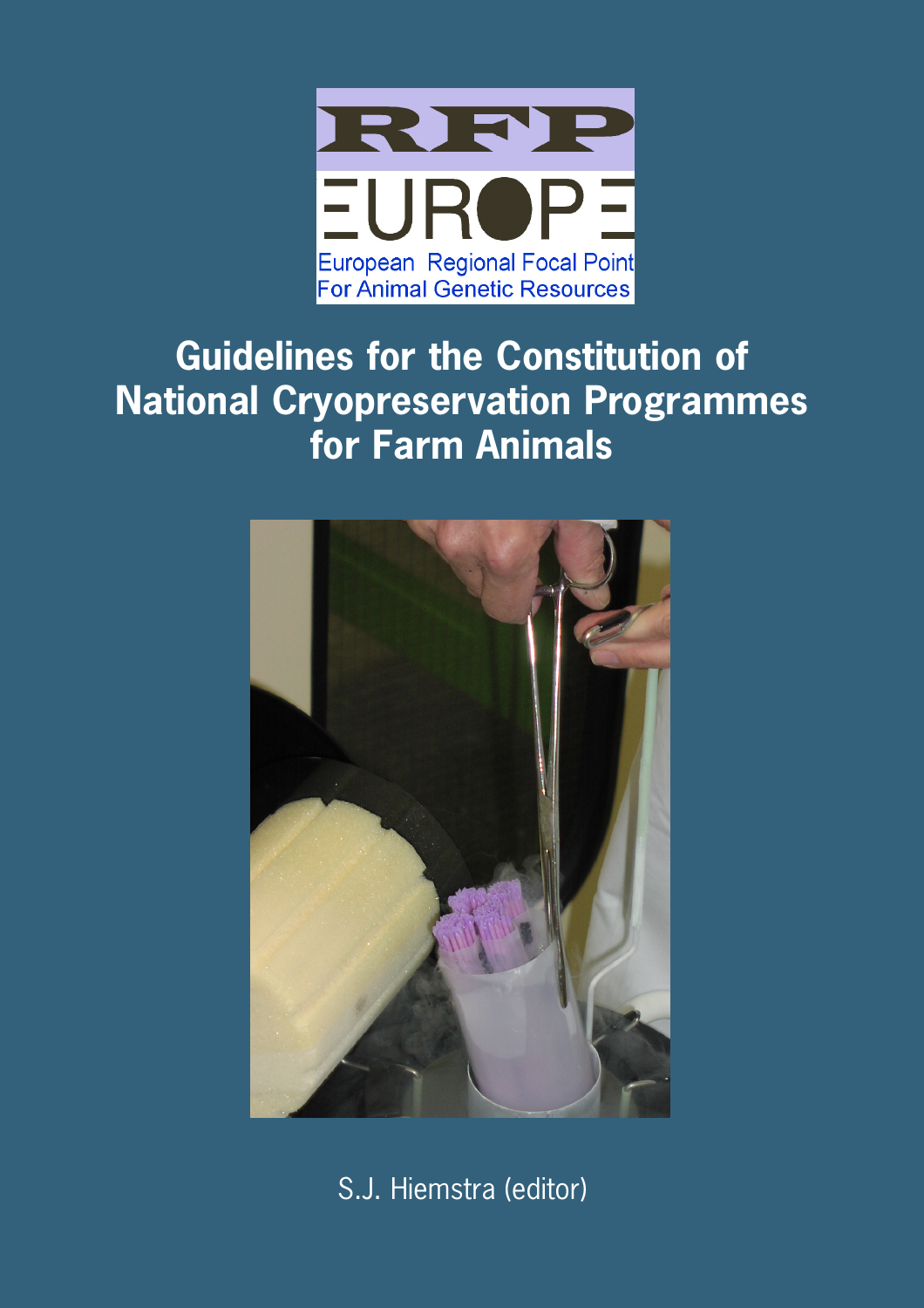The **European Regional Focal Point** (ERFP) is part of the UN Food and Agricultural Organisation's (FAO) officially recognised global network on Animal Genetic Resources (AnGR) for Food and Agriculture. It was set up with the financial backing of the French Government, as part of the FAO's Global Strategy for the Management of AnGR for Food and Agriculture to encourage greater co-operation between the official National Co-ordinators for AnGR in the 37 European States. The ERFP is funded by donations from at least 10 donor Governments within Europe and has the full support of the European Association of Animal Production (EAAP). It is recognised by the European Commission as being the expert body, with the backing of the EAAP, on AnGR issues affected by EU legislation.

The ERFP plays a vital role in bringing together European National Co-ordinators on AnGR and encouraging co-operation in AnGR conservation activity across Europe. In November 2002, a first call for actions was launched by the ERFP, which resulted in the funding of two projects. One of these was entitled 'Development of Guidelines for cryopreservation of AnGR in Europe', which has resulted in this publication.

**Citation:** ERFP, 2003. Guidelines for the Constitution of National Cryopreservation Programmes for Farm Animals. Publication No. 1 of the European Regional Focal Point on Animal Genetic Resources. Hiemstra, S.J.<sup>1</sup> (ed), 2003

<sup>&</sup>lt;sup>1</sup> Centre for Genetic Resources, the Netherlands (CGN) of Wageningen University and Research Center, P.O. Box 65, 8200 AB Lelystad, The Netherlands.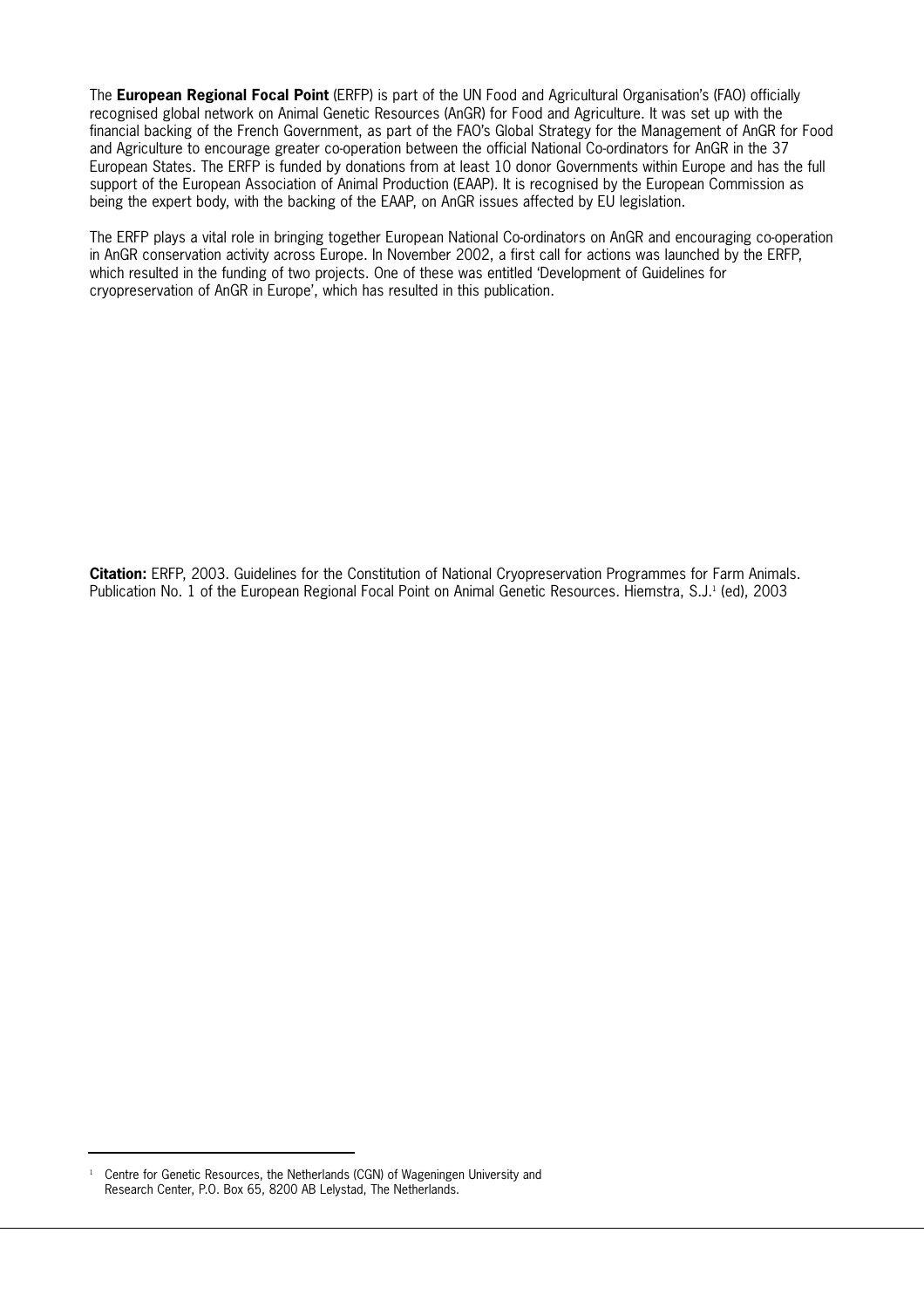# **Table of Contents**

| 1 |       |                                                                              |  |  |  |
|---|-------|------------------------------------------------------------------------------|--|--|--|
| 2 |       |                                                                              |  |  |  |
|   | 2.1   |                                                                              |  |  |  |
| 3 |       |                                                                              |  |  |  |
|   | 3.1   |                                                                              |  |  |  |
|   | 3.1.1 |                                                                              |  |  |  |
|   | 3.1.2 |                                                                              |  |  |  |
|   | 3.2   |                                                                              |  |  |  |
|   | 3.2.1 |                                                                              |  |  |  |
|   | 3.2.2 |                                                                              |  |  |  |
|   | 3.2.3 |                                                                              |  |  |  |
|   | 3.3   |                                                                              |  |  |  |
|   | 3.3.1 |                                                                              |  |  |  |
|   | 3.3.2 |                                                                              |  |  |  |
|   | 3.4   |                                                                              |  |  |  |
|   |       |                                                                              |  |  |  |
| 4 |       |                                                                              |  |  |  |
|   |       |                                                                              |  |  |  |
|   | 4.1   |                                                                              |  |  |  |
|   | 4.1.1 |                                                                              |  |  |  |
|   | 4.1.2 |                                                                              |  |  |  |
|   | 4.2   |                                                                              |  |  |  |
|   | 4.2.1 |                                                                              |  |  |  |
|   | 4.2.2 |                                                                              |  |  |  |
|   | 4.2.3 |                                                                              |  |  |  |
|   | 4.2.4 |                                                                              |  |  |  |
|   | 4.2.5 |                                                                              |  |  |  |
| 5 |       |                                                                              |  |  |  |
|   | 5.1   |                                                                              |  |  |  |
|   | 5.2   |                                                                              |  |  |  |
|   | 5.2.1 |                                                                              |  |  |  |
|   | 5.2.2 |                                                                              |  |  |  |
|   | 5.2.3 |                                                                              |  |  |  |
|   | 5.2.4 |                                                                              |  |  |  |
|   | 5.2.5 |                                                                              |  |  |  |
|   | 5.2.6 |                                                                              |  |  |  |
|   | 5.2.7 |                                                                              |  |  |  |
|   | 5.2.8 |                                                                              |  |  |  |
|   |       |                                                                              |  |  |  |
| 6 |       |                                                                              |  |  |  |
|   | 6.1   |                                                                              |  |  |  |
|   | 6.2   |                                                                              |  |  |  |
| 7 |       |                                                                              |  |  |  |
|   | 7.1   |                                                                              |  |  |  |
|   | 7.1.1 | General rules for embryo collection and embryo production teams 34           |  |  |  |
|   | 7.1.2 |                                                                              |  |  |  |
|   |       |                                                                              |  |  |  |
|   | 7.1.3 |                                                                              |  |  |  |
|   | 7.1.4 | Conditions applicable to the storage, quarantine and transport of embryos 35 |  |  |  |
|   | 7.1.5 |                                                                              |  |  |  |
|   | 7.1.6 |                                                                              |  |  |  |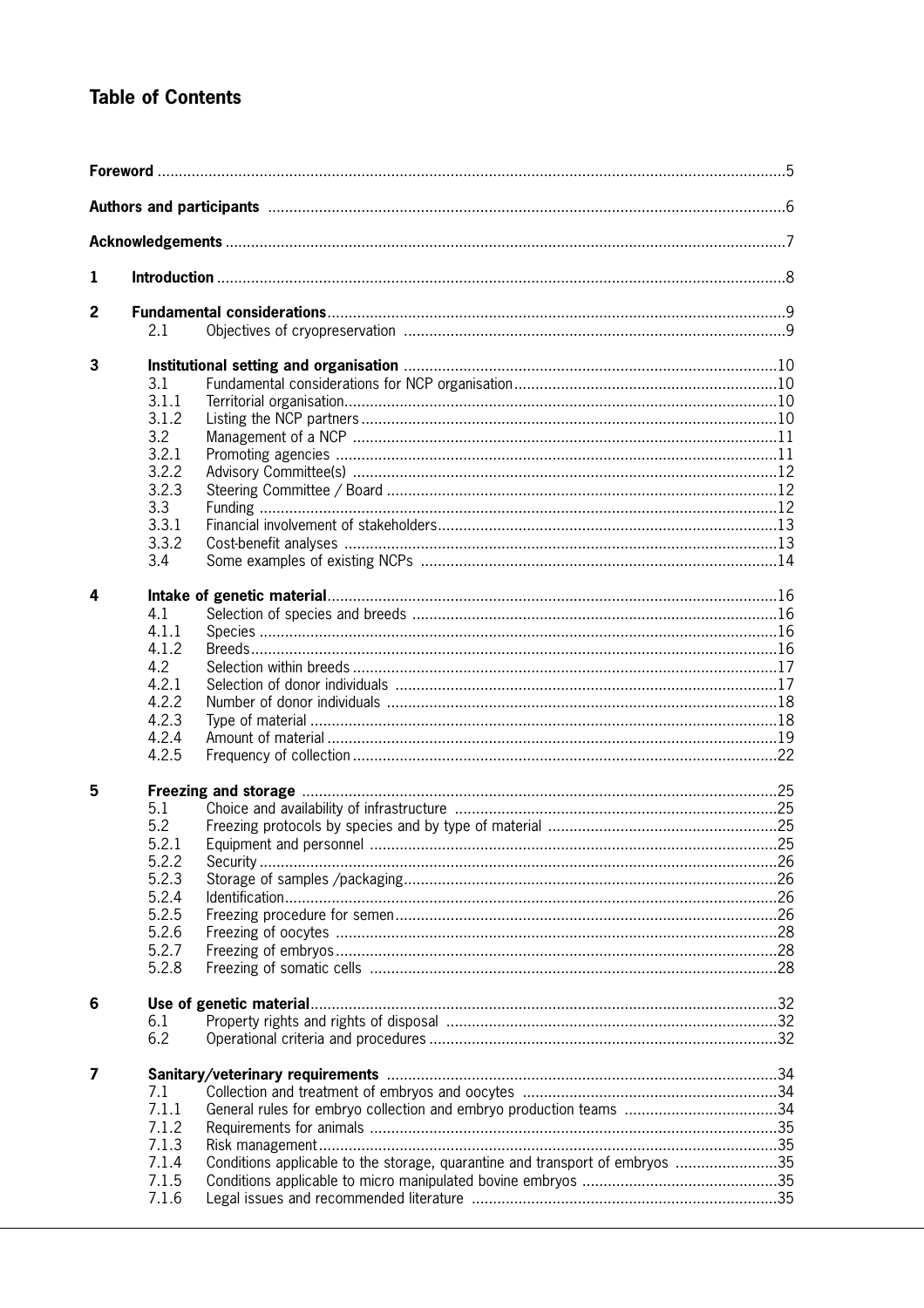|    | 7.2   |                                                                               |  |
|----|-------|-------------------------------------------------------------------------------|--|
|    | 7.2.1 |                                                                               |  |
|    | 7.2.2 |                                                                               |  |
|    | 7.2.3 |                                                                               |  |
|    | 7.2.4 |                                                                               |  |
|    | 7.2.5 |                                                                               |  |
|    | 7.2.6 |                                                                               |  |
|    | 7.2.7 | General considerations for hygienic collection, handling, packing and storage |  |
|    |       |                                                                               |  |
|    | 7.2.8 |                                                                               |  |
|    | 7.3   |                                                                               |  |
|    | 7.3.1 |                                                                               |  |
|    | 7.3.2 |                                                                               |  |
|    | 7.3.3 |                                                                               |  |
|    |       |                                                                               |  |
| 8  |       |                                                                               |  |
|    | 8.1   |                                                                               |  |
|    | 8.2   |                                                                               |  |
|    | 8.3   |                                                                               |  |
| 9  |       |                                                                               |  |
|    | 9.1   |                                                                               |  |
|    | 9.1.1 |                                                                               |  |
|    | 9.1.2 |                                                                               |  |
|    | 9.1.3 |                                                                               |  |
|    | 9.1.4 |                                                                               |  |
|    | 9.1.5 |                                                                               |  |
|    | 9.1.6 |                                                                               |  |
|    | 9.2   |                                                                               |  |
|    | 9.2.1 |                                                                               |  |
|    | 9.2.2 |                                                                               |  |
| 10 |       |                                                                               |  |
| 11 |       |                                                                               |  |
|    |       |                                                                               |  |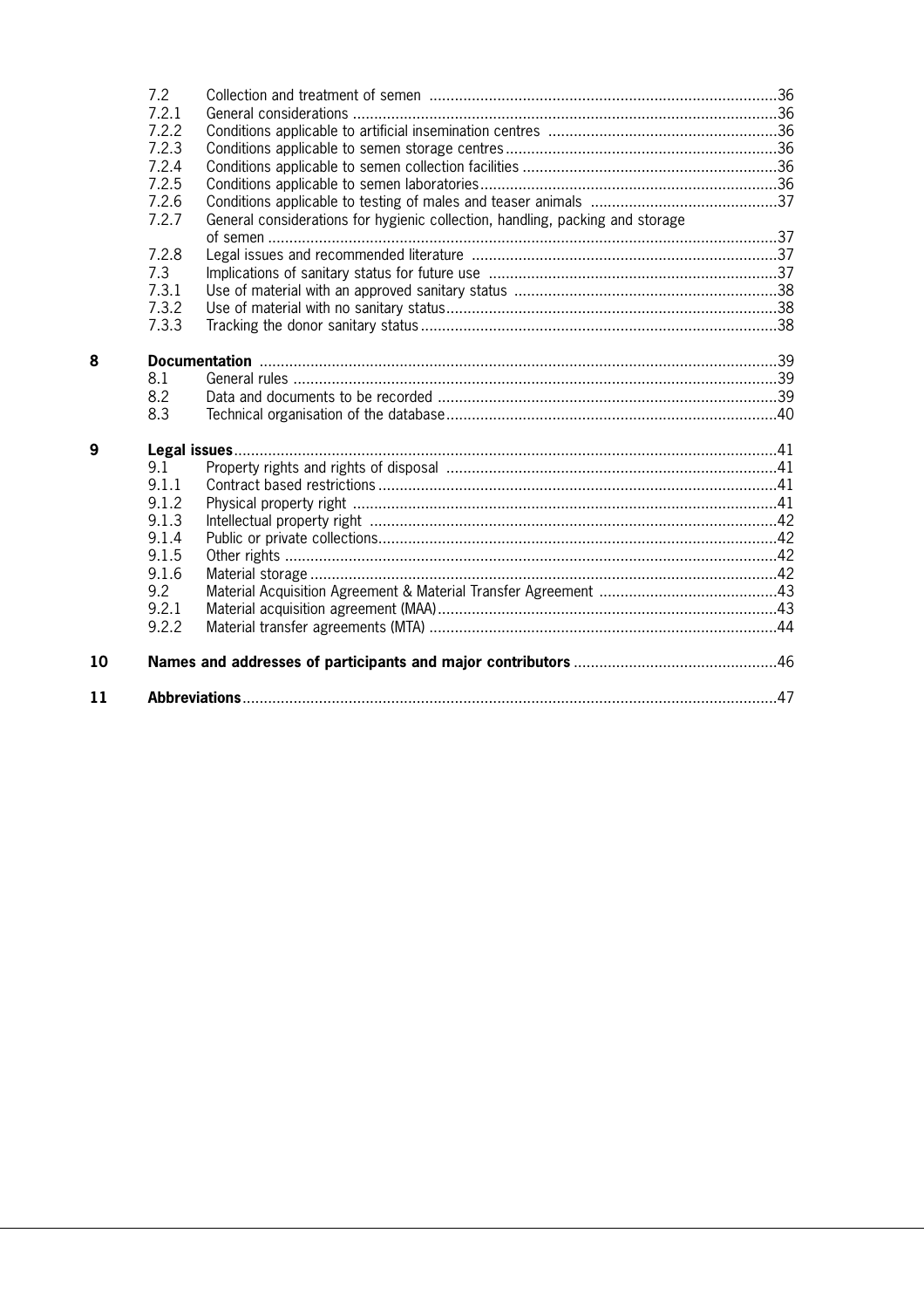# **Foreword**

On behalf of the Steering Committee of the ERFP, it gives me great pleasure to commend this publication to you. It is the result of 12 months dedicated work and represents the collaborative effort of National Co-ordinators and researchers expert in cryopreservation from 11 European countries.

The working group, who has developed these Guidelines, took up the difficult task of assembling all the relevant issues regarding cryopreservation of AnGR into practical Guidelines. Some issues are not new, but the way they are presented is intended to make them easier to pick up and use. Other issues are relatively new to the European (and global) AnGR community and will be of real interest to those engaged in ex situ conservation.

The authors wish to point out that these Guidelines should be considered as a growing document to be added to as new information comes to light. They have been developed by a limited number of experts in a short period of time, based on the state of knowledge and technology available to them in 2003. We hope you agree that the working group has produced a valuable document that you will find both informative and useful. However, it needs to be borne in mind that such Guidelines can never be complete and that they will need to be updated regularly.

As the FAO's First Report on the State of the World's AnGR for Food and Agriculture process gains momentum and countries throughout Europe begin to develop new or existing national action plans for the conservation and sustainable use of their indigenous breeds of livestock, the question of ex situ conservation of those breeds will arise. We trust that these Guidelines will become an essential reference document for all those considering setting up or renewing gene banks whether policy makers, NGOs, research institutes or private organisations. We also hope that National Co-ordinators throughout the world will also find them helpful.

Particular thanks are due to Sipke Joost Hiemstra who has been the driving force behind this project but he would not have been able to succeed in producing the Guidelines without the enthusiastic support and contributions of the other members of the working groups to whom we are all indebted.

Mike Roper

Chairman, ERFP Steering Committee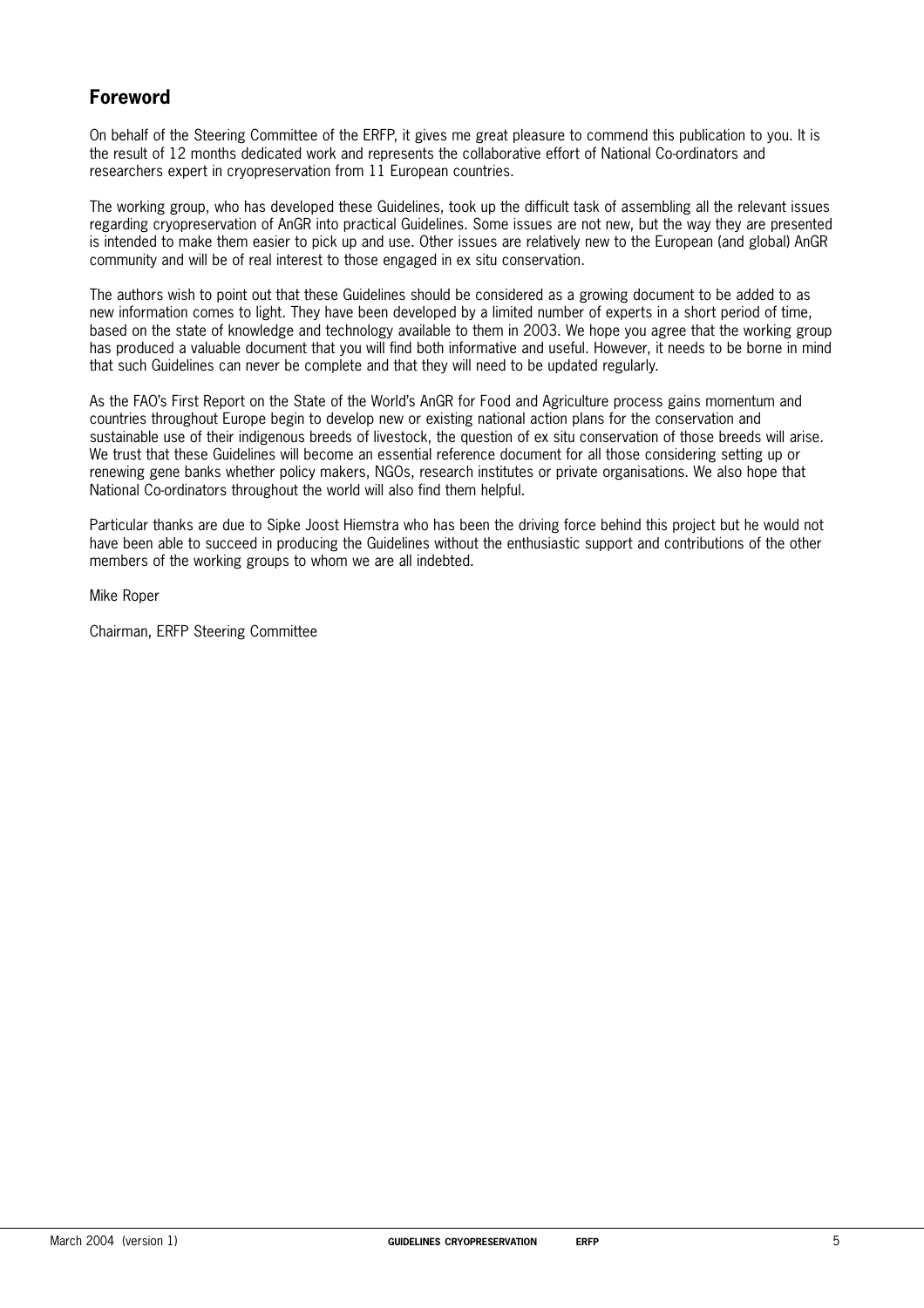# **Authors and participants**

Two major efforts have resulted in this document named 'Guidelines for the Constitution of National Cryopreservation programmes. First of all, on February 23rd 2003, the Workshop on Cryopreservation of Animal Genetic Resources in Europe was organised in Paris, during the 'Salon International de l'Agriculture'. This workshop brought together specialists in ex situ conservation from all over Europe to present papers with their experiences and to pool their knowledge. The Paris workshop was actually the starting point for the ERFP Working Group, which had the task 'to develop practical Guidelines for cryopreservation programmes'. The contribution of the Paris workshop to the final result of the Working Group has been substantial. Therefore, acknowledgements are due to the French organisers of this workshop and in particular to Dominique Planchenault.

From March 2003, the ERFP Working group has been developing these practical Guidelines for the constitution of national cryopreservation programmes as was agreed upon by the ERFP-Steering Committee late 2002. A group of 13 experts and national co-ordinators for AnGR met in Lelystad on 12/13 June 2003 to discuss the outline, initially proposed by Thomas Schmidt, Coralie Danchin-Burge, Eildert Groeneveld and Sipke Joost Hiemstra, and started to add content. All participants contributed substantially to the design of the Guidelines which have been developed since then. Participants Lelystad-meeting (for personal details see Annex I).:

- Coralie Danchin-Burge, France
- Barbara Gajda, Poland
- Ilma Grigaliunaite, Lituania
- Sipke Joost Hiemstra, the Netherlands
- Asko Maki-Tanila, Finland
- Alfredo Martin, Spain
- Mihály Pásztor, Hungary
- Flavia Pizzi, Italy
- Thomas A. Schmidt, Germany
- Saffron Townsend, United Kingdom
- Morten Walløe Tvedt, Norway
- Jack Windig, the Netherlands
- Henri Woelders, the Netherlands

At the end of the meeting in Lelystad, the Netherlands, the working group decided that each chapter should be further developed by a limited number of authors. During summer 2003, first drafts of chapters have been exchanged between members of the working group and it resulted in the first full draft of the Guidelines by August 2003. At the annual workshop of National Co-ordinators for AnGR in Rome, August 2003, the progress of the project was presented by the project co-ordinator (S.J. Hiemstra). During this workshop in Rome it was decided to finalize and further improve the Guidelines before the end of the year 2003. For each chapter, one responsible person was appointed, who took the lead for the particular chapter. Contributions of the main authors to different chapters are listed below.

List of authors

| Chapter 1, 2 | Introduction and fundamental considerations | S.J. Hiemstra and G. Gandini       |
|--------------|---------------------------------------------|------------------------------------|
| Chapter 3    | Institutional setting and organisation      | C. Danchin-Burge and S. Townsend   |
| Chapter 4    | Intake of genetic material                  | G. Gandini and T. Schmidt          |
| Chapter 5    | Freezing and storage                        | F. Pizzi, H. Woelders and B. Gajda |
| Chapter 6    | Use of genetic material                     | S.J. Hiemstra and A. Maki-Tanila   |
| Chapter 7    | Sanitary/veterinary requirements            | A. Martin and C. Danchin Burge     |
| Chapter 8    | Documentation                               | T. Schmidt and E. Groeneveld       |
| Chapter 9    | Legal issues                                | M. Wallge Tvedt and A. Maki-Tanila |
|              |                                             |                                    |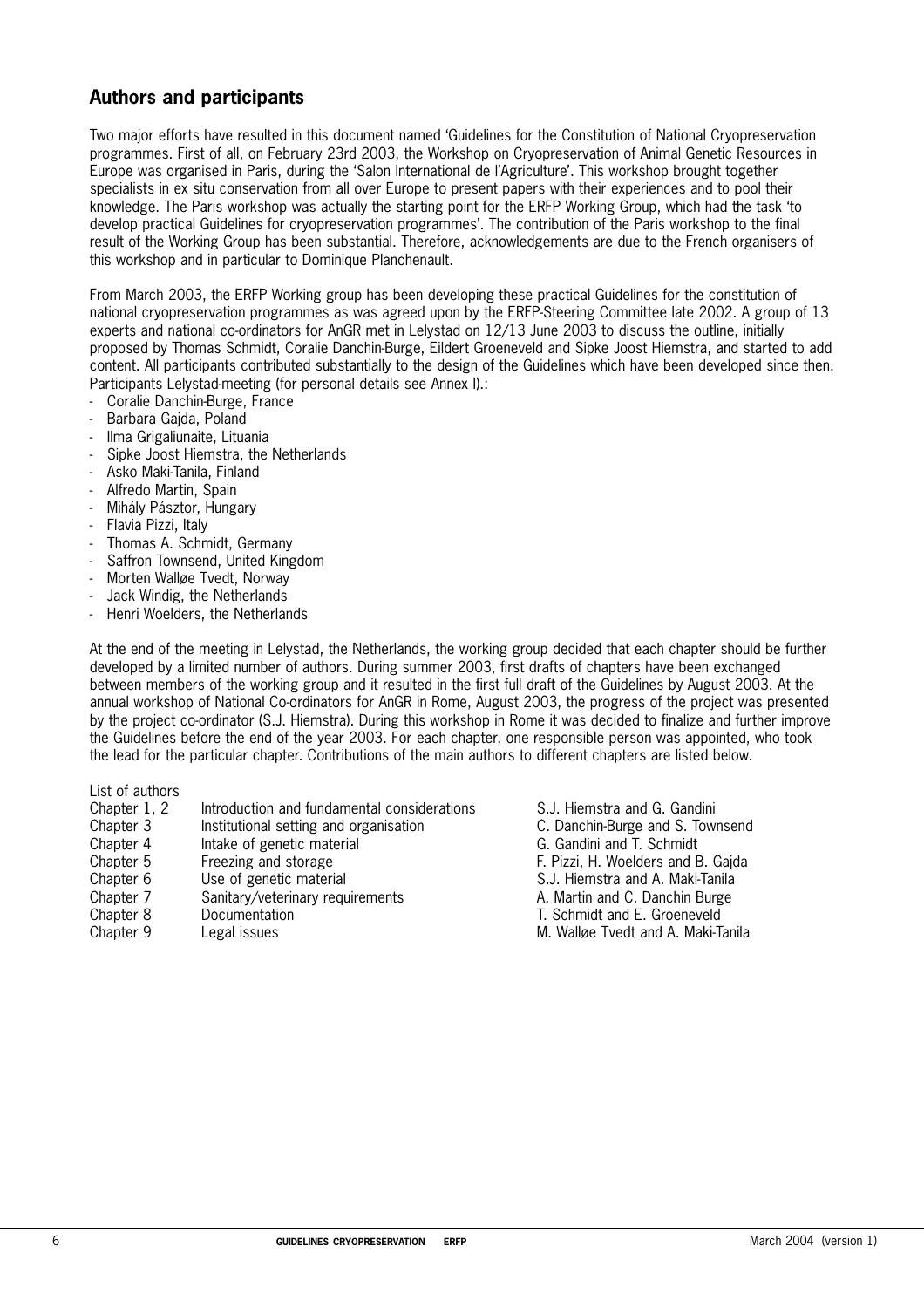# **Acknowledgements**

The whole document should be considered as a concerted action with significant contributions from many persons, which is illustrated in the paragraph above authors and participants. Furthermore, many other persons contributed with comments and suggestions to draft versions of the Guidelines. Among others we would like to acknowledge Ricardo Cardellino (FAO), Louis Ollivier and the EAAP Working Group on Animal Genetic Resources in particular for their comments and suggestions.

Secondly, it would not have been possible to develop these Guidelines without financial support of many organisations and governments. In particular we want to acknowledge those countries who support the ERFP financially and the French government and the organizing committee of the workshop in Paris and last but not least those organisations, national or regional governments who made it possible for the persons mentioned in the paragraph above to contribute to the Paris workshop and to the development of these Guidelines.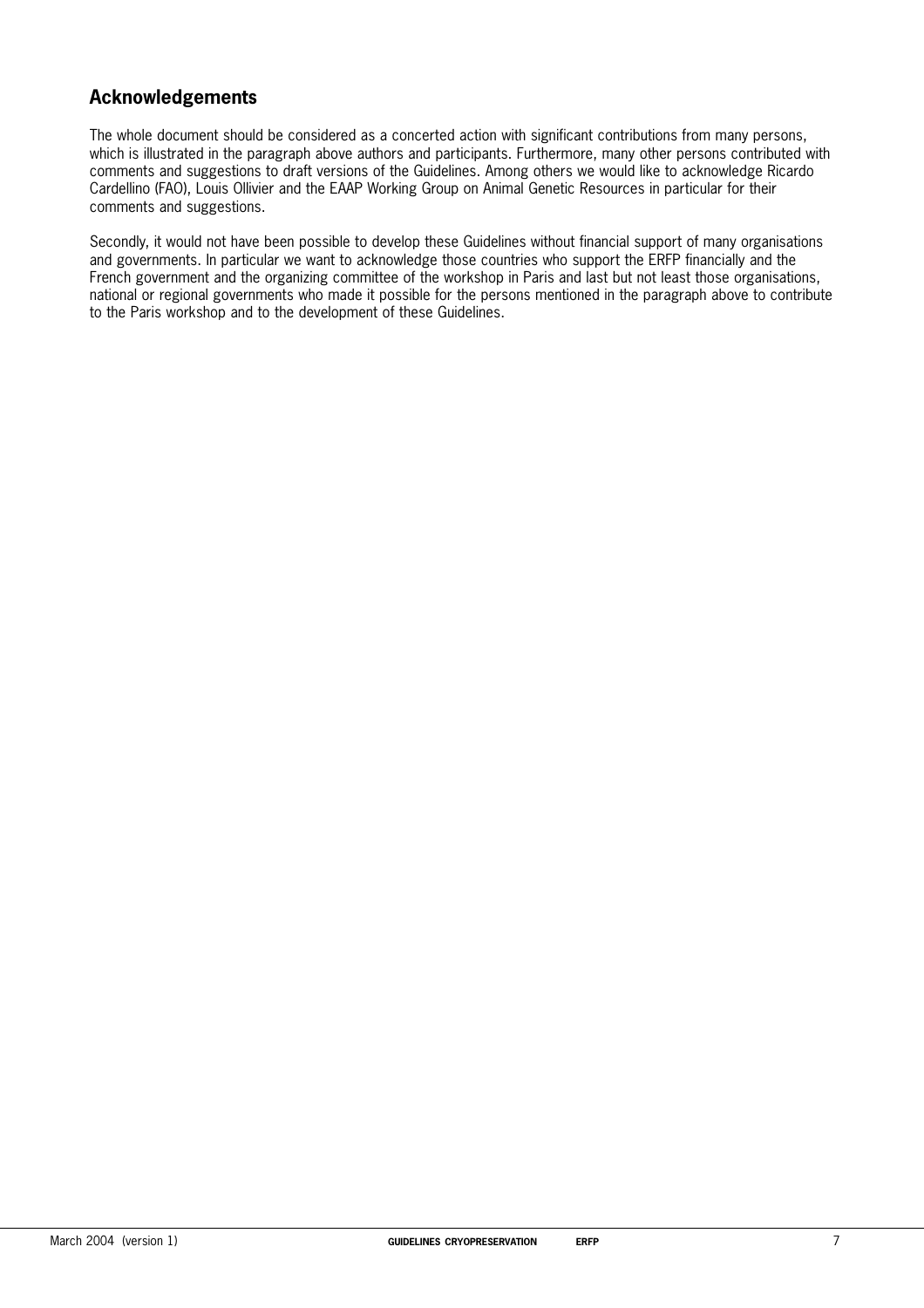# **1 Introduction**

Late 2002, the Steering Committee of the European Regional Focal Point (ERFP) for Animal Genetic Resources (AnGR) in food and agriculture, decided to stimulate a ERFP-project called 'Development of Guidelines for cryopreservation of AnGR in Europe'. The main objective of this project was to develop a set of practical Guidelines and to exchange state of the art knowledge and experiences. These Guidelines are intended to help individuals or organisations, which would like to start or further develop a cryopreservation programme on a national level. It is also intended to be a useful tool to create awareness among policy makers, politicians and other stakeholders with regard to the relevance and best practise of cryopreservation initiatives.

The document can be used as a handbook or checklist and gives recommendations, references and specific examples. The Guidelines are meant to support decision-making regarding the design of national cryopreservation programmes (NCP). Organisational, operational, technical (genetics, cryobiology), legal and veterinary aspects are covered, being the major issues with respect to cryopreservation programmes. Governmental, industry, breeders groups and nongovernmental organisations' initiatives can all be part of a NCP. An important criterion for inclusion of different cryopreservation initiatives should be that they contribute to long-term conservation of national genetic diversity through cryopreservation.

Cryopreservation is considered here as a tool to conserve genetic variation on a long-term basis: the use of cryopreservation for everyday use (such as AI for dairy cattle) is not discussed here. However, the long term conservation objectives can also mean that short term use of gene bank material is needed or allowed, for example to support in situ conservation programmes.

Occasionally terms such as cryobank and cryoreserve are used, which refer to the physical collections under a national cryopreservation programme. The Guidelines cover all types of breeds, strains, lines or varieties: local/regional, national and international; commercial/main stream and rare/endangered. Another important basic assumption is that we consider animal genetic resources (breeds) as dynamic entities, since animal breeding is a continuous process. Chapter 2 starts with 'Fundamental considerations'. Chapter 3 follows with considerations regarding the 'Institutional setting and organisation'. Chapters 4, 5, 6, 7, 8 and 9 deal with 'Intake of genetic material', 'Freezing and storage', 'Use of genetic material', 'Sanitary aspects', 'Documentation' and 'Legal aspects', respectively. Each chapter closes with a conclusive summary and a list of references.

The Guidelines are based on literature and experiences and are not meant to replace (for example) the FAO secondary guidelines for development of national farm animal genetic resources management plans. These Guidelines are developed from a European perspective, but may also be useful in other regions of the world. Because of on-going developments in research and in development of cryopreservation programmes, this document should be seen as a permanent draft, which needs regularly updating.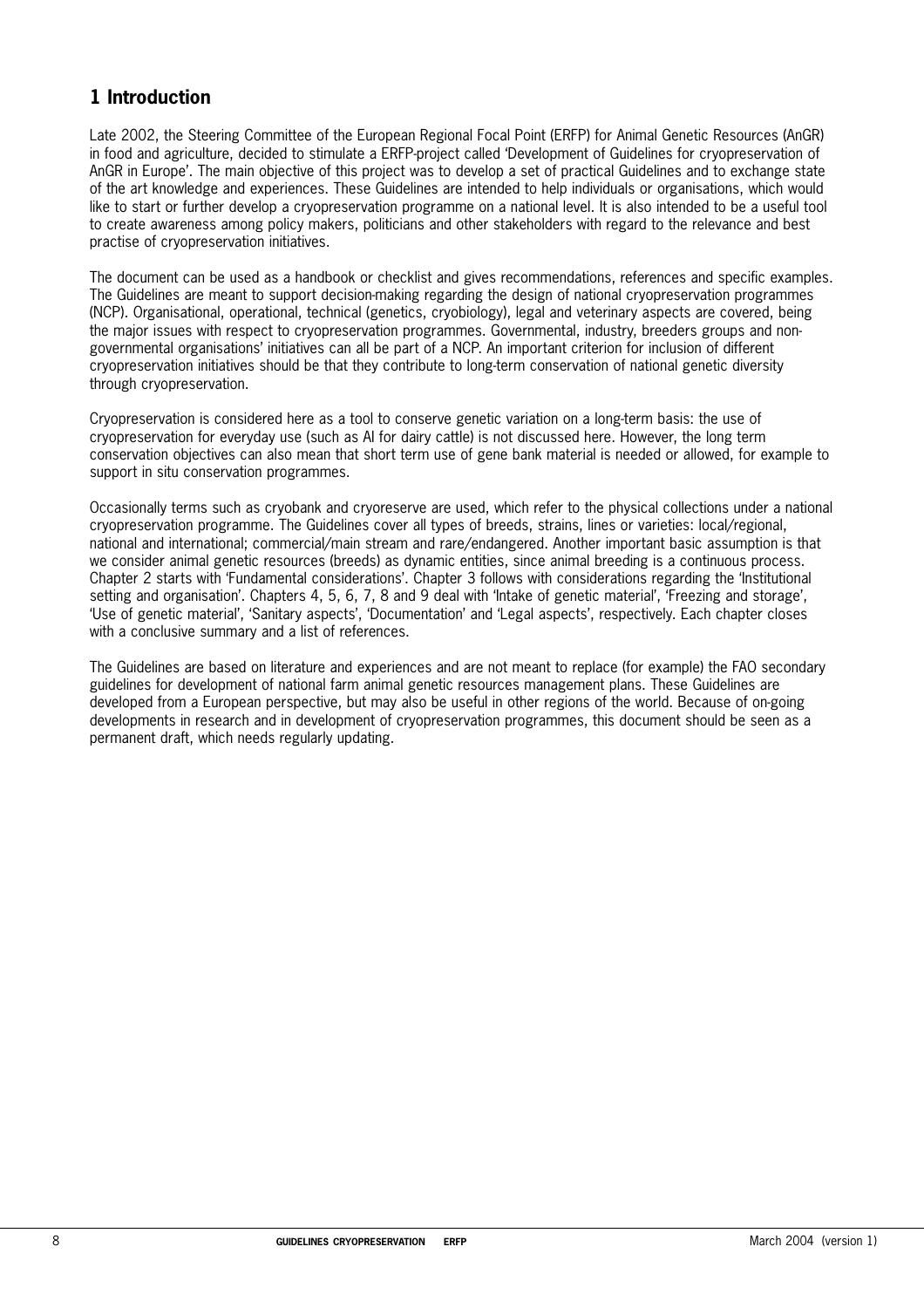# **2 Fundamental considerations**

It is the main responsibility of a nation to preserve its genetic diversity on a long-term basis (CBD, 1992). Animal production is vital to mankind and conservation of animal genetic diversity is a way to secure our future. Consequently, before embarking upon a NCP programme, nations need to develop the best suitable individual strategy or policy for conservation of farm animal genetic resources. In order to develop the best country-specific strategy, many choices have to be made.

During previous centuries, local, national and international breeds have been developed. Many breeds have evolved into a strong position (local, regional, national and/or international) because of specific characteristics, production efficiency or adaptations. At the moment, a decreasing number of international breeds are responsible for a growing percentage of the world food production. This has resulted in a growing number of rare breeds or a decline in the number of breeds overall. In Europe and on a global level, genetic erosion is taking place and breeds are being lost or put at risk. Both between and within breed variation is under pressure as a result of selection, breed replacement or genetic drift.

Therefore, conservation efforts are strongly needed. Conservation efforts need to cover both within and between breed variations. We also distinguish between in situ and ex situ conservation programmes. In general, in situ conservation is preferred as a mechanism to conserve genetic resources. In order to be successfully conserved a breed has to evolve and adapt within its changing environment and the best way to conserve a breed is to create a (current) need for its product or function and to develop the breeds in the desired direction.

However, ex situ conservation is considered to be a very important tool to avoid irrecoverable loss of breeds or genes, to re-establish a breed, to secure our resources from sanitary accidents, to support breeding in small populations and to conserve genetic variation (genes, traits or breeds) in selection programmes. Ex situ conservation can be carried out through live preservation (for example in zoos) and cryopreservation (in liquid nitrogen). These Guidelines will cover only cryopreservation.

# **2.1 Objectives of cryopreservation**

In general, cryopreservation of genetic material from domestic farm animals can have different objectives. Although the main objective of a NCP is to address long-term conservation needs, there are also short or medium term objectives. Objectives for cryopreservation need to be defined in terms of future use of the cryobank material:

- 1. To support populations conserved in vivo:
	- as a back-up in case genetic problems occur in the living population (e.g. loss of allelic diversity, inbreeding, occurrence of deleterious genetic combinations)
	- to increase effective population size of small populations and reduce genetic drift
- 2. To reconstruct breeds, in case of extinction or loss of a substantial number of animals
- 3. To create new lines/breeds, in case of breed extinction
- 4. As a back-up, to quickly modify and/or reorient, the evolution/selection of populations
- 5. For research

Items 1 to 3 generally apply to endangered populations or protection of small populations. Genetic material is stored to guarantee the survival of a breed or breed genetic variation. Gene introgression (e.g. upgrading programmes) and creation of synthetic lines are particular examples of usage as outlined in item 3.

Item 4 refers to non-endangered, selected populations, to strengthen the selection of a new target in a breed. Item 5 includes several research objectives, for example retrospective population genetic analyses.

The specific aims of a national gene bank may vary according to national strategies, availability of material and budgets.

#### **Conclusive summary**

Starting the development of a NCP one very important question need to be answered first:

• What is or are the main objective(s) for the cryopreservation programme?

#### **Literature**

CBD, 1992: Convention on Biological Diversity.

FAO, 1998: FAO Secondary Guidelines for development of national farm animal genetic resources management plans 1998 – management of small populations at risk pp. 59-71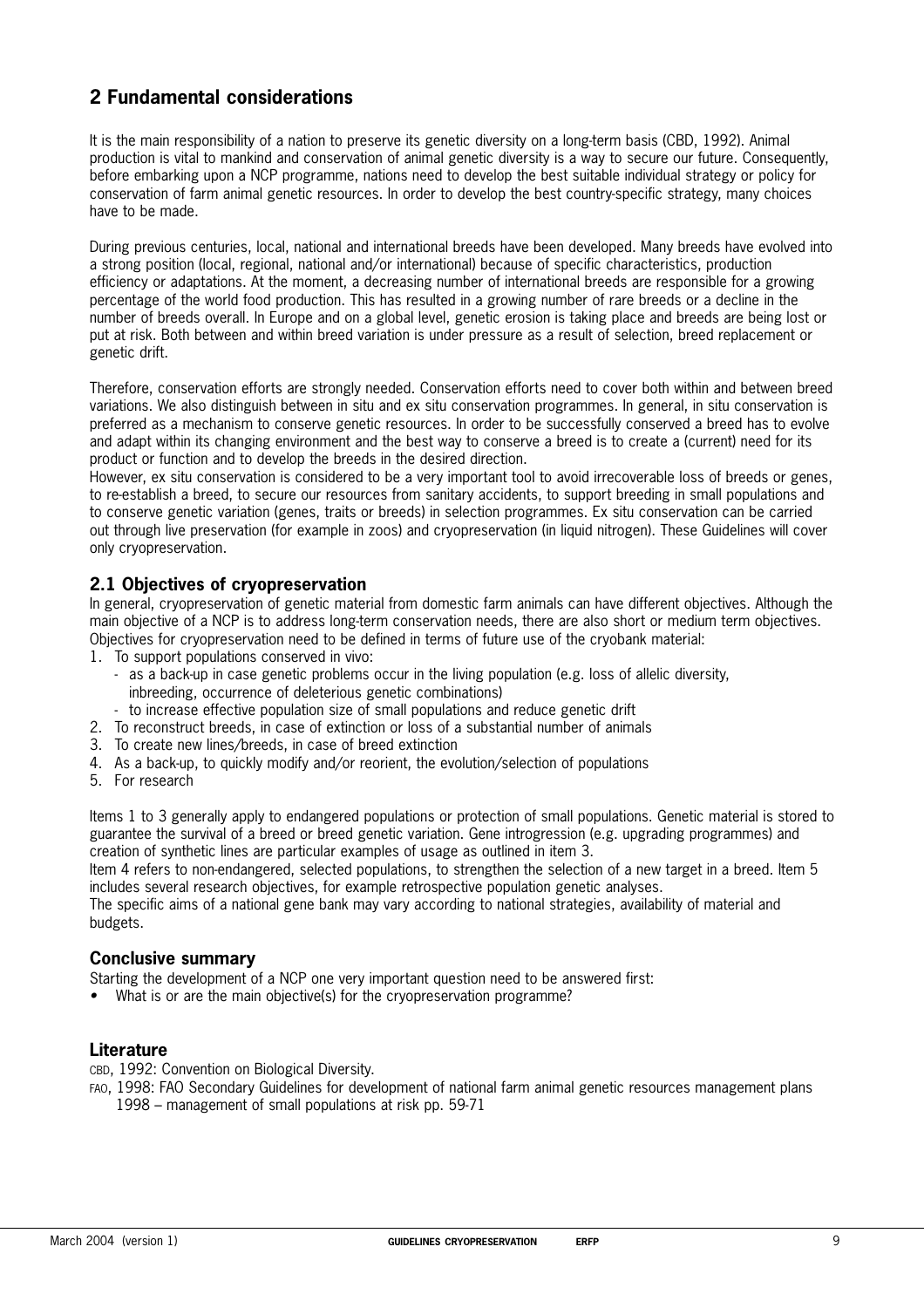# **3 Institutional setting and organisation**

The design of the National Cryopreservation Programme (NCP) in terms of responsibilities, organisation, funding and management is one of the crucial factors for the (future) success of any NCP.

### **3.1 Fundamental considerations for NCP organisation**

Before setting up a NCP it is necessary to fully understand how the genetic resources are managed in the country in question.

#### **3.1.1 Territorial organisation**

First of all, it should be remembered that on the European or international level, no rules exist (so far) in relation to how a NCP should be organised, but recommendations exist (these Guidelines; FAO, 1998; OECD, 2003). The NCP should link up with initiatives like the OECD Biological Resource Centres (or similar), and ensure that country specific requirements are brought to the attention of 'universal' initiatives, so that regional or global perspectives are attained and accommodated.

The territorial and regional organisation (counties, departments, regions, provinces, autonomic communities, etc.) must be taken into account in the organisation of a NCP. This territorial component has to be taken into account in the inventory of all the potential genetic resources stakeholders. As an example, the original stud/herd/flock book owner country or place of breed origin cannot always be defined at a country level and an international

organisations/federation may exist instead: for example, Huzul horses are the product of a region which is part of different countries so an international organisation had to be set up for this breed. Obviously the Hungarian NCP will have to include this international partner in their programme. On the other hand, associations may exist only at a regional/local level.

An efficient NCP requires regional and national cooperation between authorities and organisations. In particular, some 'universal' standards are required to manage the NCP collections. It is important to check that on both a regional and local level new legislation is not going to impede the NCP in some way.

#### **3.1.2 Listing the NCP partners**

When setting up the NCP, it is necessary to list all the potential stakeholders. Usually one or several stakeholders will take the lead to develop a programme and take major responsibility for the objectives of the NCP, but it is essential that the ideas/objectives/proposals be presented to all potential stakeholders.

The possible stakeholders can either own genetic material or not, or be NGOs, private or public organisations. All types of collections of different sizes should be able to become involved in the NCP. Public-private partnerships are possible and even advisable. The partnership should focus on long-term responsibility, and have a long-term management structure put in place from the beginning so that changes in public or private policy do not cause the NCP to fail. Overall, efforts should be to combine resources to build an effective NCP from existing structures.

# **Setting up a NCP – The Dutch, French and UK experiences**

When comparing the Dutch and French cryobank, there is in both cases a strong involvement of both government and the animal production sectors.

In the Dutch example, private organizations have founded the Gene Bank Foundation for Farm Animals (SGL) in 1993. but the involvement of the government has strongly increased since, mostly financially. This has lead to the transfer of the collections in another structure, with joint responsibility of the Centre for Genetic Resources, the Netherlands (CGN) and SGL. CGN is an independent unit of Wageningen University and Research Centre, which carries out so called 'statutory tasks' regarding animal genetic resources and associated activities for the Ministry of Agriculture, Nature Management and Food Quality.

In the French example, the Ministry of Agriculture was leading the project of creating the French cryobank, but private organizations such as the AI centres federation and the breeders associations federation were involved right from the beginning.

In the UK, a NCP for rare breeds (The National Archive) was formally established in 2002/3 by the national NGO, the Rare Breeds Survival Trust (RBST) and is stocked through an ongoing programme of collection, carried out with the help of rare breed associations. The RBST has sole responsibility for funding, maintaining and organising collections for the NCP, and controls access to the resource. A NCP for mainstream sheep breeds (the NSP semen archive) is also currently under separate development by UK Government in association with national sheep industry stakeholders.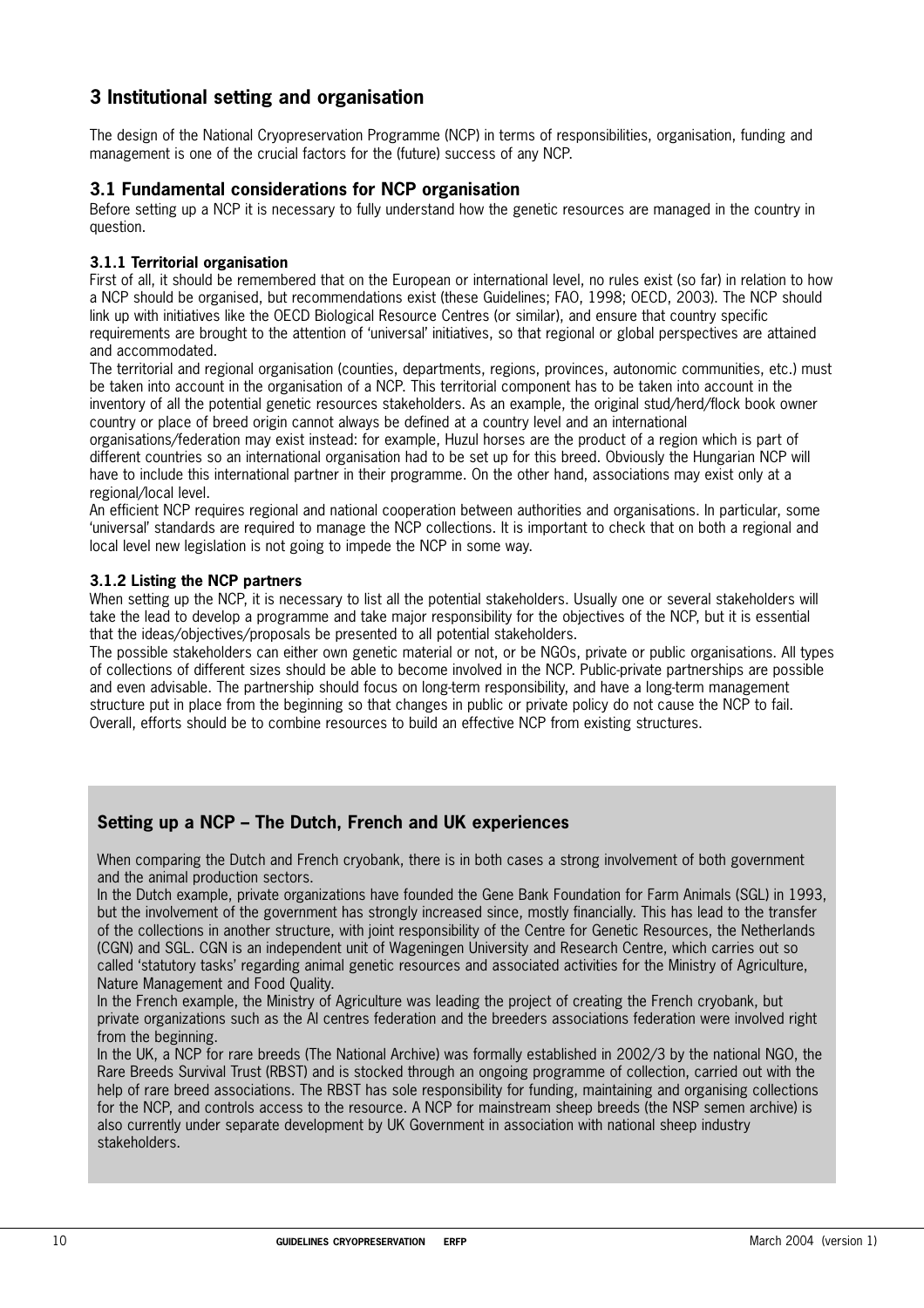The main stakeholders that should be part of the NCP are:

•Governments

Governments should have first and general responsibility for maintaining genetic resources of the country (cbd, 1992). In practice, they are usually most involved in the protection of endangered breeds. This should mean that governments or governmental institutions play a major role in the NCP.

• NGO or NGO network In some countries, the Government may not support rare breed conservation. When there is no or little governmental involvement, a NGO or NGO network may exist and can take national or regional responsibility for setting up a NCP.

Government or NGO involvement in the NCP is mostly political and financial. Often they are not the owners of genetic resource but they can participate in the NCP collection by financing in part or totally the collection and cryopreservation of genetic material owned by the following structures:

•Breeding associations

Breeding associations or their members are usually the owners of the genetic resource. Breeding associations should be involved in the NCP. Official herd books are well recognized by EU regulation and they are often supported by national governments, so co-responsibility for long-term conservation should be sought as a return for their established role. In the case of poultry and rabbits, fancy breeder associations need to be considered.

•Private companies

For several farm animal species (poultry, pig, but also rabbit, fish and dairy cattle), international breeds or important national breeds, private companies are responsible for breeding programmes. Even if most of the stock is held by breeders (who are part of a breeder association), the sire scheme (dairy cattle) or the dam scheme (pig, poultry and rabbit production) is led by corporate companies, which means that these companies keep genetic material that might be of interest for the NCP. For these private companies, participating to the NCP is a secure way to preserve genetic variability and protect their genetic material from infectious disease outbreaks. Research institutes and/or agricultural schools/universities

•Research institutions and/or agricultural schools/universities can be involved in rare breed programmes or they can be owners of experimental populations resulting from research projects. This type of genetic material can be of great value in term of genetic diversity. Also, researchers are often closely involved in establishing NCP Guidelines and research on genetics, collecting, storing and freezing techniques. They usually have a good network of international experts in their area and they can be useful to monitor any major advancements in science and technology development. Their networks can help to build collaboration between NCP's from different countries. Finally, their facilities may be used to realise some cryopreservation operation (including storage) for the NCP, because the breeding industry is not always able or willing to achieve this specific task. For example, in the UK, most boar studs are run by commercial companies who will not collect boars from stocks other than their own because it contravenes their high bio security arrangements. Thus, it was very difficult to collect from local pig breeds because access to mainstream facilities was not possible, and other options for boar collection were eventually used.

However, if the NCP consists of various collections that are funded and maintained by different organisations (as opposed to central government), each are likely to have their own set of guidelines/budget that may not require/allow a NCP that meets all the recommendations found in these Guidelines. In this case, priority setting may not be universal among organisations with similar collections.

Furthermore, if there is no strong governmental involvement in the NCP there is a possibility that the scope of the NCP cannot be wholly determined by national objectives, since resource and jurisdiction may be limited.

# **3.2 Management of a NCP**

The NCP needs to be managed at different levels. Besides operational management of day-to-day activities, steering and advisory committees are required to supervise the programme. A wide and active participation of as many stakeholders as possible is necessary and should result in agreement of a permanent management structure/committee to oversee management of the NCP in the long-term. Major funding organisations also need to be involved in the setting up of the NCP conservation strategies and priorities.

#### **3.2.1 Promoting agencies**

All major stakeholders should act as promoters to develop the NCP. In general, a joint responsibility between government or NGOs and the private sector should be the goal. It is recommended that the government take the longterm responsibility for conservation of farm animal diversity, because the NCP will represent an important national resource. The government should give high priority to cryopreservation of rare breeds, but also to those that are otherwise genetically distinct or locally adapted. On the other hand, breeding organisations should be at least partially responsible for cryopreservation of the existing genetic variability of selected, mainstream populations.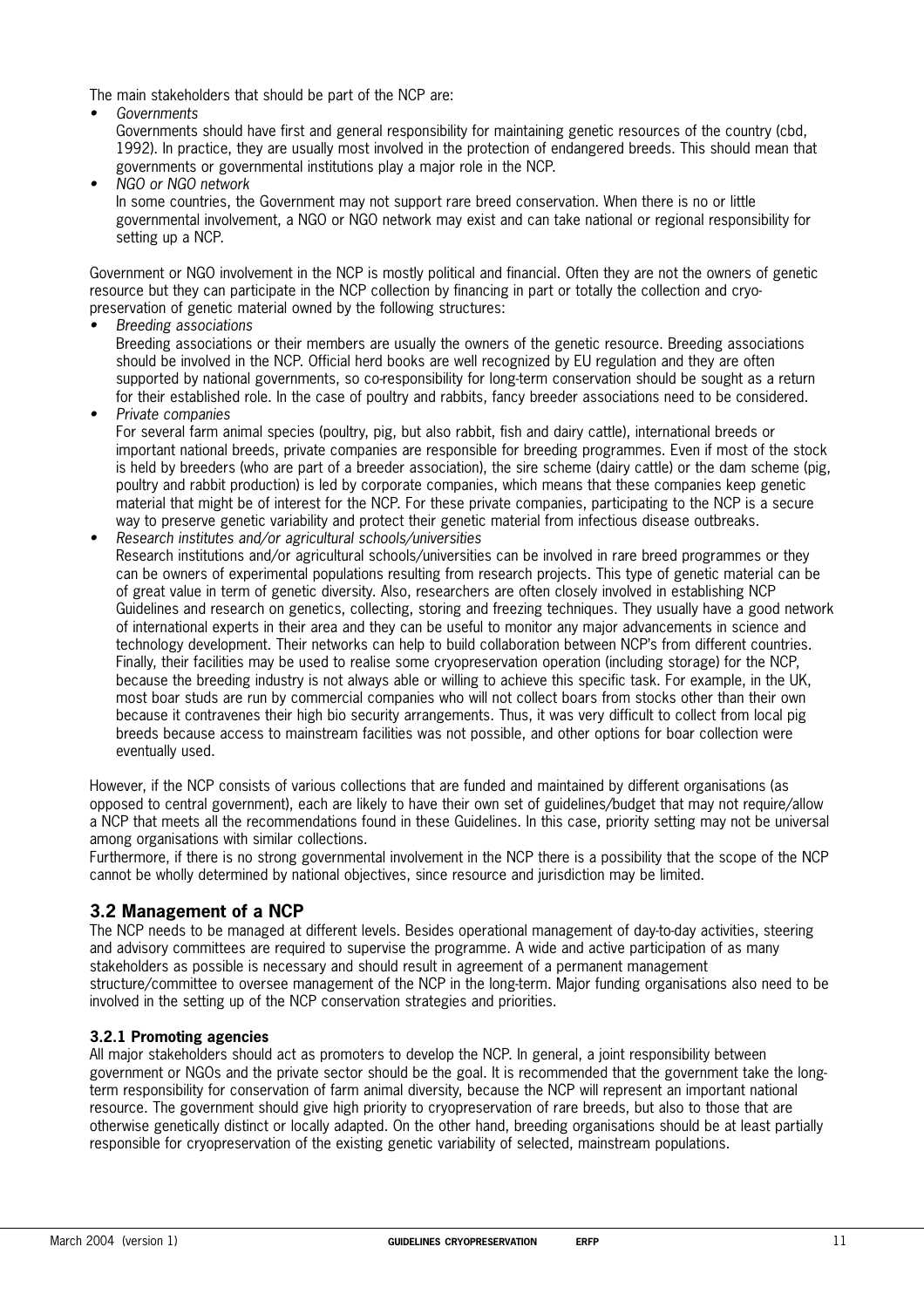## **3.2.2 Advisory Committee(s)**

Two types of advisory committees should be considered to lead the NCP:

- A Platform for genetic resources
	- On a national level a platform can advise the responsible Ministry on policies regarding genetic resources:
	- Covering plants, animals (incl. fisheries), forestry, micro-organisms
	- Setting priorities between plants, animals (pets breeds and farmed wild animals included in some countries, neglected in others), micro-organisms and forestry
	- Discussing in situ and ex situ policy relationships
	- Representing the country at the European level (by joining the ERFP) and international level (by sending experts at the FAO when needed)

As an example France set up a Genetic Resources Board (BRG) to provide a national frame on genetic resources (www.brg.prd.fr)

• An Advisory Committee on Animal Genetic Resources (AnGR)

This Committee is responsible for the actual design of the NCP. In-situ programme and in situ /ex situ relationships can also be examined in more detail by this Committee.

The Advisory Committee on AnGR should comprise:

- The responsible Ministry or Ministries (e.g. Agriculture, Environment)
- Private sector (e.g. breeding companies)
- NGOs (e.g. breeding organisations, societies for rare breeds, research groups, farmers unions)
- Relevant research sectors (e.g. university departments involved in reproductive biology, populations genetic conservation)

Tasks should include:

- Establishment of institutional organisation of the NCP
- Appointment of a Steering Committee/Boar
- Inventory of farm animal genetic resources
- Prioritisation between species and between breeds
- Development of broad terms of reference for the NCP (objectives, use of NCP, access/benefit sharing, funding,  $\rho$ tr $\eta$
- Cost-benefit analysis
- Representation of the NCP at the national and international level

#### **3.2.3 Steering Committee / Board**

The Steering Committee is responsible for the development, management and operation of the NCP and should report at intervals to the Advisory Committee.

Tasks should include:

- Building a communication network with respect to the cryopreservation programme
- Sound project management
- Germplasm/donor database development and management
- Develop and execute a working strategy (e.g. timescale, budgets, mechanisms for access to material, etc.)
- Quality assurance and control
- Sourcing and using best relevant expertise to address technical issues
- Identifying funding sources for the operations
- Finding contractors to carry out the germplasm collection
- Deciding on storage sites and obtaining site licenses where necessary

If needed, a Scientific Committee can also be created to help the Steering Committee. It should be designed by the Advisory Committee and will have representatives from different research institutes in areas such as cryopreservation techniques, population genetics, and sanitary recommendations. etc. In order to be representative, experts need to cover all species.

Tasks of the Scientific Committee should include:

- Giving scientific advice on the NCP targets and priorities
- Supporting the development of the NCP guidelines
- Evaluation of NCP in scientific terms and making regular feedback recommendations
- Carrying out a permanent scientific watch on all topics related to the NCP

# **3.3 Funding**

The agreement between stakeholders on how to finance the cryopreservation activities is an essential element of the management structure of the NCP. To ensure support for or consensus on the NCP on a long-term basis, it is recommended that combined financial involvement of government, NGOs and commercial sector be obtained. It should be remembered that from a European perspective, EU-regulations might give opportunities for funding of the creation of ex-situ collections in European countries. At the international level, linkage to the creation of Biological Resources Centres (oecd, 2003) may also result in government subsidies for a NCP.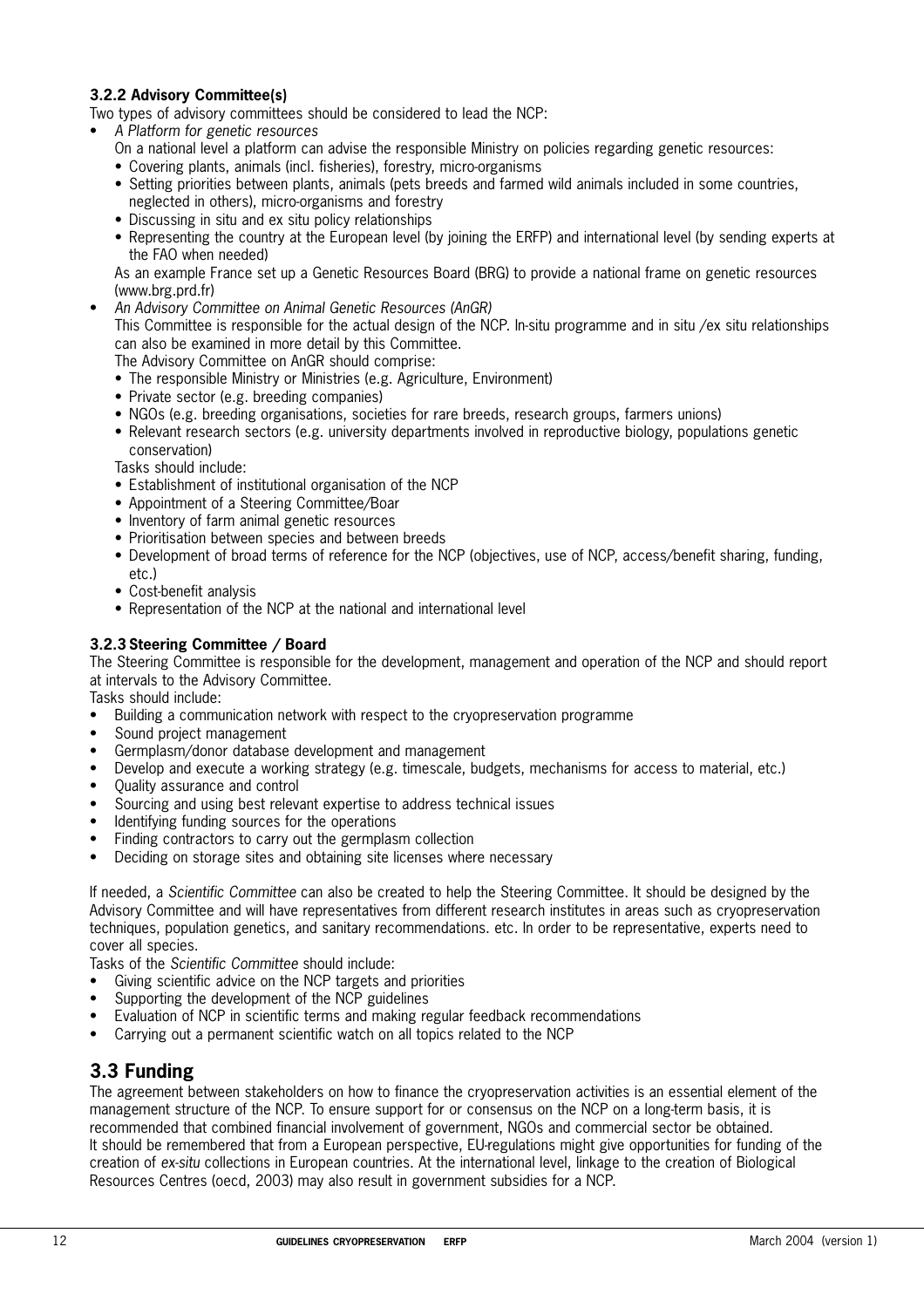#### **3.3.1 Financial involvement of stakeholders**

Careful consideration should be given to how funding organisations are involved with the steering committee and what their rights are regarding the NCP. Financial involvement of stakeholders can be in terms of money, material, labour and/or logistics.

The amount of budget necessary will depend on the way the NCP manages to finance:

- The collection of biological material and cryopreservation (species/breeds covered, facilities, techniques, logistics, etc.)
- The maintenance of the collections (buildings, tanks, liquid nitrogen, insurance, etc.)
- The appointed management staff of the NCP

For the first two points, the NCP costs will depend strongly on the practical situation in a country for a given species. If AI centres are collecting males and freezing semen on a daily basis, it may be possible to have some biological material collected and stored by the AI centres free of charge or at a low cost. On the other hand, if no AI centres exist for collecting and freezing semen for a specie, the NCP will have to run a programme from scratch to get biological material, which will be costly and time consuming. Overall, logistics is also a key point. Sometimes transfer of material to storage sites looks cheap, but it is rather time and cost consuming. Strong involvement of the stakeholders in this process is the key to success.

#### **3.3.2 Cost-benefit analyses**

Analysis of costs and (future) benefits is not an easy task, but should be done in order to underpin the long-term cryopreservation objectives of a NCP. The NCP needs to find a balance between minimization of operational costs and quality assurance/guarantee of the future potential benefits. Since a NCP has a patrimonial goal, it is necessary to have a high quality level of the stored biological material, but too high a quality (mostly if the sanitary restrictions are very strict) may forbid the cryopreservation of many important potential donors. The balance between the quality/availability of biological material and the donors that should be stored has to be finely tuned

A 'classic' cost-benefit analysis should include:

- Assessment of individual NCP objectives
- Assessment of potential future benefits within objective
- Government versus breeding company versus NGO funding
- Analysis of operational costs
- The desired quality level

Some examples of practical considerations are as follows:

- Type of material to be collected Theoretically it makes better sense in the long term to freeze embryos rather than semen for species with a long generation interval. Yet, in cattle, semen is usually collected on a daily basis in AI centres and large quantities can be stored in cryobanks at low costs.
- Amount of material to be collected

The optimal size of collections is very much dependent of practical considerations (logistics, room available in the storage sites, maintenance costs, etc.) A combination of careful donor selection procedure (according to the conservation objectives of the NCP) and minimisation of volumes collected and stored (no more than the NCP conservation objectives require as a minimum) should be kept in mind at all times to ensure cost-effectiveness. The volume of the stored genetic material should be as small as possible whilst containing the largest possible genetic diversity.

• Insurance

Insurance of a NCP is required to cover two resources – the genetic resource and the capital resource. The genetic resource can be insured by storage at multiple sites, but the capital resource (i.e. cost of site, fixtures and the amount required to collect material from as many animals as are already held) can usually only be insured by conventional means. Costs of premiums may be very high for this type of cover, and may need to be considered in light of the capital at stake.

• International context

International cooperation between NCP's could be established for international breeds such as, in cattle, Holstein, Brown Swiss etc., to make sure that the same type of genetic material is not stored in different countries. Periodic assessment of the whole collection (every ten years seems to be a good interval) should be established in order to detect oversized collection.

# **Example**

In the French collection, dairy bulls are entered in the collection every year if they have outstanding EBV values or outstanding pedigrees. It is quite likely that after 10 years of sampling some bulls sampled on EBV traits will be redundant and could be removed from the cryobank.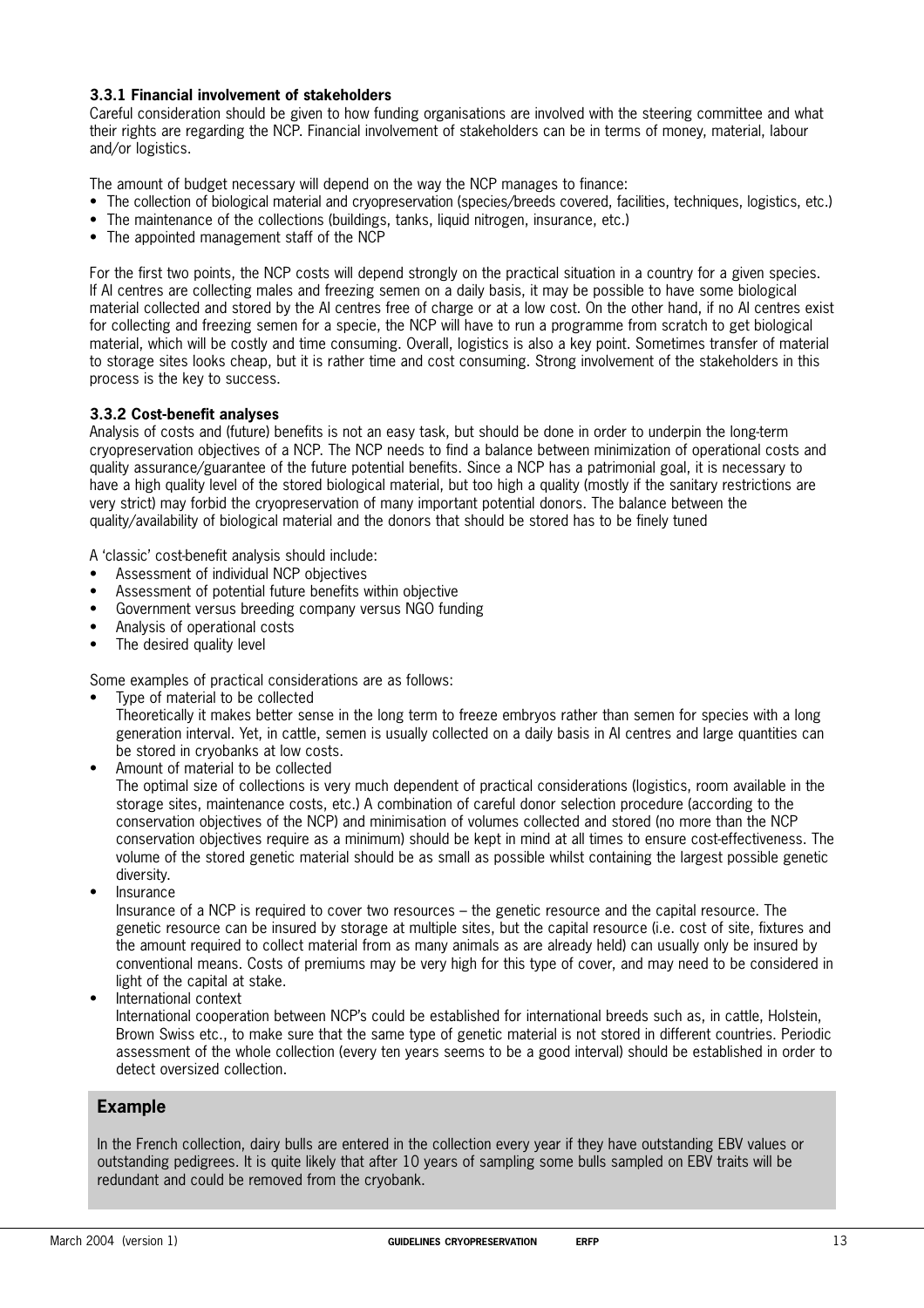• Priorities between and within breeds

These can be achieved only following practical considerations that take into account all available information (degree of endangerment, support from breeders, co-ordination among breeders, available (cryo)technology, logistics, etc.), and may change over time as more information or resource becomes available. It is important that priority setting is re-evaluated periodically (every five years seems to be a good interval, but could be longer depending on the degree of fluctuation in trends in individual regions/countries).

- Choice between the best value contractors/operators As stated previously, the NCP needs to use existing structures to be as effective as possible and the least costly. As mentioned above, a duplicate collection is necessary to insure the genetic resource being collected. Sometimes, for practical reasons, it is impossible to have only two locations for the cryobank storage and the numbers of storage sites are multiple. Yet, in order to minimize management costs and operational costs, the number of storage sites needs to be small. It is often possible to request that contractors store a proportion of material as part of the contract agreement for collection.
- Time parameter

Costs involved in the creation of a NCP are, of course, relevant on a short-term basis, whereas the use of the NCP has to be foreseen on a medium or long-term basis.

## **3.4 Some examples of existing NCPs**

In several European countries, NCP's have been developed or are under development (personal communications, 2003).

#### **Spain**

The 'Comité de Reproducción y Banco de Germoplasma Animal', attached to the 'Dirección General de Ganadería' of the Ministry of Agriculture, Fisheries and Food and created in December 1998, carries the main responsibility for coordination of the National Cryobank. The Committee meetings are once a year with representatives of Central and Regional Government, INIA (National Institute of Agriculture and Food Technology and Investigation), AI Centres and Breeders Organizations.

The proposal of technical requirements to co-ordinate the constitution of the different Germplasm Banks is one of the roles of the Committee. Among its functions is also to propose specific regulation for Animal reproduction and Germplasm Banks.

#### **United Kingdom**

In the UK, responsibility for an ex-situ conservation programme for all rare breeds currently rests with the national rare breed NGO, the Rare Breeds Survival Trust (RBST). In 2001 a National Appeal was launched by the Trust to raise UK £2.5 million, to include provision for a germplasm store (National Archive) for all 63 rare breeds of UK livestock and equines. Currently, collection of semen is well underway, and within five years it is anticipated that all breeds will be represented within the Archive such that they will be insured against future breed catastrophe. The Archive also makes sufficient material available for ongoing in-situ rare breed conservation programmes. All archive design, ownership and terms of release rest with the RBST. Responsibility for collection of material for commercial or mainstream breeds currently rests with individual breeding companies or organisations, although UK Government has recently agreed to collect semen from scrapie susceptible components of all UK sheep breeds as part of the UK National Scrapie Plan.

#### **The Netherlands**

In the Netherlands, ex situ conservation is a shared responsibility between the Ministry of Agriculture, Nature and Food quality and the private sector/breeding industry. The private sector has organized ex situ conservation activities through the Dutch Gene Bank Foundation for farm animals (SGL). Breeding industry and the livestock production sectors are represented in the board of SGL. The Ministry gave the mandate to the Centre for Genetic Resources of Wageningen University and Research Centre (CGN) to conserve and promote sustainable use of animal genetic resources. CGN is responsible for further development of ex situ conservation programmes and works closely together will all relevant stakeholders and with the board of SGL and seeks scientific and practical advice from a diverse group of experts and organisations.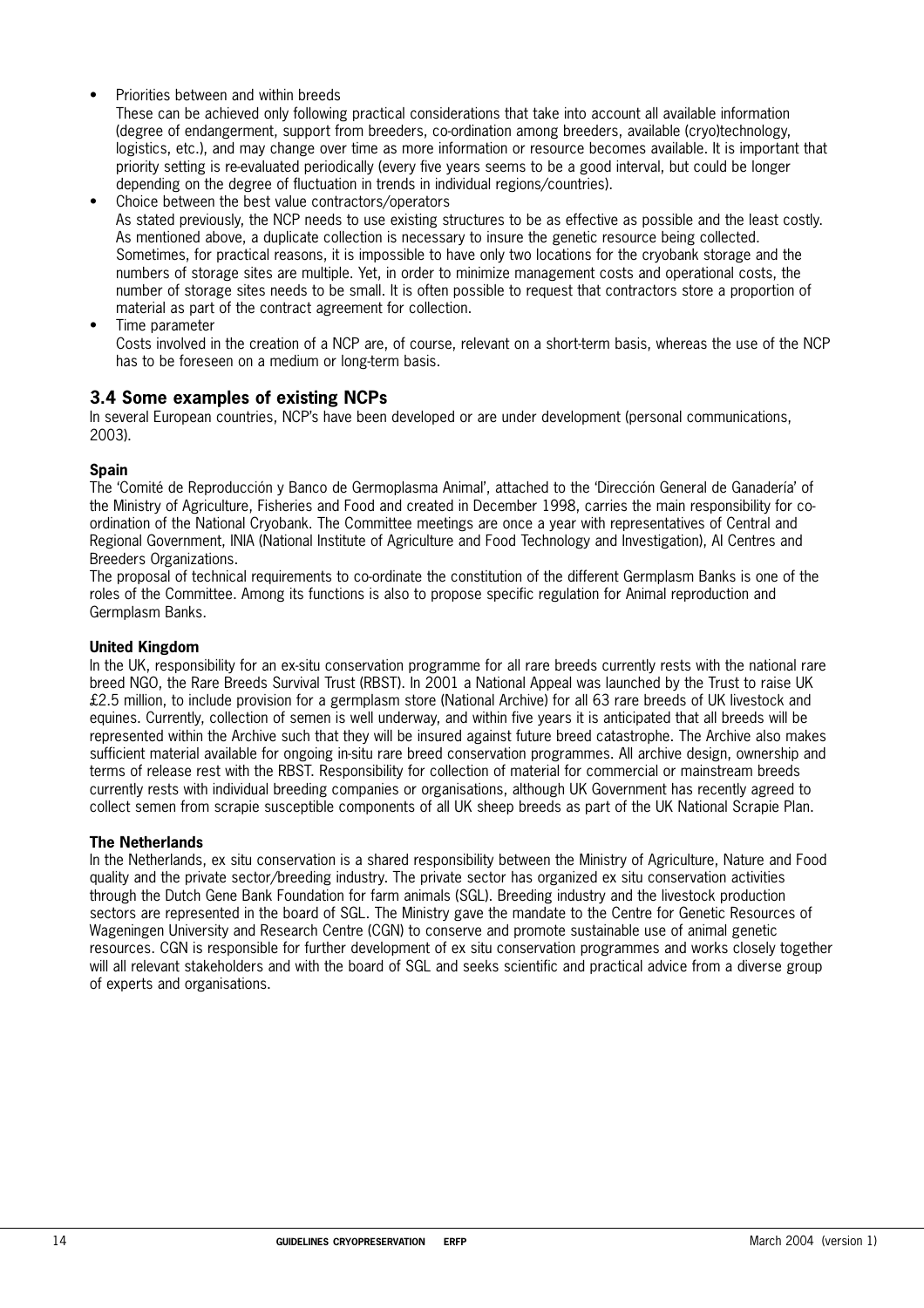

# **Conclusive summary**

The design of a NCP should take into account:

- The territorial organisation of the NCP
- All relevant stakeholders/partners and their respective roles
- Government
- NGOs
- Breeding associations
- Breeding industry
- Research institutes and/or agricultural schools/universities
- The management structure of the NCP
	- Promoting agencies
	- Advisory Committee(s)
	- Steering Committee/Board
- Funding of the NCP
	- Stakeholder involvement
	- Cost-benefit analysis

# **Literature**

- DANCHIN-BURGE, C. AND HIEMSTRA, S.J., 2003: Cryopreservation of domestic animal species in France and the Netherlands Experiences similarities and differences, in: Workshop on Cryopreservation of Animal Genetic Resources in Europe. Editor: D. Planchenault, Paris 2003
- FAO, 1998a: Primary Guidelines for Development of National Farm Animal Genetic Resources Management Plans, FAO 1998
- FAO, 1998b: Secondary Guidelines for Development of National Farm Animal Genetic Resources Management Plans Measurement of Domestic Animal Diversity (MoDAD), FAO 1998
- OECD, 2003: Accreditation of Biological Resource Centres (BRCs). Revised version 10 June 2003 (DSTI/STP/BIO(2003)12)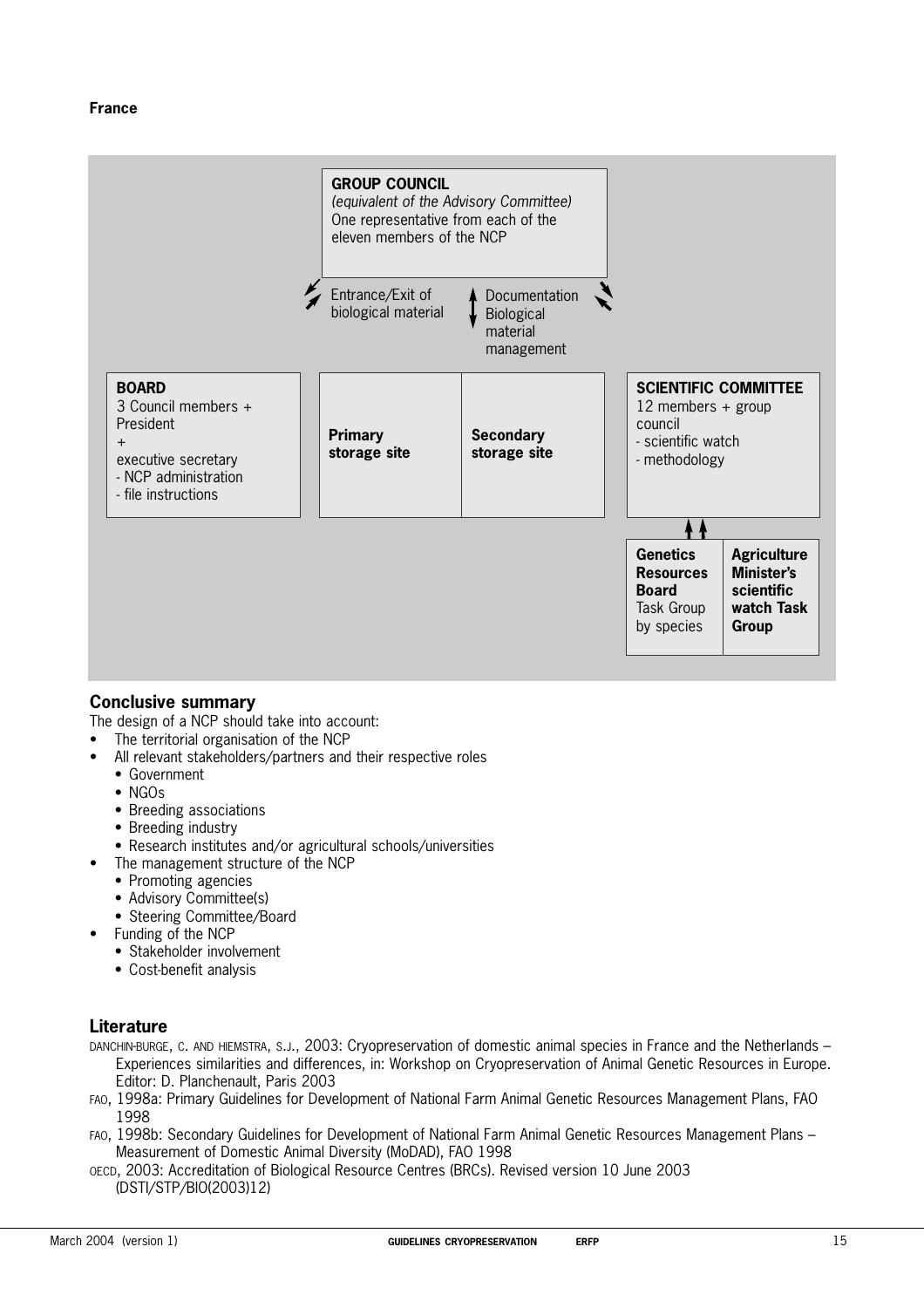# **4 Intake of genetic material**

This chapter discusses some genetic aspects of cryopreservation. It recalls the aims for storing genetic material, it reviews the criteria to choose species and breeds to be included in the cryobank and it discusses sampling strategies. The material to be frozen is function of the aims of the specific cryopreservation programme, of the available funds and field constraints. Due to the numerous sources of variation, the Guidelines do not provide exact numbers and recipes for the material to be stored but they rather intend to furnish instruments to define type and amount of material as a function of the specific situation.

In chapter 2, the possible aims for storing genetic material are listed as fundamental considerations to develop a cryopreservation programme. As sampling strategies vary for the different uses or aims, this chapter starts with a recall of these possible aims. Genetic material of a given breed could be stored:

- To support populations conserved in vivo:
	- as a back-up in case genetic problems occur in the living population (e.g. loss of allelic diversity, inbreeding, occurrence of deleterious genetic combinations)
	- to increase effective population size of small populations and reduce genetic drift
- To reconstruct breeds, in case of extinction or loss of a substantial number of animals;
- To create new lines/breeds, in case of breed extinction
- As a back-up, to quickly modify and/or reorient, the evolution/selection of populations
- For research

# **4.1 Selection of species and breeds**

#### **4.1.1 Species**

The question which species the cryobank should be focused on, is somehow different from the question which breed has to be conserved because among species distinctiveness is not a matter of discussion. The decision is related to aims and strategies of the specific cryopreservation programme. These Guidelines are focused on farm animals. FAO includes in its World Watch List for Domestic Animal Diversity (Scherf, 2000) the following species: buffalo, cattle, yak, goat, sheep, pig, horse, ass, dromedary, camel, alpaca, llama, guanaco, vicuna, domesticated deer species, rabbit, chicken, duck, turkey, goose, Muscovy duck, guinea fowl partridge, pheasant, quail, pigeon, ostrich, nandu, emu and cassowary. Attention is also given to the close wild relatives and ancestors of the domestic species. This list is considered an open-ended list.

Among the current cryopreservation programmes we observe a variety of interests. The American Livestock Breeds Conservancy (Sponenberg and Christman, 1995) considers cattle, ass, goat, horse, pig, sheep, chicken, duck, goose and turkey. The Dutch cryobank has its main focus on cattle, horse, pig, sheep and chicken, so far. The French bank also includes rabbit and fish (Danchin-Burge and Hiemstra, 2003). The Austrian cryobank covers, among others, some autochthonous wild fish species, which were regularly used for human nutrition in the past (Fischerleitner, 2002). The US National Animal Germplasm Program plans to include salmon and catfish (Blackburn, 2003). The German national programme considers, as a first step, (Nationales Fachprogramm, 2003) cattle, horse, sheep, goat, pig, rabbit, chicken, duck, goose, turkey, and pigeon, followed by bee, fish and some farmed wild species such as red and fallow deer. The Lithuanian national programme (personal communication) considers cattle, horse, pig, sheep, goat and goose and plans to also include bee, salmon, Lithuanian hound and wild boar.

None of the species above mentioned should be on principle excluded from a national cryobank. The choice of the species can be guided by the following:

- State of the art of freezing techniques in the species;
- Present and future values for the specific country (i.e. contribution to national agricultural production and added agricultural values);
- Available expertise and infrastructures;
- Costs and available funds;
- Conservation value of the populations available/planned for storage;
- Degree of endangerment of the population's available/planned for storage.

Co-ordination among countries in choosing the species is strongly recommended to avoid meaningless repetitions.

#### **4.1.2 Breeds**

The term 'breed' is used here as any unit of potential conservation interest, including commercial and local, registered and not registered, endangered and not at risk breeds and lines. The increased rate of loss of breeds and the limited resources available require prioritisation of actions and optimal allocation of available funds. The primary focus in farm animal diversity is on conservation of breeds, and between-breed genetic diversity is generally proposed as a major criterion to orient conservation priorities.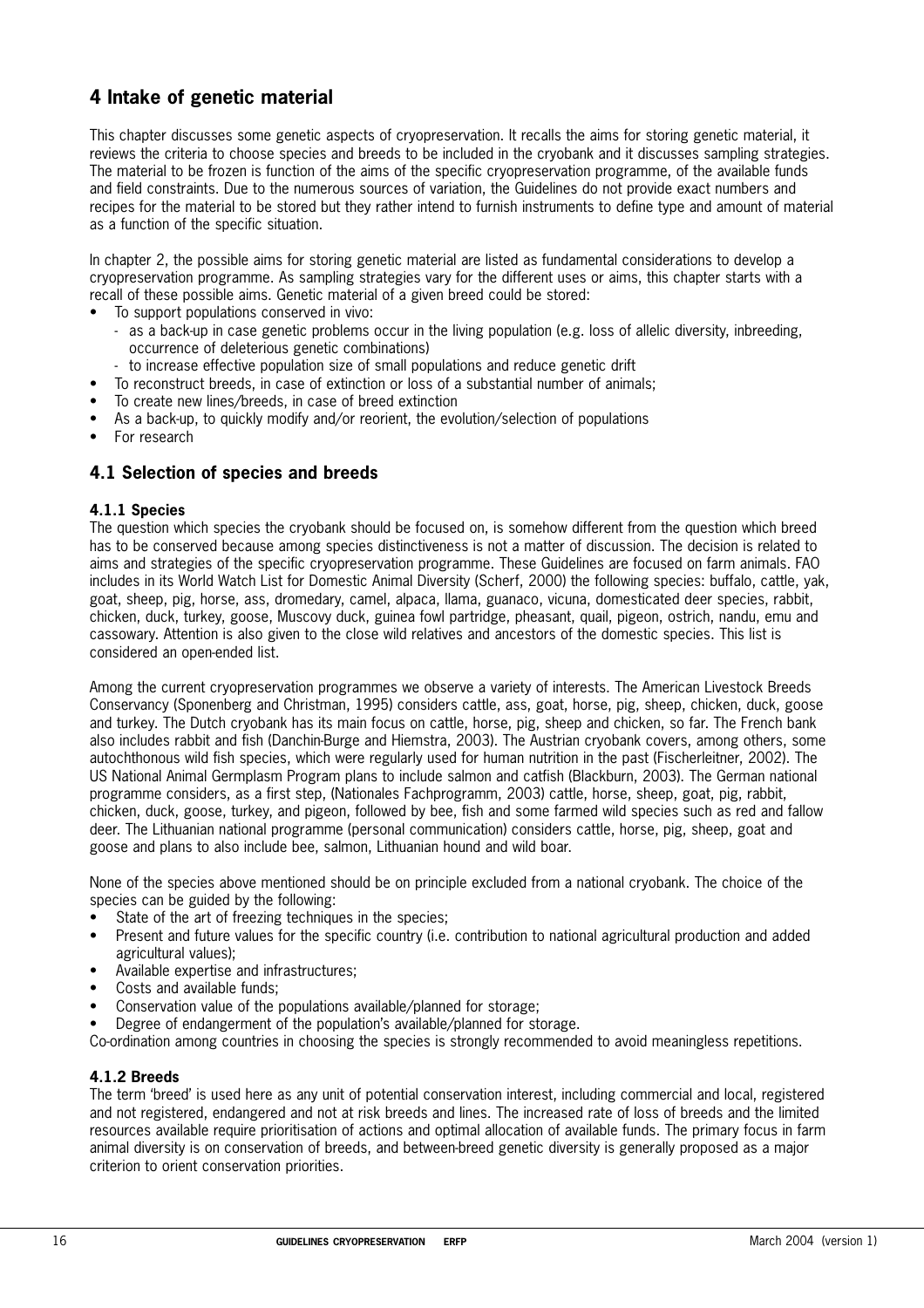To optimise the genetic diversity stored in the cryobank, a decision-taking tool we can use is the so-called 'marginal diversity', originally proposed by Weitzman (1992, 1993), later applied to farm animal genetic resources (Thaon d'Arnoldi et al, 1998; Ollivier and Foulley, 2002; Simianer, 2002; Reist-Marti et al, 2003). This approach uses the pair wise genetic distances between the elements of a set of breeds (for a review on genetic distances see eding and laval, 1999; to estimate genetic distances several programme packages are available like Phylip (Felsenstein, 2000), DISPAN (FAO 1998b), Genetix (Belkhir et al., 2000), Fstat (Goudet, 2001), Arlequin ver. 2.0 (Schneider et al. 2000)). It then evaluates the relative contribution of each breed to the total genetic diversity of the set and the expected loss of diversity by loosing any specific subset. The Weitzman approach also allows estimating the diversity expected after a given period of time, taking into account the extinction probabilities of each breed, and computing the relative gain in diversity expected after a given period from improving the survival probability of any breed or specific subset of breeds. If we assume that cryo-preservation reduces to zero extinction probabilities, the marginal diversity approach can be used to support decisions on breeds to be cryopreserved. The Weitzman approach has been criticised as it ignores within breed genetic diversity and alternative systems have been proposed (e.g. Eding and Meuwissen, 2001; Caballero and Toro, 2002); A method for using the Weitzman approach in order to combine both between and within breed diversity has been also indicated (Ollivier and Foulley, 2002).

FAO proposes to select those breeds which are 'thought to be the most distinct genetically from throughout the complete geographic range' (FAO, 1998b) and to establish a centralized selection of the most distinct breeds. Decisions taken locally risk losing the advantages of the global approach. The national programme should always look at the widest possible picture, including at least the neighbouring countries.

If cryopreservation also aims to support in situ conservation, other criteria, in addition to genetic diversity between and within breed and degree of endangerment, should be taken into account for prioritizing conservation actions. Ruane (1999) listed six criteria to select a breed for conservation:

- degree of endangerment
- adaptation to a specific environment
- traits of economic importance
- unique traits
- cultural and historical value
- genetic uniqueness of a breed

The socio-economic role of the breed, its contribution to management of natural agro-ecosystems and the likelihood of success of the conservation programme should also be considered. Such a wider approach opens two questions: how can we measure all these elements and how can we weight the different criteria for practical decisions? The ongoing development of FAO and EAAP breed databases will provide a tool to store and monitor breed information useful to prioritise conservation actions. Countries should make all efforts to collect detailed and accurate information. A methodology to measure breed cultural value has been recently proposed (Gandini and Villa, 2003) and more research is needed to measure breed aspects such as adaptation and role in environment management. Regarding the second question it has been proposed (Ruane, 1999) to use the different breed aspects and values as independent selection levels. This means that a breed, which scores for a very high value for a specific criterion should be, prioritised regardless its score in other criteria.

# **4.2 Selection within breeds**

Type and amount of genetic material to be stored are functions of aims of storage, available funds, local constraints and availability of biological material, and all these elements can vary across time and countries. Efficiency and costs of freezing and reproduction techniques are progressively improving in some species. Among the aims of cryopreservation programmes, breed reconstruction is generally considered as the maximum guarantee against risk of breed loss and it has been more investigated. However, other aims, such as creation of new lines and breeds, research or supporting populations conserved in vivo, may be equally likely. For all these reasons, these Guidelines do not give exact figures on the material to be stored. They intend to provide tools for developing cryopreservation plans and instruments to guide the choice on what and how much material to store and from which donor animals. These Guidelines should be considered complementary to FAO Secondary Guidelines for the Development of National Farm Animal Genetic Resources Management Plans – Management of Small Populations at Risk (FAO, 1998c).

#### **4.2.1 Selection of donor individuals**

If in the breed there is no reliable animal registration, donor animals should be carefully identified on phenotype and herd history, taking into account possible more or less recent crossing activities with other breeds. In these cases, genetic markers can also be used to identify gene introgression from other breeds, the level of which may differ among sub-populations or areas.

Donors should fulfil all sanitary requirements (see chapter 7) and have morphological and behavioural characteristics to facilitate the collection of genetic material (e.g. past experiences can negatively affect efficiency in semen collection).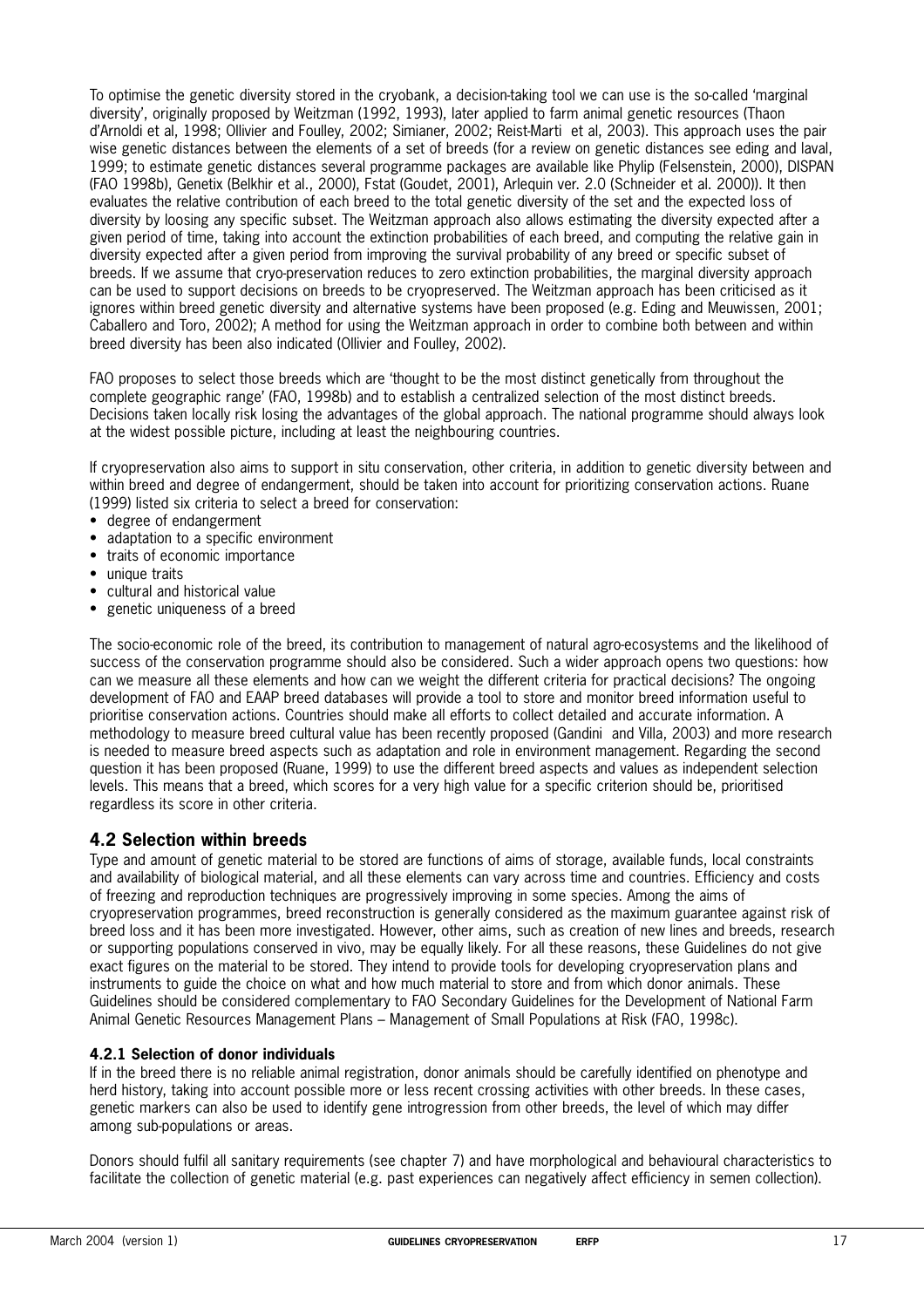Different cryopreservation aims may require storage of different types of genetic variation, which can be accomplished by selecting donors randomly or by specific criteria:

- Representative sample To store a representative sample of the breed genetic variation, sampling should be random, also with respect to genetic relationships among individuals. In practice, this can be achieved by selecting:
	- on pedigree information, animals distantly related, for example without common grandparents;
	- animals from different areas and herds, considering genetic flows (i.e. exchange of animals) among herds and areas;
	- animals from within lines if line breeding is practised

Storing a representative sample of the breed is the most common case.

- Specific genotypes / alleles If storage of specific genotypes or alleles is required (e.g. to modify and reorient the evolution / selection of the population, for gene introgression or to create new lines / breeds), individuals with specific genotypes can be selected by genetic markers, estimates of breeding values, phenotype and pedigree information.
- Maximal genetic variation Specific cases might require to store a sample of the maximal genetic variation of the breed. If pedigree information on the candidate donor animals is available, individuals that minimise average group coancestry should be chosen. A description of the founder population can be obtained by founder analysis and gene dropping techniques, and then we can choose those individuals that maximise founder variation. Molecular markers can be used, when pedigree information is not available or scarce, to estimate genetic relationship and to identify directly genotype variation (for a review see Toro and Maki-Tanila, 1999)

If all necessary animals cannot be found in the population, in order to store the desired genetic variation most effectively, it might be necessary, through appropriate mating, to produce specific donor animals.

#### **4.2.2 Number of donor individuals**

The number of individuals used as donors of the material affects the amount of genetic variation stored in the cryobank:

- using heterozygosity as parameter of genetic variation, the percentage of breed heterozygosity retained in the bank is  $1 - (1/(2N))$ , where N is the number of donor individuals. The use of 25 donors, corresponding to 98 % of heterozygosity retained, has been often suggested (e.g. Smith, 1984). Higher and lower numbers of donors can be considered, in relation to budget and donors availability (e.g., to find 25 male donors it can be a difficult task in many end angered breeds). The number of donors can be also influenced by the amount of material (number of semen doses or embryos) that can be obtained from each donor, that might depends by the species characteristics or by specific conditions (e.g. semen collected from animals at slaughter or from untrained animals). These Guidelines assume, as a general rule, a minimum of 25 donor animals;
- when we are interested in capturing allelic diversity, the probability to have in storage a specific allele is a function of its frequency (p) in the sampled population and of the number of donor individuals (N), as  $1 - (1-p)^{2N}$ ;

• to include in storage particular genotypes and pedigree lines, specific numbers of donors could be required.

In populations of small size it might be necessary, through appropriate planning of mating, to produce specific female and/or male donor animals.

#### **4.2.3 Type of material**

Biological materials partly differ in the genetic information they carry and the effectiveness to achieve conservation aims (e.g. Gandini and Oldenbroek, 1999):

- through backcrossing, semen can be used to reconstruct the breed, but some percentage of the genes from the founder female population will remain in the reconstructed breed. For example, to achieve over 95 % of genes of the breed to be reconstructed, 5 generations of grading-up are needed;
- with semen and somatic cells, cytoplasmic effects of the breed will be lost or altered;
- with oocytes, compared to embryos, it is still possible to choose the desired mating;
- DNA storage has been proposed for gene transfer, but these techniques still pose many difficulties. DNA is not useful for re-establishing animals or breeds. DNA storage can be useful for research to support conservation decisions, to identify the genetic structure within and between populations, for characterisation and into identifying single genes effects. Other type of material can be stored in the cryobank for related conservation purposes, such as blood and serum, e.g. for future veterinary screening on the material stored. Storage of DNA, blood or serum is not further discussed here.

Table 4.1 provides an update of FAO Guidelines (1998c) of the state of the art of cryopreservation techniques, which includes the efficiency at freezing and after freezing, for the major species within the European context.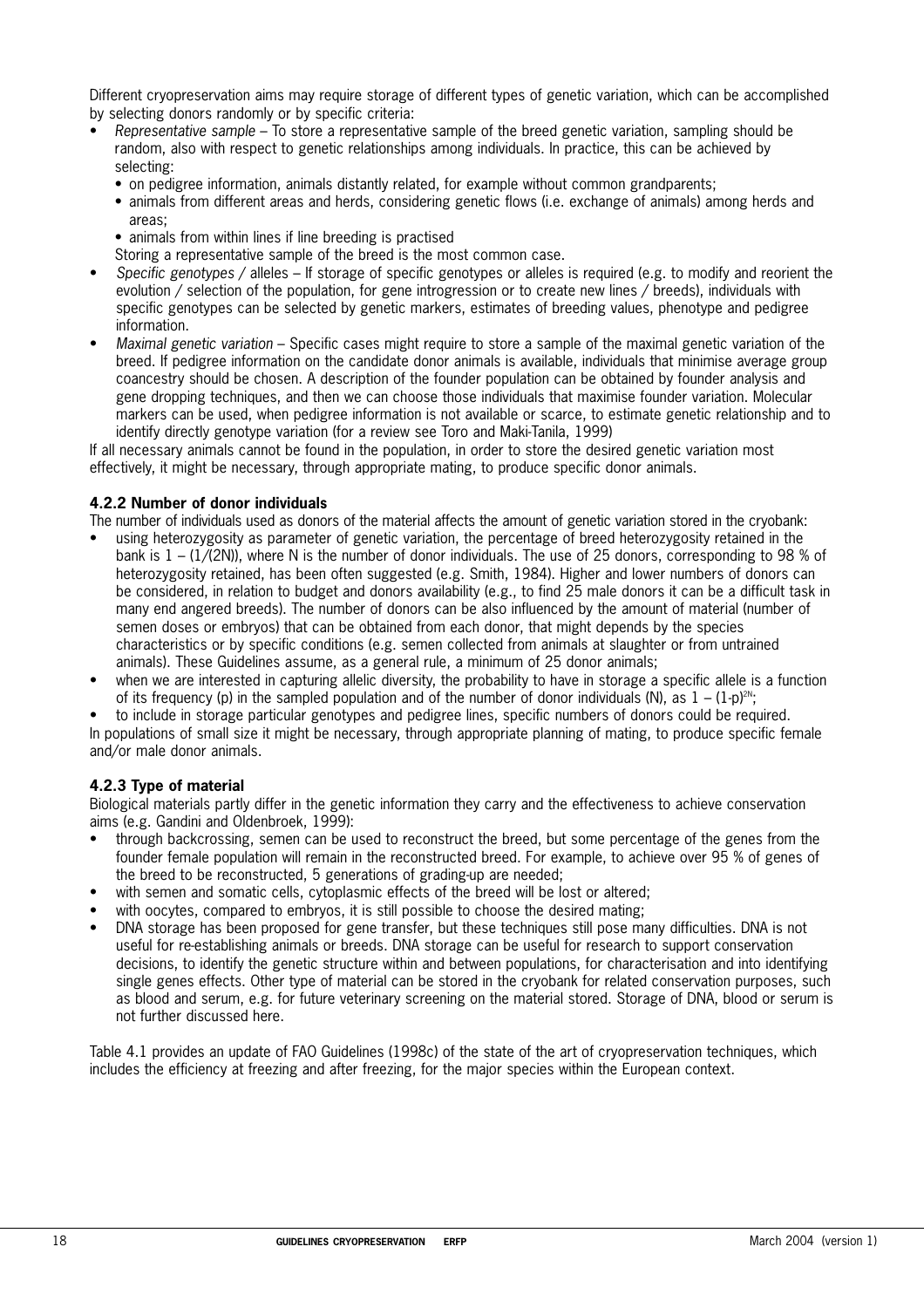| <b>Species</b>      | Semen            | Oocytes | Embryos | Somatic cells |
|---------------------|------------------|---------|---------|---------------|
| Cattle              |                  |         |         |               |
| Sheep               |                  |         |         |               |
| Goat                |                  |         |         |               |
| Horse               |                  |         |         |               |
| Pig                 |                  |         |         |               |
| Rabbit              |                  |         |         |               |
| Chicken             | $\boldsymbol{+}$ |         |         |               |
| Fish - some species | $\ddot{}$        |         |         |               |
| Dog                 |                  |         |         |               |
| Cat                 |                  |         |         |               |

Table 4.1: State of development of cryopreservation techniques, by species: + routine technique available; 0 positive research results, – not feasible in the present state of art; ? unknown; \* some research hypotheses

Since the sheep Dolly was recreated from udder somatic cells it is well known that by cloning methods we can reestablish animals from their somatic cells. Some other species were cloned by this method as e.g. horse, cattle, pigs, and by cross-species nuclear transfer (Loi et al., 2002). Storage of somatic cells is a cheap and very effective method to keep a wide range of genetic variation with a limited budget. But up to now we cannot use it as a regular method for re-establishing animals or breeds. Considering future developments of scientific knowledge and the relatively low costs, somatic cell freezing could be considered. Freezing of oocytes is possible in cattle, but efficiency of in vitro development after fertilisation and survival rate after freezing are still low. Then, oocytes' freezing is not advisable as an alternative technique to embryo storage (see chapter 5).

In conclusion the available tools are semen and embryos storage, although somatic cells and oocytes freezing could be used if no alternatives are possible and as additional tools.

## **4.2.4 Amount of material**

The amount of material to be stored is primarily a function of the aim or multiple aims of the cryopreservation programme.

It is recommended to duplicate the amount of material and to store each duplicate at different storing sites in order to reduce risks of loss associated to fire, problems to the storing plant or natural catastrophes. Then, each figure on number of cells, semen doses or embryos to be frozen given below must be doubled.

#### **4.2.4.1 Breed reconstruction**

Random demographic factors, such as herd culling for sanitary reasons or farm disappearance, and negative demographic trends can severely reduce the size of small populations and lead them to extinction. Storage of material allowing breed reconstruction is an insurance against risk of breed loss. However it should be noted that breed reconstruction might have some limits:

- because of the costs associated to large storage, the reconstructed breed will necessarily go through a bottleneck that implies loss of genetic variation and poor selection opportunities for some generations;
- material is often stored when the breed is already severely endangered, which means that its genetic variation has been probably already eroded.

To estimate the amount of material to be stored for breed reconstruction, the following aspects should be first considered:

- Number of donors Following the indications given in 4.2.2, we assume at least 25 donor animals, equally contributing to the genetic material to be stored. These animals will be the founders of the reconstructed population.
- Size of the population at reconstruction The size of the population at reconstruction relates i) to its potential for growth and development and ii) to the possibility of minimising loss of genetic variation during the reconstruction process. We assume to reconstruct, from the 25 founders, a population of 25 females and 25 males. The reconstructed population in first generation will have an effective population number (Ne) of 50, corresponding to an inbreeding rate per generation of 1%. FAO (1998c) suggests as minimum objective the re-establishment of the breed with 12 males and 12 females, from 25 donor animals.

#### **Semen**

Semen is used to reconstruct the breed through series of backcrosses, starting from a group of females of another breed. The number of doses to be stored is a function of (Ollivier and Renard, 1995):

- number of doses needed per parturition (d);
- expected lifetime production of fertile females by each female (f). This is function of expected number of parturitions (np), number of females born alive, survival rate and selection from birth to breeding age. The values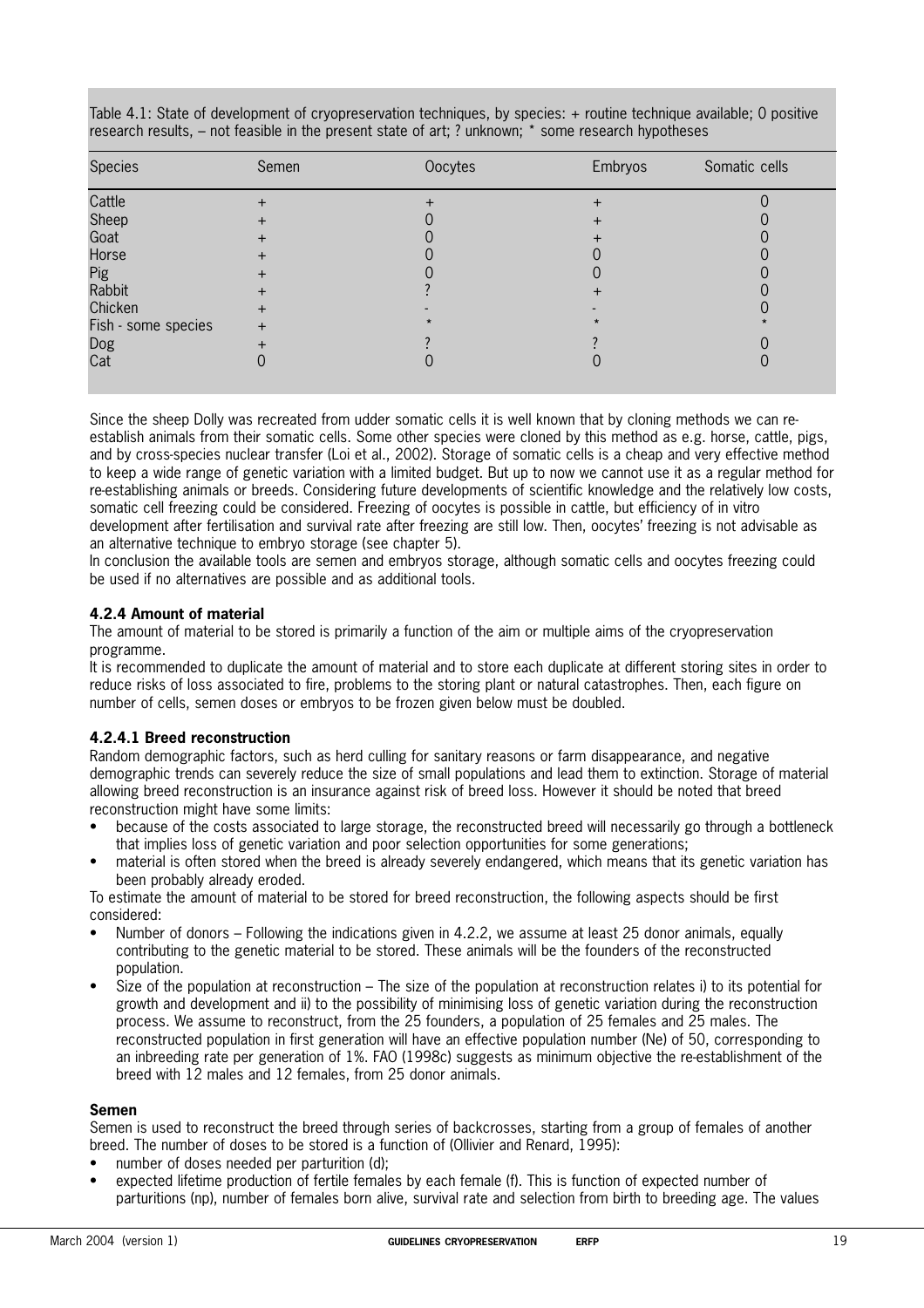of these parameters vary among species, breeding conditions (field or controlled) and breeding schemes (age at culling can be set to modify the time needed for breed reconstruction, e.g. culling after first parturition);

- percentage of the genome of the stored breed that we want to have in the reconstructed breed, that is function of the number of generations of grading up. The % of genome retained is given by  $1 - 0.5$ <sup>n</sup>, where n is the number of generations of grading up (table 4.2);
- number of females (NF) and males we want to reconstruct, above assumed as 25 per sex;

Table 4.2: Mean, standard deviation (SD) and upper bound (UB) of the genome from the group of females used for reconstruction that remain in the reconstructed breed, as a function of number of generations of grading up (from Hill, 1993).

| Generation of grading up              |                  |                       | $\overline{3}$ | 4            | $\mathcal{D}$                                      | $\mathfrak{b}$ |               |
|---------------------------------------|------------------|-----------------------|----------------|--------------|----------------------------------------------------|----------------|---------------|
| Mean genome<br><b>SD</b><br><b>UB</b> | 0.50<br>0<br>0.5 | 0.25<br>0.035<br>0.32 | 0.029<br>0.18  | 0.02<br>0.10 | 0.125  0.063  0.031  0.016  0.008<br>0.014<br>0.06 | 0.009<br>0.03  | 0.006<br>0.02 |

The number of females to be inseminated during the reconstruction process can be computed as  $F = NF(r + r^2 + ... +$ r n ), where n and NF are defined above, and r is the inverse of the expected lifetime production of fertile females by each female (1/f) during the grading up process. The number of semen doses to be stored can be computed as:  $D = dF np = dNF(r + r^2 + ... + r^n)np$ 

where d and np are defined above. Number of parturitions (np) is function of both the species demography and the breeding scheme used for reconstruction (i.e. maximum number of parturitions before culling the females). At the last generation of grading up, besides the 25 females, 25 males will also be generated.

Table 4.3 shows that the number of females to be inseminated during the reconstruction process can vary as a function of f (from 0.4 to 2) and the percentage of the genome of the stored breed that we want to retain in the reconstructed breed (from 93.8 to 98.4). It is worth pointing out that for  $f \lt 1$ , by increasing the number of backcrosses, the number of semen doses growths exponentially. Then, as a function of both the feasibility of obtaining large numbers of semen doses and available funds, the percentage of the genome to recover from the stored breed might vary among species and country conditions.

Table 4.3: Number of females to be inseminated during the reconstruction process according to percentage of genome recovered and expected lifetime production of fertile females by each female (f).

| No. grading up<br>generation | Mean recovered<br>genome (%) |                |                |                   |                   |                     |                          |
|------------------------------|------------------------------|----------------|----------------|-------------------|-------------------|---------------------|--------------------------|
|                              |                              | $2^*$          | $1.5*$         |                   | 0.8               | 0.6                 | 0.4                      |
| $\overline{4}$<br>5<br>6     | 93.8<br>96.9<br>98.4         | 70<br>74<br>76 | 79<br>87<br>93 | 100<br>125<br>150 | 180<br>257<br>352 | 420<br>742<br>1,278 | 1,586<br>4,027<br>10,131 |

 $=$  these reconstruction schemes assume the use of semen from all 25 founder males in last two generations, to equalise their genetic contribution in the reconstructed breed.

To minimise loss of genetic variation during the process of breed reconstruction, some additional considerations are necessary. When female reproduction potential is low, 25 or more successful matings are expected each generation, therefore a balanced use of the 25 founder males can be easily accomplished. When female reproduction potential is high, in order to minimize costs, reconstruction schemes with a number of successful matings per generation lower then 25 could be used and a subset of males will be used at some generations. In this case, males should be used with attention in order to equalize their genetic contributions during the grading up process to avoid losses of genetic variation (Gandini et al., 2001). The number of doses needed (d) per parturition is a function of conception rate and insemination strategy (e.g. two doses in the pig species). The expected number of parturitions per females (np), which is function of the species demography and of the breeding scheme, influences f and the number of years necessary for reconstruction. Assuming, as an example, d equal to 3 and np equal to 4, and considering the need to duplicate the amount of material to be stored, the total number of doses based on the number of females reported in Table 4.3 may vary from 1,680 to 243,144. Finally, the number of doses to be collected per donor is given by the total number of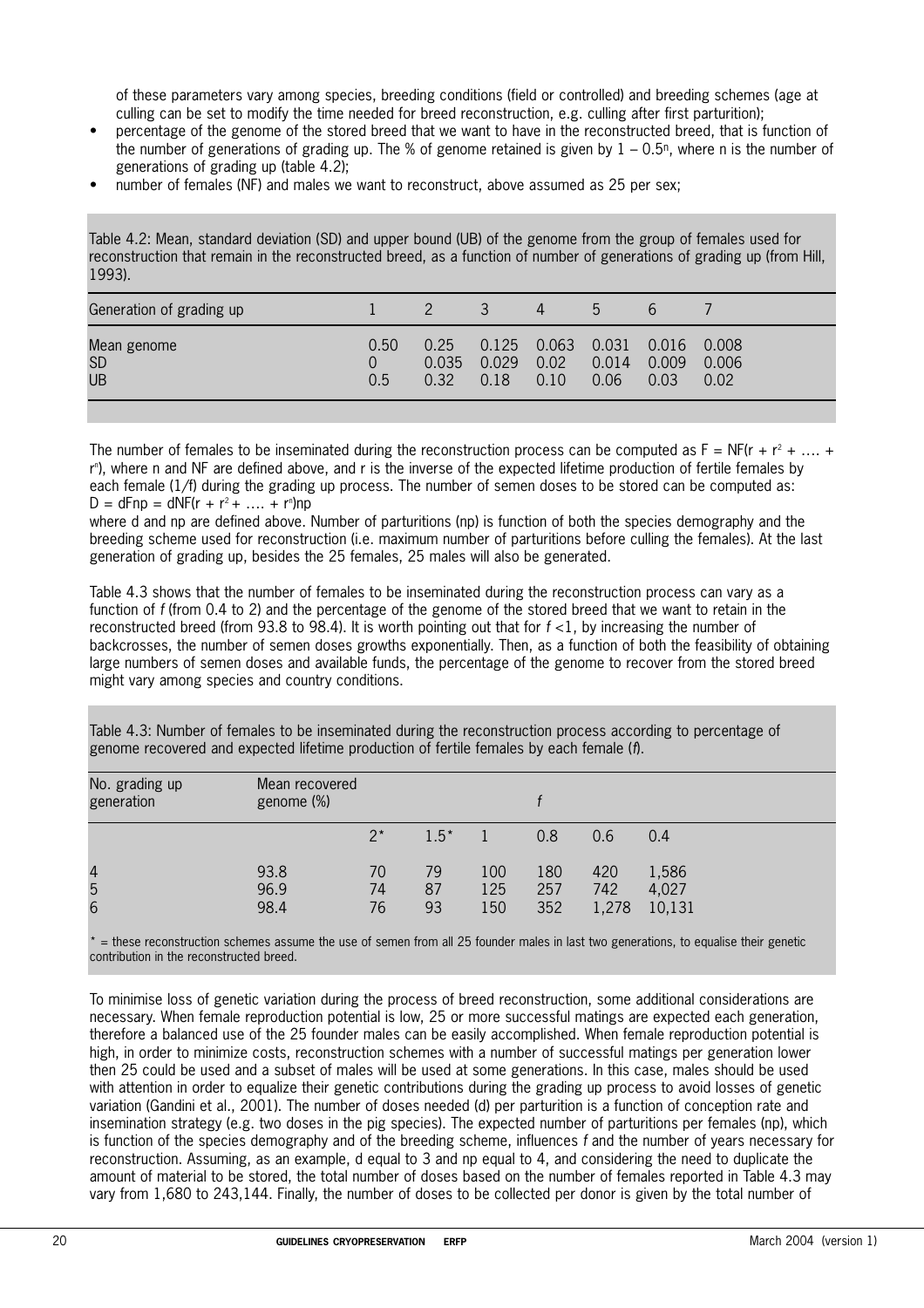doses divided by the number of donors. In fact each founder should contribute equally to the new population. The pig situation has been detailed by Labroue et al (2001).

Considering also that some within family selection is advisable during the reconstruction process, when the number of breeding females that can be obtained per dam is low (e.g. cattle or horse species), the number of semen doses to reconstruct the breed can be very high. If the number of doses that can be obtained per donor is low (e.g. horse species) it may be necessary to have a large number of donors, often not available in small-endangered populations. Then, in some species the re-establishment of the breed via embryos may be necessary or more desirable.

#### **Embryos**

As for semen, embryo storage could aim to produce a total of 25 breeding females and 25 breeding males, from at least 25 donors. As minimum objective, the re-establishment of the breed with 12 males and 12 females, from 25 donor animals, has been also suggested (FAO, 1988c).

The number of embryos to be stored (NE) is a function of:

- i) the number of breeding animals we want to produce (N),
- ii. survival rate of embryos after freezing/thawing  $(SR_1)$ ,
- iii) survival rate after transfer, measured at 45-60 days (SR2),
- iv) survival rate from 45-60 days to birth  $(SR_3)$ , v) survival rate from birth to breeding age (SR4). Then:
- $NE = (N)$   $1/(SR_1 SR_2 SR_3 SR_4)$

With unsexed embryos, considering the recovery of 50 embryos, the probability of being either female or male is 0.5 with a standard error of 0.07. A minimum number of 300 unsexed embryos stored per breed has been recommended (Ollivier and Renard, 1995; FAO, 1998c).

#### **Semen plus embryos**

Storage that combine semen and embryos can be necessary considering that:

- i) with storage of only semen in some species large numbers of doses can be required, so that it might difficult or impossible to obtain in small breeds,
- ii) in small breeds the number of females available as donors can not be sufficient to provide the number of embryos required with the strategy that uses embryos only.

Moreover storage of combinations of semen and embryos can be envisaged in some species to reduce cryoconservation costs (see lömker and simon, 1994 for cattle).

The optimal combination of number of embryos and semen doses should be derived considering availability and costs of semen and availability and costs of embryos in the specific context. The above considerations on minimum number of donors and size of the breed at reconstruction apply also here.

#### **4.2.4.2 Development of new lines / breeds**

An important use of the cryopreserved material is to allow new lines or breed's development. This can be realised by using the stored semen to create a certain number of males and females, with a given percentage of genes from the stored breed, to be used as breeding animals. After this selection it will take place. The computation of the number of the semen doses required to create the initial population can be done as indicated for breed reconstruction (see paragraph 4.2.4.1.)

If, for example, a new breed is to be developed from a gene pool that initially has 75% of the genes from the cryopreserved breed, as in a FAO (1998c) hypothesis, n will be equal 2, corresponding to two grading up generations. The requirement for selection might be that a number of females and males higher than the hypothesised 25 in case of breed reconstruction will be available as candidates. Moreover, we might freeze material to be used to develop more than one breed.

Then, as function of the desired percentage of genes from the cryopreserved breed (number of generations of grading up), of the desired number of females and males initially create and of the number of new breeds we want to allow for, the number of semen doses required might be lower or higher then those expected for breed reconstruction. In the particular case of gene introgression, in addition, the number of doses will be also function of the genotype of donor animals, if they are heterozygous or homozygous for the gene of interest.

#### **4.2.4.3 Supporting populations conserved in vivo**

Cryopreservation programmes may have the objective to support populations in vivo:

- As a back up in case genetic problems occur When a population goes through a bottleneck it is likely that some deleterious genes increase their frequency. If frequency is high and population size is small, deleterious genes might have a large impact on population survival. Rate of removal of deleterious genes is function of the possibility of identifying carriers (by means of phenotype, DNA and/or pedigree analysis) and of the numbers of new genotypes (e.g. semen doses) we can introduce. Semen is the material of choice. It is difficult to provide figures of the number of doses needed, due to the numerous assumptions to be made. FAO (1998) provides some indications at this regard, suggesting a number of doses necessary to mate 100 females for two generations. Attention should be paid to avoid creating bottlenecks by using a small number of parents;
- To increase the effective population size Frozen semen and embryos can be used to minimise inbreeding and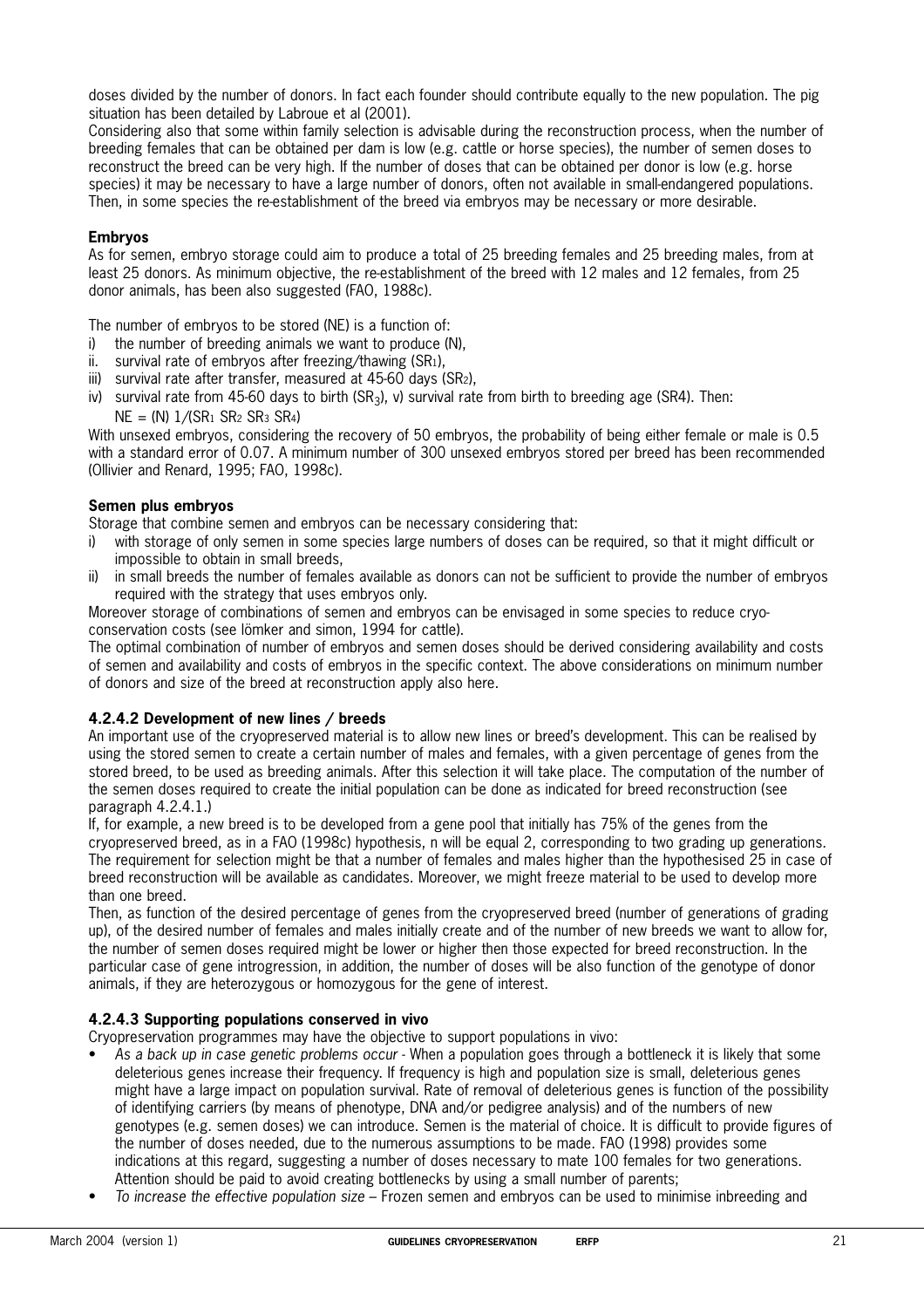genetic drift in small-managed populations and the combination of live and cryopreservation can be a powerful tool in conservation of small populations (Meuwissen, 1999). Sonesson et al. (2002) proposed a scheme where semen is collected from the first two generations and used alternatively on dams, allowing a reduction of the rate of inbreeding. More research is needed to optimise the use of frozen semen and embryos for combined in situ and ex situ conservation management schemes. Type and amount of frozen material will be function of the specific population and adopted management scheme.

#### **4.2.4.4 Back up to quickly modify and/or reorient the evolution /selection of the population.**

The storage of original or extreme genotypes can be of use to quickly modify or reorient the evolution /selection of a selected population. It has been suggested to store original and extreme genotypes (Verrier et al., 2003) that can be identified as:

- extreme breeding values for production or functional recorded traits
- rare genotypes (alleles, haplotypes or genotypes)
- animals representing specific founders or pedigree lines.
- Semen is the material of choice.

The diffusion of these genotypes can be realised by using directly the stored semen. A specific example can be the storage of material from dual-purpose cattle, reoriented to beef or milk production.

#### **4.2.4.5 Research**

- The storage of gametes and embryos can be of interest for various research areas, including:
- to document the genetic structure of a population at a given time (Verrier et al., 2003)
- to identify single genes of large effects (FAO, 1998c).
- In both cases semen can be the material of choice.

#### **4.2.5. Frequency of collectio**n

Breeds evolve through time. In particular when the aims of cryopreservation are 'to support populations conserved in vivo', 'back up, to quickly modify and/or reorient the evolution/selection of the population' or 'to document the genetic structure of a population at a given time' an obvious question is how often the breed should be sampled. Frequency of collection is particularly important in these cases but the question is legitimate also in case of storage for breed reconstruction. Storage can be planned at specific generation intervals (Verrier et al., 2003) considering:

- the selection intensity in the population
- the rate of evolution of the population genetic structure
- risk of occurrence of genetic problems
- costs and available funds
- occurrence of opportunities for collection

#### **Conclusive summary**

Sampling strategies in cryopreservation programmes vary for the different uses or aims of these programmes. Selection of species and breeds should be done in the context of the national conservation programme (NCP) for farm animal genetic resources. When the set of species and breeds eligible to be included in the cryobank have been selected, the following questions arise:

Is there any existing cryopreserved collection likely to be included into the national cryobank?

• Before deciding on which biological material should be stored, a careful investigation should be made to register all the cryopreserved collections that could be included into the cryobank. The existing biological material might not be the NCP first choice, but time and money can be saved if this material is taken into account. The existing collection will then influence type and amount of the 'new' biological material to be collected and stored. This analysis, whenever possible, should be extended to countries that have the same or similar breeds.

#### Which donor individuals?

- Donor animals can be chosen at random or following specific criteria. In the first most common case, random also refers to genetic relationship among individuals, i.e. mean relationship among chosen donors should be equal to mean relationship in the breed. It might be necessary to produce specific male and female donors.
- If there is no animal registration, donor animals should be carefully identified on phenotype and herd history.
- All sanitary requirements should be fulfilled, wherever possible (see chapter 7).

How many donor individuals?

• A minimum number of 25 donors are suggested. Logistics financial and reasons might lower this number, but this will affect genetic variation stored. It might be necessary to produce specific male and female donors. Higher numbers of donors will be necessary when the number of doses produced per donor is not sufficient to obtain the required total number of doses.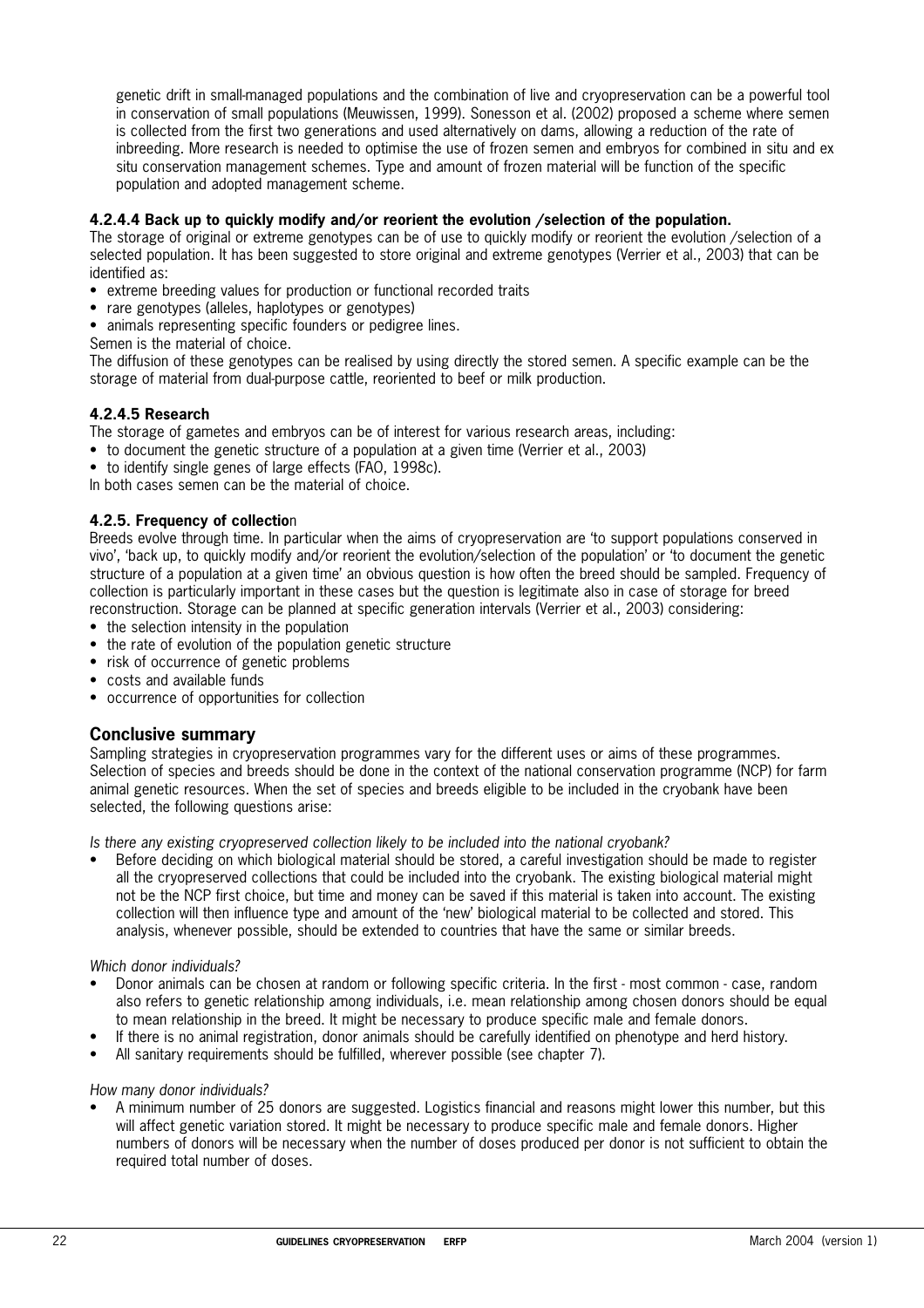Which type of biological material?

- The available materials are semen and embryos. Considering the species and the aims of storage, the number of doses needed by storing semen or embryos or a combination of semen and embryos should be computed. Considering the specific context and costs and available funds, the most opportune material can be chosen.
- A cost-benefit analysis should be also included before the final decision of material is chosen. Woelders et al. (2003) provides such an analysis.
- Freezing oocytes and somatic cells is advisable only if no alternatives are possible, or as additional tools.

How many doses?

- The amount of material to be stored is a function of the aim or multiple aims of the cryo-conservation programme. At first the aims of the storage should be discussed within the NCP. Guidelines how to compute the number of doses have been given above.
- Considering the species and breeds, which are candidates for cryopreservation in a specific country, a simulation study is recommended that include for specific sets of aims the number of doses required and the relative costbenefit analysis. This analysis will affect the decision how many species and breeds can be included in storage.
- It is recommended to duplicate the amount of material and to store each duplicate at different storing sites in order to reduce the risk of total loss by e.g. fire, technical problems in the storing plant or any natural catastrophe.
- Future samplings are recommended as well to update the stored material, as required by the aims of storage and the specific breed situation.

Time schedule for sampling?

- For genetic and practical reasons, or financial requirements, it may be necessary to follow different time schedules in sampling.
- Sampling schedule can be adapted to specific opportunities that might arise to reduce collecting costs.

## **Literature**

BELKHIR K., 2000: GENETIX vers. 4.01. Montpellier, France.

- BLACKBURN, H.D., 2003: Conservation of U.S. Genetic Resources through Cryopreservation, in: Workshop on Cryopreservation of Animal Genetic Resources in Europe, editor: D. Planchenault, Paris 2003
- CABALLERO A. M.A. TORO, 2002: Analysis of genetic diversity for the management of conserved subdivided populations, Conserv. Genet. 3, 289-299.
- DANCHIN-BURGE, C. AND HIEMSTRA, S.J. 2003: Cryopreservation of domestic animal species in France and the Netherlands Experiences similarities and differences, in: Workshop on Cryopreservation of Animal Genetic Resources in Europe, Editor: D. Planchenault, Paris 2003.
- EDING H. AND LAVAL, G., 1999: Measuring the genetic uniqueness in livestock. In Genebanks and the conservation of farm animal genetic resources (Oldenbroek J.K. Ed), ID-DLO, Lelystad
- EDING H. AND MEUWISSEN, T.H.E., 2001: Marker-based estimates of between and within population kinships for the conservation of genetic diversity. J. Anim. Breed. Genet. 118, 141-159.
- FAO, 1998a: Primary Guidelines for Development of National Farm Animal Genetic Resources Management Plans,
- FAO, 1998b: Secondary Guidelines for Development of National Farm Animal Genetic Resources Management Plans Measurement of Domestic Animal Diversity (MoDAD), FAO 1998.
- FAO, 1998c: Secondary Guidelines for Development of National Farm Animal Genetic Resources Management Plans management of small populations at risk, FAO 1998.
- FELSENSTEIN, J., 2000: PHYLIP (Phylogeny Inference Package), version 3.5c, Department of Genome Science, University of Washington, Seattle.
- FISCHERLEITNER, F., 2002 (ed.): Die gefährdeten Nutztierrassen Österreichs 20 Jahre Öngene, Österreichische Nationalvereinigung für Genreserven, ÖNGENE 2002.
- GANDINI, G. AND OLDENBROEK, J.K., 1999: Choosing the conservation strategy. In: Genebanks and the conservation of farm animal genetic resources (Oldenbroek J.K. Ed), ID-DLO, Lelystad.
- GANDINI, G., PIZZI, F., MALTECCA, C., HEINZL, E. AND PAGNACCO, G. , 2001: Banche delle risorse genetiche suine: alcuni criteri di ottimizzazione. Zootecnia e Nutrizione Animale, 27, 285-293.
- GANDINI, G. AND VILLA, 2003: Analysis of the cultural value of local livestock breeds: a methodology. J. Anim. Breed. Genet., 120, 1-11.
- GOUDET, J., 2001: FSTAT vers. 2.9.3. Lausanne, Dorigny, Switzerland.

HILL, W.G., 1993: Variation in genetic composition in backcrossing programs. J. Hered., 84, 212-213.

- LOI, P. PTAK, G., BARBONI, B., FULKA, J.JR., CAPPAI, P., AND M. CLINTON, 2002: Genetic resue of an endangered mammal by cross-species nuclear transfer using post-mortem somatic cells. Nat. Biotechnol., 19(10), 962-964.
- LÖMKER, R., SIMON D. L., 1994: Costs of and inbreeding in conservation of endangered breeds of cattle. World Congr. Genet Appl; Livest. Prod., 21, 393-396
- MEUWISSEN T.H.E., 1999: Operation of conservation schemes. In Genebanks and the conservation of farm animal genetic resources (Oldenbroek J.K. Ed), ID-DLO, Lelystad.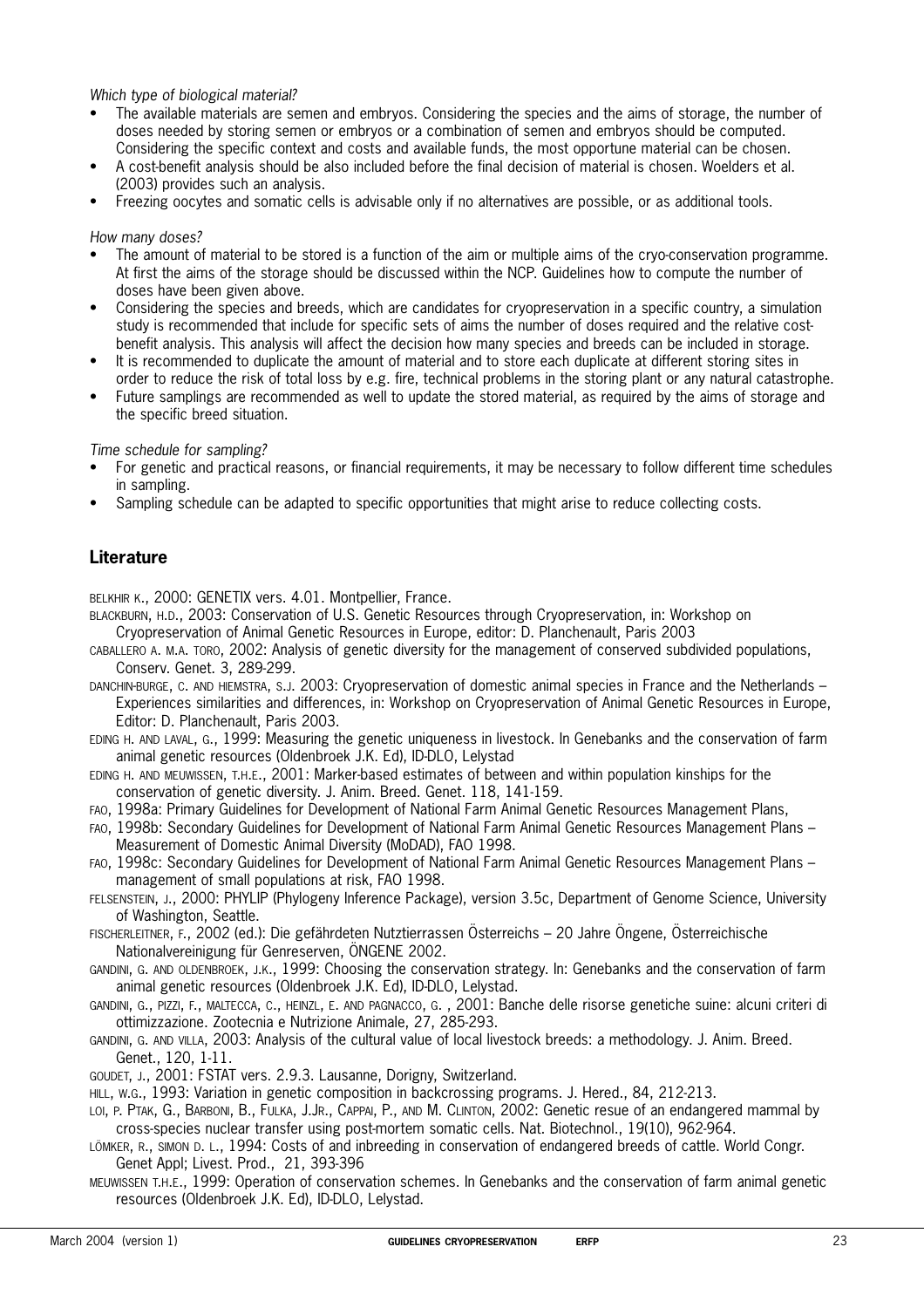- NATIONALES FACHPROGRAMM, 2003: Nationaler Bericht Deutschlands mit einem Nationalen Fachprogramm zur Erhaltung und nachhaltigen Nutzung tiergenetischer Ressourcen in Deutschland. www.genres.de/tgr/nationales\_fachprogramm
- OLLIVIER L. AND J.P. RENARD , 1995: The costs of cryopreservation of animal genetic resources. Proc. 46th Annual Meeting of EAAP.
- OLLIVIER L. AND FOULLEY, 2002: Some suggestions on how to preserve both within and between breed genetic diversity. Proc. 53rd Annual Meeting of EAAP.

REIST-MARTI S.B., H. SIMIANER, J. GIBSON, O. HANOTTE, J.E.O. REGES. 2003: Weitzman's approach and conservation of breed diversity: an application to African cattle breeds. Conserv. Bioly, 17, 1299-1311.

RUANE, J., 1999: Selecting breeds for conservation, in: Genebanks and the conservation of farm animal genetic resources, editor: J.K. Oldenbroek, ID-DLO.

SCHERF, B. (Ed.), 2000: World Watch List for domestic animal diversity. 3rd edition, FAO, Rome.

SCHNEIDER, S.,ROESSLI, D., AND EXCOFFIER, L., 2000: Arlequin: A software for population genetics data analysis. Ver 2.000. Genetics and Biometry Lab, Dept. of Anthropology, University of Geneva.

SIMIANER, H. 2002: Noahs's dilemma: Which breeds to take in the ark? 7th World Congr. Apl. Livestock Prod., session 26-02, Montpellier, France

SMITH C., 1984: Estimated costs of genetic conservation in farm animals, 21-30. in FAO Animal Production and Health Paper 44/1. FAO, Rome.

SONESSON A.K., GODDART M.E., MEUWISSEN T.H.E.,2002: The use of frozen semen to minimize inbreeding in small populations. Genet. Res., 80, 27-30.

SPONENBERG, D.P. AND C.J. CHRISTMAN, 1995: A Conservation Breeding Handbook, American Livestock Breeds Conservancy, Glover Printing 1995

THAON D'ARNOLDI C., FOULLEY J.-L., OLLIVIER L., 1998: An overview of the Weitzman approach to diversity. Genet. Sel. Evol., 30, 149-161.

TORO AND MAKI-TANILA, 1999: Establishing a conservation scheme in: Genebanks and the conservation of farm animal genetic resources, editor: J.K. Oldenbroek, ID-DLO.

VERRIER E., C. DANCHIN-BURGE, S. MOUREAUX, L. OLLIVIER, M. TIXIER-BOICHARD, M.J. MAIGNEL, J.P. BIDANEL, F. CLEMENT, 2003: What should be preserved: genetic goals and collection protocols for the French National Cryobank, in: Workshop on Cryopreservation of Animal Genetic Resources in Europe, editor: D. Planchenault, Paris 2003.

WEITZMAN M.L., 1992: On diversity. Quart. J. Econ. 107, 363-405.

WEITZMAN M.L;, 1993: What to preserve? An application of diversity theory to crane conservation. Quart. J. Econ., 108, 157-183.

WOELDERS, H., ZUIDBERG C.A. AND HIEMSTRA S.J. 2003: Applications, limitations, possible improvements and future of cryopreservation for livestock species. in: Workshop on Cryopreservation of Animal Genetic Resources in Europe, editor: D. Planchenault, Paris 2003.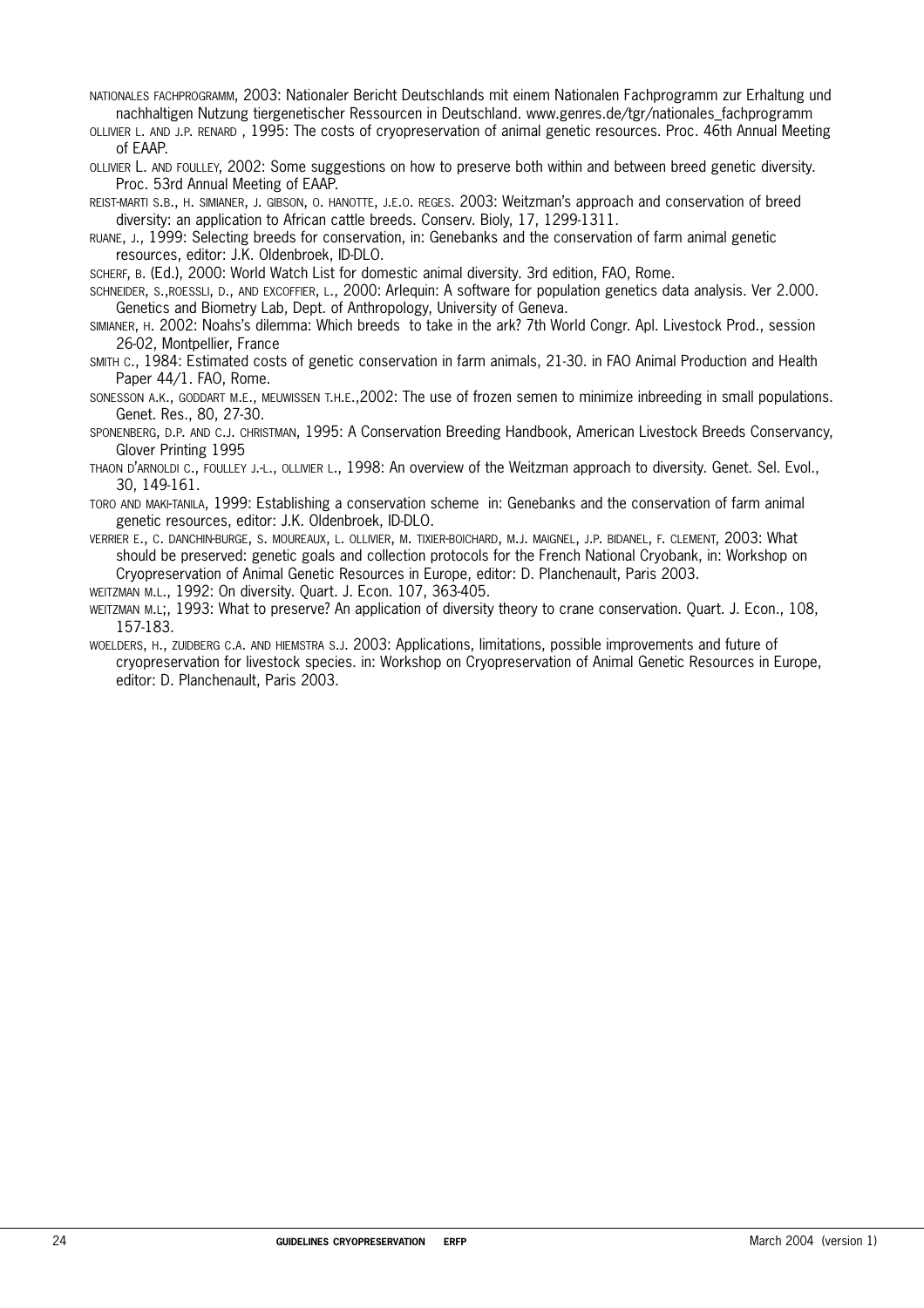# **5 Freezing and storage**

In this chapter, the choice and availability of infrastructure for a NCP and freezing protocols for different species and different types of genetic material will be covered.

## **5.1 Choice and availability of infrastructure**

If available, the national cryobank could make use of the existing infrastructures for collection, freezing, storage of semen or embryos. In most cases these will be facilities of commercial organisations (AI centre or industry), but in specific cases they could consist of private facilities such as of individual hobby breeders or non-profit organisations. Such infrastructures are available in most European countries for cattle, sometimes also for pigs, sheep, goats and horses. For collecting semen, the infrastructure may be available for poultry and rabbits. For some species, or in some regions, such infrastructures are not available, for instance as a result of the type of husbandry, e.g. extensive farming of pigs in southern Italy.

It is highly recommended that a nation wishing to have a NCP, should have a centre, or several regional centres, disposing of all the necessary facilities for collection, freezing and storage of semen and embryos. This should include facilities to keep animals, e.g. for training males and collection of semen. Also, this centre should have the expertise and network to support regional efforts, e.g. to acquire the animals needed for obtaining the germplasm. Local (regional) subsidiaries could possibly be used to collect and freeze the germplasm locally. In many cases, facilities at research institutes are being used for cryopreservation. Presently, most cryopreservation in Poland is done by a research institute. Concerning embryos research institutes may have the needed expertise, like for OPU, IVF, ET, and cryopreservation. However sometimes the capability to handle large numbers of animals and samples is a problem for these institutes. Also, an important concern is that gene banking maintained at a research institute could be perceived as introducing veterinary/sanitary risks. In the Netherlands, for example, a clear separation between research and gene banking activities had to be implemented to avoid such problems.

Therefore, it is definitely preferable to have available, or to establish a national centre for gene banking, ideally with the availability of an animal facility at close hand. It may not be always necessary to maintain all the expertise of assisted reproductive technology and cryopreservation available all times in this centre. Instead expertise and facilities may be acquired for a given period when needed (e.g. a four-year project to establish a collection of embryos).

General statements about funding a NCP are discussed in chapter 3.3. Concerning funding for freezing and storage of genetic materials, a distinction must be made between the use of existing facilities and the establishment of new facilities. Existing facilities would largely consist of commercial facilities, such as AI or ET centres. There may be relevant incentives for such breeding organisations to participate in an NCP effort.

Funding of a national facility for gene banking is most likely to come from the national and/or regional government, as the government has a general responsibility to conserve farm animal diversity (CBD, 1992). As discussed in chapter 4 gene banking could also fulfil the purpose of commercial enterprises, e.g. as a backup stock in case of calamities, or to reorient the selection of populations. Consequently, part of the facilities could be funded by these companies, e.g. as an initial investment, or in the form of a levy to pay for freezing or storing genetic material. In order to minimize costs and increase efficiency, collaboration between Biological Resource Centres (OECD, 2003) must be taken into account: a BRC can be multi species and multi gender.

#### **5.2 Freezing protocols by species and by type of material**

The choice of which genetic material should be stored is in large part determined by the feasibility and efficiency of cryopreservation procedures for each material. The genetic information carried by different materials and their effectiveness in achieving conservation aims are discussed in chapter 4. In this paragraph, general statements on cryopreservation and state of the art knowledge on freezing protocols for different species and genetic material are illustrated.

#### **5.2.1 Equipment and personnel**

Cryopreservation procedures are not high technology demanding or do not need very expensive equipments. However, given that biological material is put in a "suspended animation that eventually leads to successful fertilization" (Watson, 1995) a high level of expertise is needed. To guarantee the success of the process each step must be carefully performed by skilled personnel.

#### **5.2.2 Security**

Spermatozoa and embryos stored in liquid nitrogen retain their fertilising potential virtually indefinitely, provided that the storage temperature is maintained. Because the stored germplasm may be unique and cannot be replaced when lost, the storage containers of a NCP should be equipped with an alarm system. However, the transfer of biological material between storage sites is a weak link if the operators responsible for this transfer are not experienced. Transfer logistics of biological material need careful planning. A regular supply of liquid nitrogen must be guaranteed to maintain the storage condition.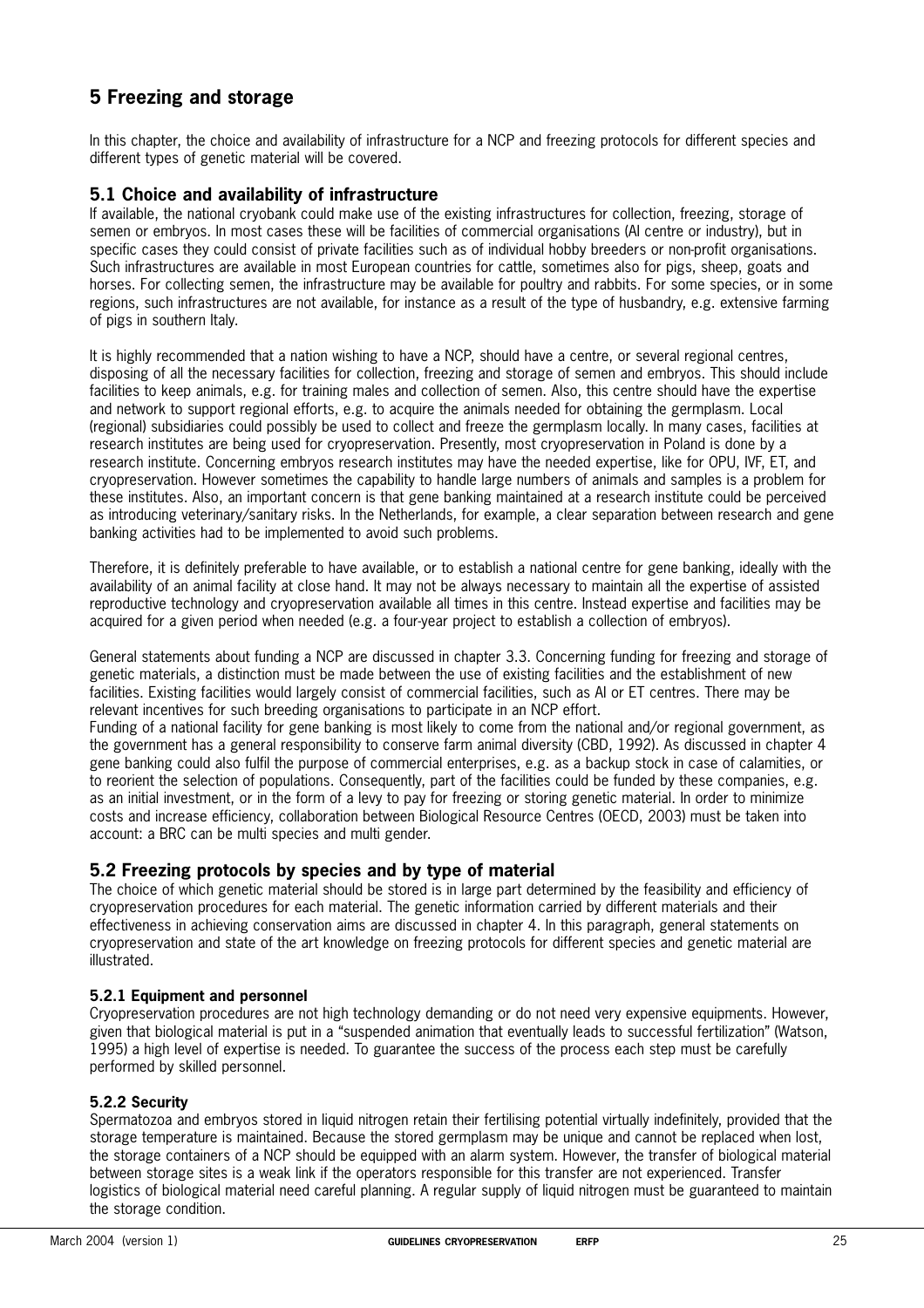## **5.2.3 Storage of samples /packaging**

Semen and embryos can be frozen in straws. In some species semen can be successfully frozen also in pellets. However in order to ensure a reliable labelling of the samples, and to prevent contamination, we recommend packing semen in straws rather than using the 'pellet' freezing technique. Small (0.25 ml) or medium (0.5 ml) straws can be used according to the species: e.g. medium straws (0.5 ml) for freezing horse semen while small straws (0.25 ml) can be used for buck semen. Both, small or medium straws, are suitable for freezing cattle semen. For some species more than one straw per insemination dose may be needed.

In animals with a bad veterinary status the use of CBS™ straws, with both ends sealed, can provide a dual sanitary warranty: the straw content cannot be contaminated by the outside environment, and the environment cannot be contaminated by the straw content (Guérin,1998). However semen freezing protocols in CBS™ straws are not yet tested, moreover packaging (filling, printing, etc.) in these straws is expensive, difficult and time consuming. Moreover the use of these straws does not obviate the need to keep such collections separate from collections with a certified veterinary status.

Packaging of semen in straws should preferably be done by an automatic filling machine and the straw be sealed by ultrasound. In specific conditions (e.g. cryopreservation in a research lab or local subsidiaries) commercially available semiautomatic filling and sealing system can be used.

For freezing embryos traditional (0.25 ml) straws are used in slow freezing procedures whereas for vitrification (fast freezing) of cattle and pig embryos open pulled straws (OPS) technology can be used (Vajta, 2000).

#### **5.2.4 Identification**

Given that a reliable identification of the sample is a major objective of the bank, a precise labelling procedure must be adopted. Straws must be labelled with a straw printer. Identification elements for semen straws should include: species, breed, identification of animal, country, collection centre, and freezing date. The labelling of embryos straws should contain the embryo transfer organization code, species, breed, donor identification, identification of the male, freezing date, number of embryos contained. Additional information such as the stage of development of the embryo and the quality of embryos can be added. The labelling should be in accordance with the recommendations on straw identification stated in Secondary Guidelines Conservation (FAO,1998a).

#### **5.2.5 Freezing procedure for semen**

Semen can be frozen easily and with adequate sperm survival in cattle, horse, pig, sheep, goat, rabbit, chicken and fish (Woelders et al., 2003). Semen collection can be a problem in animals kept free ranging, e.g. in boar, sheep and poultry. Using epididymal spermatozoa could be an alternative. Epididymal spermatozoa can be frozen equally well as ejaculated semen and has been successfully used for IVF in human, mouse, rat and cat, and in a number of livestock species i.e. pigs and goats (Rath and Niemann, 1997; Ikeda et al., 2002; Romar et al., 2003), cattle (Henault et al., 1995), and goats (Blash et al., 2000). In the goat epididymal sperm was also used successfully for AI, albeit with poor results compared to frozen-thawed ejaculated semen (Blash et al., 2000). The collection of fish semen may be difficult in some species, however if sacrificing the male of such species is not a problem, then the technique is very well possible.

Generally, media for semen cryopreservation have the following features:

- Provide a suitable osmotic balance (usually close to physiological osmolarity). The bulk osmotic support may be ionic (salts) or non-ionic (sugars).
- Provide membrane permeable cryoprotective agents, like glycerol, dimethyl sulphoxide DMSO, dimethylacetamide DMA, dimethylformamide DMF.
- For mammalian species they contain lipid and protein components like milk or egg yolk that protect cells against cold shock, chilling injury and cryoinjury.
- Inhibit bacterial growth (e.g. antibiotics) in accordance with veterinary regulations or other health considerations.
- In some (but not all) media, specific energy substrates are present (glucose, fructose).
- Some (but not all) freezing media contain a pH buffer. In some media the bulk osmotic support happens to be provided by a pH-buffering salt (Tris-citrate).

Although new techniques for freezing semen of domestic species are continuously being developed, the adoption of the freezing procedures listed below is highly advisable because these are well tested under field conditions.

#### **Cattle**

Tris-based medium is commonly used for freezing bull semen. Tris-based medium can be purchased sterile in a concentrated form, which can be mixed with pure water and pasteurised egg yolk (van Wagtendonk-de Leeuw et al., 2000). This medium is a modification by De Leeuw et al. (1993) of the Tris-based egg yolk medium containing glycerol (Davis et al., 1963). Bull semen can be also successfully frozen using a skim milk diluent in combination with 7% glycerol and antibiotics (FAO, 1998a). There have been many attempts to reduce the risks of transmission of harmful pathogens associated with the use of egg yolk included in the diluents. However, suitable alternatives have not been as successful as either milk or egg yolk (De Leeuw et al., 1993; van Wagtendonk-de Leeuw et al., 2000). Some diluents containing soy bean extract replacing the egg yolk fraction are commercially available (Wagtendonk-de Leeuw et al., 2000; Vishwanath et al., 2000).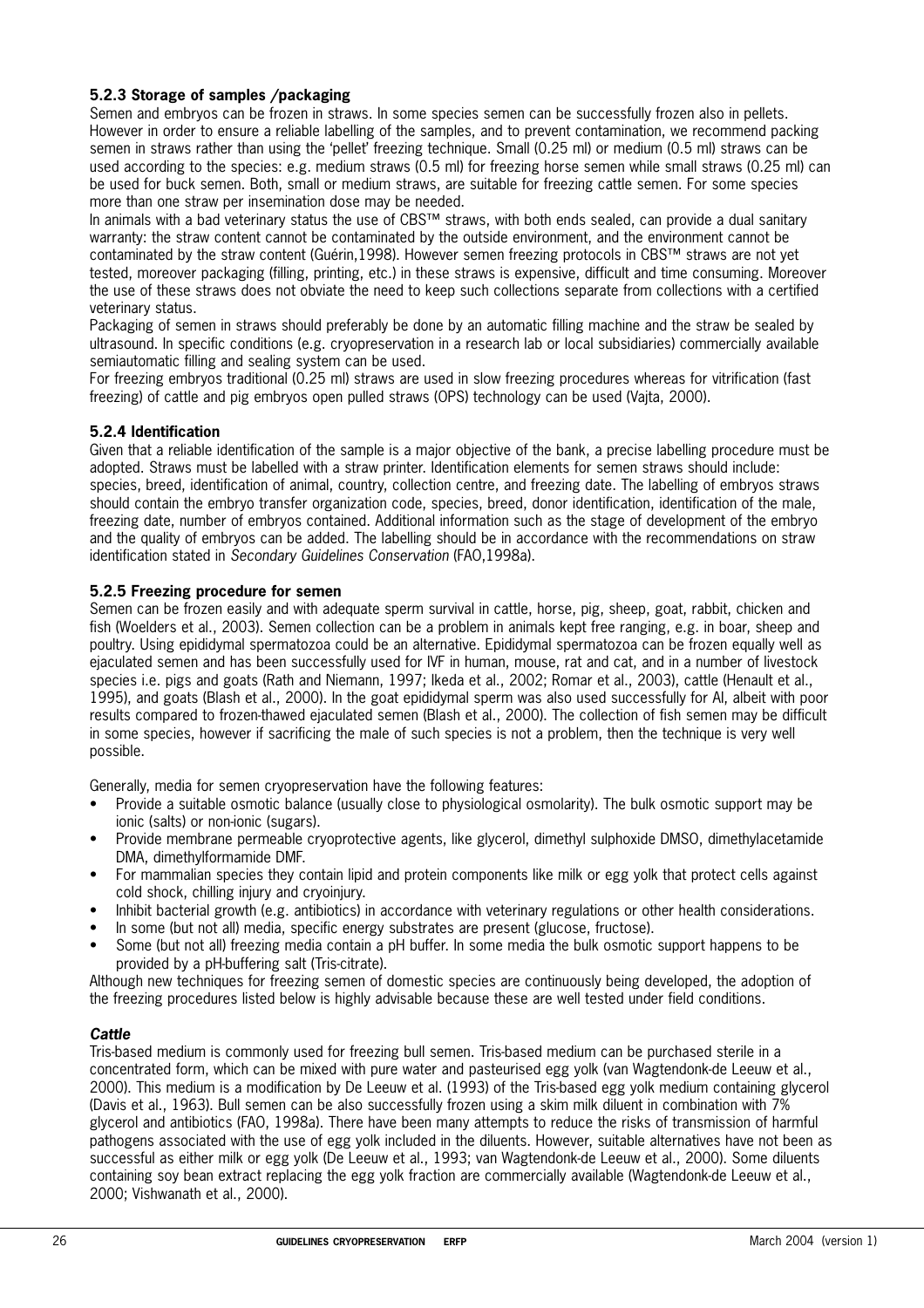Freezing cattle semen can be performed using controlled programmable or static vapor freezers. In this case freezing Packaging should preferably be done by a commercially available filling machine and be heat-sealed (or sealed by sonication). We recommend to use the specific straws for a given species, when available (e.g. cattle, pig). A reliable identification for each semen doses must be adopted. Straws must be labelled with a straw printer. The identification should contain the species, breed, ID of animal, country, collection centre, date of collection. Generally all labelling in accordance to ICAR recommendations on straw identification of stored samples and also stated in the Secondary Guidelines Conservation (FAO,1998).

can be done by cooling extended semen to 5° C, followed by placing the racks with the straws on nitrogen vapour at –80° C, and plunging the straws into liquid nitrogen two minutes later.

#### **Buffalo**

Buffalo spermatozoa are more susceptible than cattle to freezing damage. This is probably due to low membrane phospholipid content of buffalo spermatozoa and the loss of lipid during freezing thawing. This problem may be partially solved by using Tris-fructose-egg yolk diluents containing 6% of glycerol to cryopreserve buffalo spermatozoa (for review Sansone et al., 2000).

#### **Sheep**

Tris (300mM) – citric acid (94.7mM) - glucose (27.75mM) – egg yolk (15%) – glycerol (5%) diluent added with antibiotics elaborated by Salamon and Visser (1972) is recommended for the frozen storage of ram semen (Salamon and Maxwell, 2000). Season exerts a significant influence on semen freezability in ram (D'Alessandro and Martemucci, 2003).

#### **Goat**

Buck sperm can be frozen with good survival when semen is collected during the breeding season or during the nonbreeding season if the bucks are under are under light treatment. The semen is pre-extended in Krebs Ringer Phosphate Glucose (KRPG), centrifuged 2 times and finally re-suspended in milk-based extender with glycerol (7%) (Corteel, 1977). Centrifugation is needed to remove seminal plasma, which contains an enzyme that causes alteration of the plasma membranes of the spermatozoa after interaction with lipids and phospholipids of milk. Semen packaged in small (0.25ml) straws is frozen on liquid nitrogen vapours or in a programmable freezer.

#### **Pig**

The Westendorf method (Westendorf et al., 1975) or minor modification thereof is still widely used for boar semen cryopreservation. At collection, ejaculates are diluted 1:1 in Beltsville Thawing Solution (BTS). After 3h at 15° C the diluted semen is centrifuged, the supernatant discarded and the pellet re-suspended in lactose–egg yolk extender (LEY) (80 ml of lactose 11% solution and 20 ml egg yolk). The resuspended semen is then cooled to 5° C over a period of 90 min. Then, LEY containing 9% glycerol (v/v) and a synthetic detergent ('Orvus es Paste' or 'Equex') is added to give a final concentration of 3% glycerol. Recently developed freezing procedures provide interesting results for their use in the creation of semen banks (Thilmant, 1997; Bussière et al., 2000 refs. in Pizzi et al., 2001).

#### **Horse**

Methods and extenders are amply described for this species (Cochran et al., 1984; Martin et al., 1979; Samper and Morris, 1998; Vidament et al., 2000). In spite of some differences, the freezing extenders are mainly composed of milk, egg yolk and glycerol. Individual variability of stallion semen freezability is quite high. Therefore, semen of specific males may not be freezable. However, actually in the laboratories of the National Studs in France, 85% of the stallions have sperm that can be frozen with success. Anyway, the control of sperm quality after thawing is recommended. A threshold of 35% rapid sperm (motile sperm, velocity >30µm/sec) after freezing/thawing, evaluated by computer assisted sperm analysis (CASA), is applied to reject ejaculates (Palmer and Magistrini, 1992). The 0.5 ml straws are frozen in liquid nitrogen vapours or in a programmable freezer.

#### **Ass**

A basal medium containing glutamine at 80 mM, 10% (v/v) quail egg yolk and 4% (v/v) glycerol was successfully used to improve post-thaw total and progressive motility and sperm velocity in a endangered donkey breed (Trimeche et al., 1998). Pregnancies were obtained only when the glycerol was diluted (1/2) before artificial insemination. The results were obtained on a few numbers of females and actually new experiments are conducted in the French National Studs.

#### **Rabbit**

Rabbit semen can be successfully frozen. Rabbit sperm are sensitive to cryoprotectants containing hydroxyl groups such as glycerol and DMSO (Weitze, 1977). For this reason, cryoprotectants containing amides or methyl groups have been tested. Egg yolk-acetamide extender (20% egg yolk (v/v) and containing 1M acetamide) together with mechanical seeding is recommended (Chen and Foote, 1994).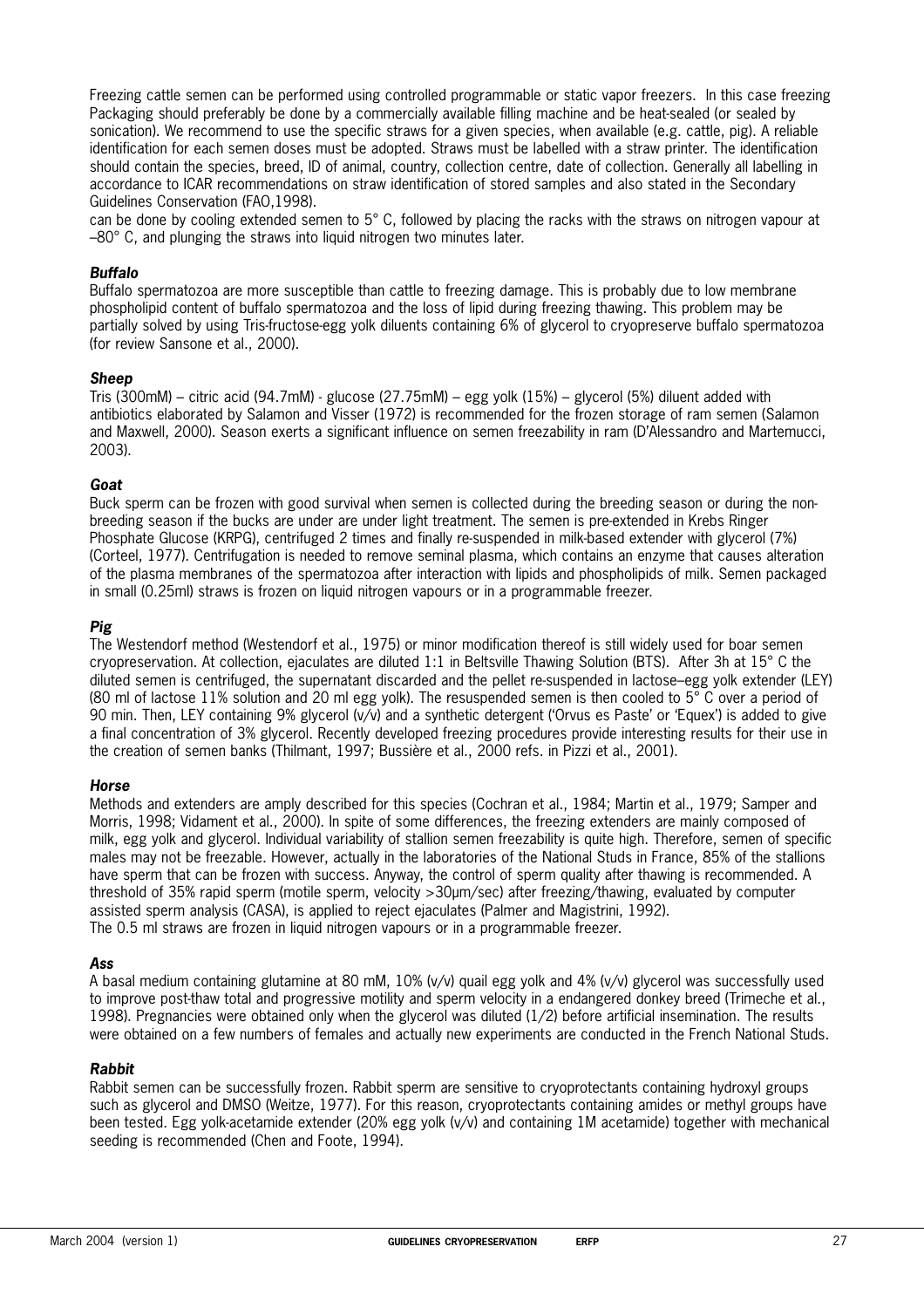### **Poultry**

The highest fertility rates after artificial insemination with frozen-thawed chicken semen were obtained with rapid cooling of semen with DMA as cryoprotectant and pellet packaging. (Tselutin et al.,1999). Nevertheless, as stated previously, semen packaged in pellets is not recommended in the creation of a semen bank, given the low level of security in sample identification and sanitary requirements. Therefore a standardization of this method, coupled with straw packaging, was chosen as a reference for gene bank applications in local breeds of chicken in France (Blesbois and Labbé, 2003).

Current procedures of turkey semen cryopreservation do not allow achieving satisfactory levels of fertility; however, with minor adaptations, such procedures can be used to create sperm banks in this species (Blesbois and Labbé, 2003).

Gander semen can be successfully frozen using DMA as cryoprotectant (Lukaszewicz, 2001), whereas semen cryopreservation of other domestic birds like ducks is still not feasible.

#### **Fish**

Methods for successful sperm cryopreservation are available for most if not all domestic fish, although with a high variability among males and ejaculates. Each species needs a specific extender and cryoprotectant (refs. in Blesbois and Labbé, 2003)

#### **5.2.6 Freezing of oocytes**

The freezing of oocytes is not recommended for storing genetic material in an NCP because the state of the art is simply not sufficient for any of the mentioned mammalian species (Shaw et al., 1993; Critser et al., 1997). Concerning other species, researches are needed on cryopreservation of avian oocytes and embryos to allow a long-term preservation of sex-linked genes bearing the w chromosome (only carried by females in avian species) (Blesbois and Labbé, 2003).

## **5.2.7 Freezing of embryos**

Flushing and embryo transfer are routine in cattle (Hahn, 1990; Hasler, 1992). To induce super ovulation, different products such as pituitary extracts (porcine and ovine) and human menopausal gonadotropins (hMG) can be used. In some countries (e.g. Germany) the use of pituitary extracts is outlawed, in this case economically viable alternatives are eCG (equine chorionic gonadotropin) and hMG. Some authors state that super ovulation may lead to lower embryo quality, even though it may be more efficient (Mapletoft et al., 2002; Kanitz et al., 2002). Embryos can be successfully produced in vitro (IVP) from oocytes collected by Ovum Pick Up (Galli et al., 2001) in different categories of animals (heifers and cows) or from ovaries collected at slaughter (Galli et al., 2003). Recent developments have made embryo collection (from slaughtered animals, or by surgery) and ET possible in pigs (Hazeleger and Kemp, 2001). Embryo freezing methods (conventional 'slow freezing' or 'rapid freezing' such as vitrification method) have been routinely applied for some time now in cattle. Similar methods are also adequate for sheep and horse. Vitrification methods for pigs embryos, which seem to be adequate, recently become available (Vajta et al., 2000; Dobrinsky et al.,2000; Berthelot et al., 2000). For rabbit embryos conventional freezing procedure (Joly et al, 1994) or cryopreservation by vitrification (Gajda, 1996) are available.

#### **5.2.8 Freezing of somatic cells**

At present, due to the low level of efficiency of nuclear transfer technology the storage of somatic cells is considered only if no alternatives are available, such as cryopreservation of semen and embryos in developing countries (FAO, 1998b). Hair follicles, obtained by skin biopsy, have been proposed as a source of somatic cells. Somatic cells could be frozen and stored in addition to semen and embryos. The rationale for this is that collecting and freezing somatic cells require less expertise and facilities then other biological materials like semen, embryos. Moreover somatic cells are more tolerant to accident occurring during collection and storage. The use of these cells in future should be considered, only after sufficient progress is made in cloning methods, to ensure that no permanent DNA aberrations are introduced in the population. Mitochondrial genes are not conserved (as with semen). Cells can also be used as a source of DNA. If no DNA is stored in the cryobank, any biological material can be a source of DNA for research experiments. It is quite simple to thaw somatic cells, culture them, refreeze some cells and use the rest to extract DNA.

# **Conclusive summary**

Before starting collection and storage of genetic material the following elements should be considered carefully:

Facilities for collection, freezing and storage

- Whenever available a national cryobank could make use of the existing infrastructures such as breeding organization (AI and ET centre) or research institute.
- For all the other situations (species, regions), a nation wishing to have an NCP, should have a centre, or several regional centres, disposing of all the necessary facilities for collection, freezing and storage of semen and embryos.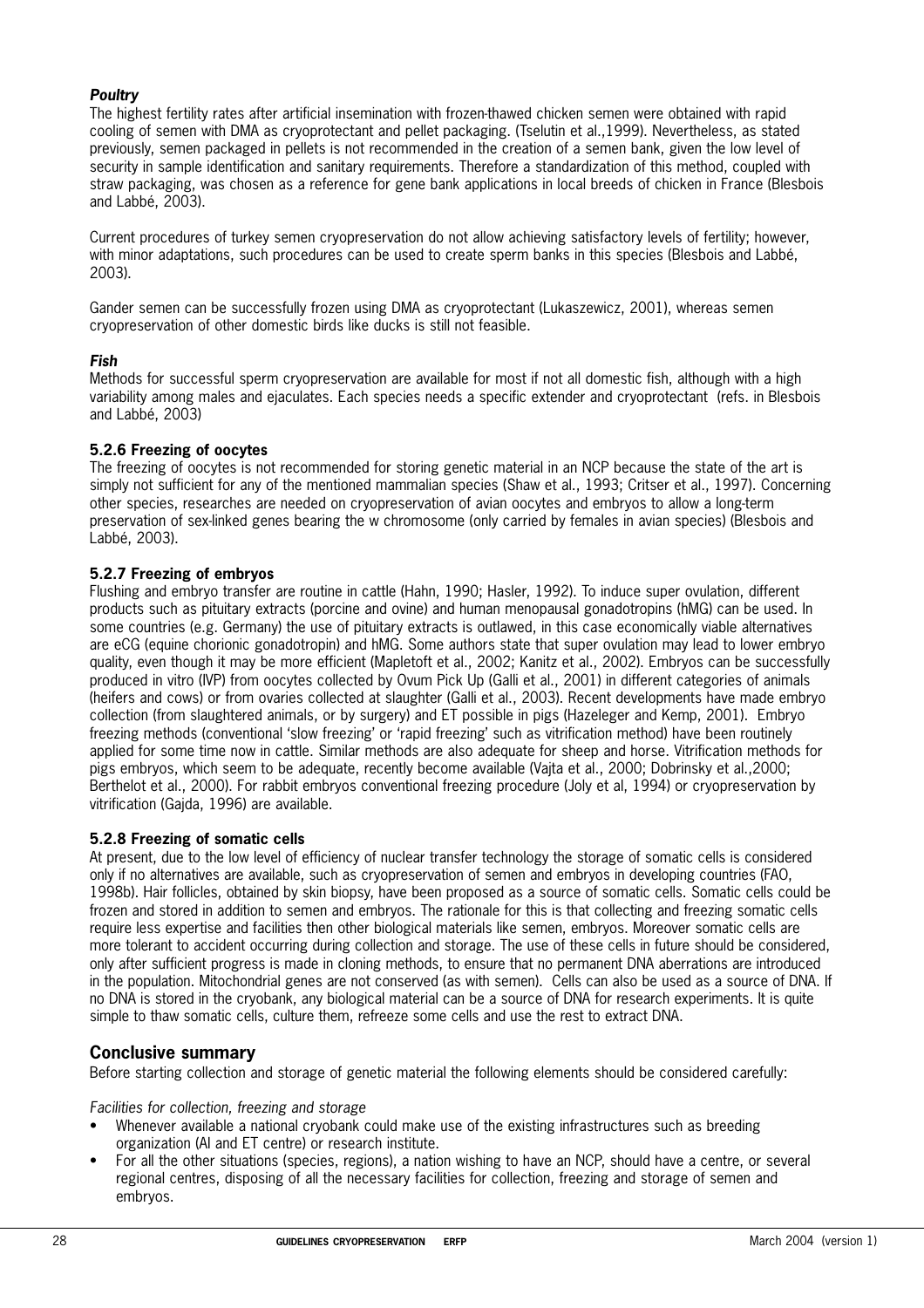#### Funding

- Existing facilities: breeding organisations should have relevant incentives to participate in an NCP effort.
- Establishment of new facilities: funding for a national facility for gene banking is most likely to come from the national and/or regional government, as the government has a general responsibility to conserve farm animal diversity. Gene banking also serves the purpose of commercial enterprises, consequently, could be partially funded by private companies

#### Freezing protocols by species and by type of material

- Equipment and personnel: cryopreservation procedures do not need high technology or very expensive equipments but a high level of expertise is needed. To guarantee the success of the process each step must be carefully performed by skilled personnel
- Security: spermatozoa and embryos stored in liquid nitrogen retain their fertilising potential virtually indefinitely provided that the storage temperature is maintained. Transfer logistics of biological material need careful planning. A regular supply of liquid nitrogen must be guarantee. An NCP should have an alarm system connected to the tanks of storage
- Storage of the sample: semen and embryos can be frozen in straws. In some species semen can be successfully frozen also in pellets. However for a reliable identification and sanitary warranty packing in straws is recommended. Packaging should be done by an automatic filling-sealing machine. For freezing embryos traditional (0.25 ml) straws are used in slow freezing procedures whereas for vitrification (fast freezing) of cattle and pig embryos open pulled straws method can be used
- Identification: a reliable identification of the sample is a major objective of the bank. Straws must be labelled with a straw printer. Identification elements are: species, breed, ID of animal, country, collection centre, and freezing date. Labelling of embryos straws should also contain donor and male identification and the number of embryos contained
- Freezing procedure

#### Semen

New techniques for freezing semen of domestic species are continuously being developed. However it is highly advisable to use freezing procedures that are well tested under field conditions. Semen can be frozen with adequate sperm survival in almost all the domestic species (cattle, horse, pig, sheep, goat, rabbit, chickens and fish). Semen collection could be a problem in animals kept free ranging. Using epididymal spermatozoa could be an alternative. Epididymal spermatozoa can be frozen and have been also used for IVF in cattle, pigs and goats, and for AI in goats.

#### **Oocytes**

• Freezing of oocytes is not recommended for storing genetic material in a NCP because the state of the art is simply not sufficient for any of the mentioned mammalian species. In avian species researches are needed on cryopreservation of oocytes and embryos.

#### Embryos

• Flushing and embryo transfer are routine in cattle. Induction of super ovulation by pituitary extracts and human menopausal gonadotropins can be used. Cattle embryos can be successfully produced in vitro from oocytes collected by Ovum Pick Up (from heifers and cows) or from ovaries collected at slaughter. In pigs, embryo can be collected after slaughter. In addition, surgical and non-surgical methods for collection of embryos and for ET have become available. Embryo freezing methods (conventional 'slow freezing' or 'rapid freezing' such as vitrification method) are routinely used in cattle. Adequate methods are also available in sheep and horse and since recently also in pigs and rabbit.

#### Somatic cells

• Somatic cells can be stored if no alternatives are available or in addition to semen and embryos. Their use should be considered in the future, provided that sufficient progress is made in cloning methods. Mitochondrial genes are not conserved (as with semen).

# **Literature**

- BERTHELOT F., MARTINAT-BOTTÉ F., LOCATELLI A., PERREAU CH., TERQUI M., 2000: Piglets born after vitrification of embryos using the Open Pulled Straw Method. Cryobiology 2000. 41, 116-124.
- BLASH S., MELICAN D., GAVIN W., 2000: Cryopreservation of epididymal sperm obtained at necroscopsy from goat. Theriogenology 54:899-905
- BLESBOIS E. AND LABBÉ C., 2003: Main improvements in semen and embryo cryopreservation for fish and fowl. In: Workshop on Cryopreservation of Animal Genetic Resources in Europe, editor: D. Planchenault, Paris 2003. 55-65
- COCHRAN, J.D., AMANN, R.P., FROMAN, D.P., PICKETT, B.W., 1984: Effects of centrifugation, glycerol level, cooling to 5°C, freezing rate and thawing rate on the fertility of equine sperm. Theriogenology, 22, 25-35.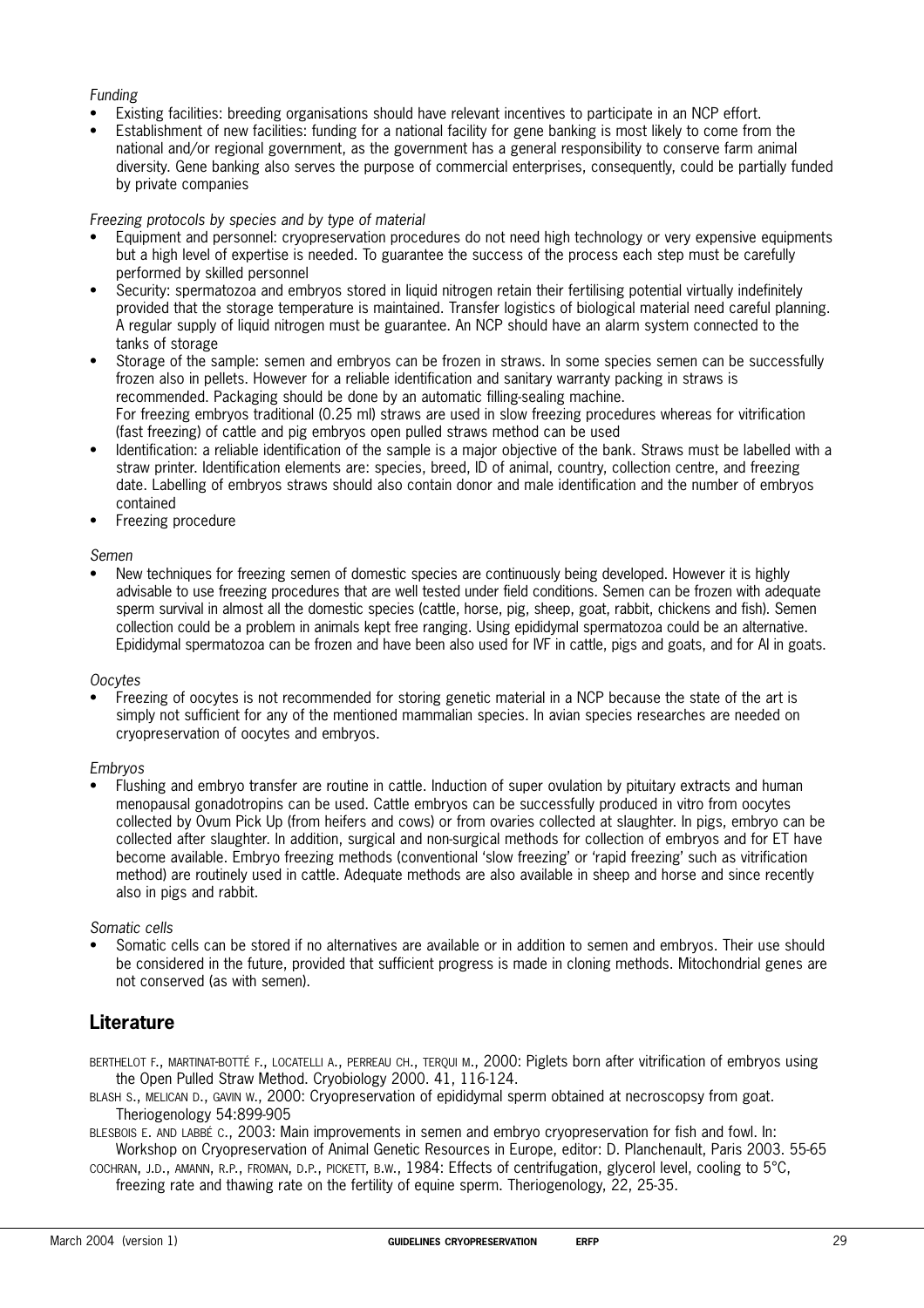- CORTEEL J.M., 1977: Production, storage and insemination of goat semen. Proceedings of the Symposium on Management of Reproduction in Sheep and Goat. Am. Soc. Anim. Sci. 1977, 41-57
- CRITSER J.K., AGCA Y., GUNASENA K.T., 1997: The cryobiology of mammalian oocytes. In: Karow A.M., Critser J.K. (eds.), Reproductive Tissue Banking, San Diego: Academic Press; 1997:329-357.
- CHEN Y., FOOTE R.H., 1994. Survival of rabbit spermatozoa frozen and thawed at different rates with or without seeding Anim. Reprod. Sci., 35, 131-143.
- D'ALESSANDRO A.G., MARTEMUCCI G., 2003: Evaluation of seasonal variations of semen freezability in Leccese ram. Anim. Reprod. Sci. 79, 93-102.
- DAVIS I.S., BRATTON R.W., FOOTE R.H., 1963: Livability of bovine spermatozoa at 5, -25 and -85°C in tris-buffered and citrate-buffered yolk glycerol extenders. J. Dairy Sci. 46,333-336.
- DE LEEUW F.E., DE LEEUW A.M., DEN DAAS J.H.G., COLENBRANDER B., VERKLEIJ A.J., 1993: Effects of various cryoprotective agents and membrane stabilising compounds on bull sperm membrane integrity after cooling freezing. Cryobiology 30, 32-44.
- DOBRINSKY J.R., PURSEL V.G., LONG C.R., JOHNSON L.A., 2000: Birth of piglets after transfer of embryos cryopreserved by cytoskeletal stabilization and vitrification. Biol. Rep., 62, 564-570.
- FAO, 1998a: Secondary Guidelines for Development of National Farm Animal Genetic Resources Management Plans management of small populations at risk, FAO 1998
- FAO, 1998b: New developments in biotechnology and their implications for the conservation of farm animal genetic resources. Reversible DNA quiescence and somatic cloning. FAO, Rome, Italy, 26-28 November 1997.
- GAJDA B., 1996: Vitrification of rabbit embryos at 1-cell to morula stage in an ethylene glycol-based solution. CryoLett., 17, 363-370.
- GALLI C., CROTI G., NOTARI C., TURINI P., DUCHI R., LAZZARI G., 2001: Embryo production by ovum pick up from live donors. Theriogenology, 55(6), 1341-1357.
- GALLI C., DUCHI R., CROTTI G., TURINI P., PONDERATO N., COLLEONI S., LAGUTINA L., LAZZARI G., 2003: Bovine embryo technologies. Theriogenology,59(2), 599-616.
- GUÉRIN B.,1998: Evaluation of the sanitary safety of CBS straws compared to conventional straw. ACSEDIATE Maison-Alfort, France
- HAHN J., 1990: Embryo transfer technique. Rev. Sci. Tech., 9(1), 239-244.
- HASLER J.F., 1992: Current status and potential embryo transfer and reproductive technology in dairy cattle. J. Dairy Sci., 75(10), 2857-2879.
- HAZELEGER W., KEMP B., 2001: Recent development in pig embryo transfer. Theriogenology, 56: 1321-1331.
- HENAULT M.A., KILLIAN G.J., KAVANAUGH J.F., GRIEL L.C. JR., 1995: Effect of accessory sex gland fluid from bulls of differing fertilities on the ability of cauda epididymal sperm to penetrate zona-free bovine oocytes. Biol Reprod. 52, 390- 397.
- IKEDA H., KIKUCHI K., NOGUGHI J., TAKEDA H., SHIMADA A., MIZOKAMI T., KANEKO H. 2002: Effect of preincubation of criopreserved porcine epidydimal sperm. Theriogenology 57, 1309 – 1318.
- JOLY T., THEAU-CLEMENT M., DROUET-VIARD F., DE ROCHAMBEAU H., RENARD J.P., 1994: Application de la cryocoservation des embryons a la protection des resources genetiques chez le lapin. Genet. Sel. Evol. 26, Suppl. 1, 267s-278s.
- KANITZ W., BECKER F., SCHNEIDER F., KANITZ E., LEIDING C., NOHNER H.P., POHLAND R., 2002: Super ovulation in cattle: practical aspects of gonadotropin treatment and insemination. Reprod. Nutr. Dev., 42(6), 587-599.
- LUKASZEWICZ E. 2001: Effects of semen filtration and diluition rate on morphology and fertility of frozen gander spermatozoa. Theriogenology 55, 1819-1829.
- MAPLETOFT R.J., STEWARD K.B., ADAMS G.P., 2002: Recent advances in the superovulation in cattle. Reprod. Nutr. Dev., 42(6), 601-611.
- MARTIN, J.C., KLUG, E., GUNZEL, A. 1979: Centrifugation of stallion semen and its storage in large volume straws. J. Reprod. Fert., 27 (suppl), 47-51.
- OECD, 2003: Accreditation of Biological Resource Centres (BRCs). Revised version 10 June 2003 (DSTI/STP/BIO(2003)12)
- PALMER E., MAGISTRINI M. 1992: Automated analysis of stallion semen post-thaw motility. Acta Vet Scan Suppl. 88,137- 152.
- PIZZI F., PALLANTE B., GANDINI G., 2001: Cryopreservation techniques for pig genetic resources conservation: a review. In "Pig Genetic Resources in Europe. Characterisation and Conservation" Editors by L.Ollivier, F. Labroue, P. Glodek , G. Gandini and J.V. Delgado EAAP publication No 104 Wageningen Pers, Wageningen 2001, 101-110.
- RATH D., NIEMANN H., 1997: In vitro fertilization of porcine oocytes with fresh and frozen-thawed ejaculated or frozen thawed epididymal semen obtained from identical boars. Theriogenology 47: 785-793.
- ROMAR R., P. COY, S. RUIZ, GADEA J., RATH D., 2003: Effects of oviductal and cumulus cells on in vitro fertlization and embryo development of porcine oocytes fertlized with epididymal spermatozoa. Theriogenology 59, 975-986.
- SANSONE G., NASTRI M.J.F., FABBROCINI A., 2000: Storage of buffalo (Bubalus Bubalis) semen. Anim. Reprod. Sci. 62, 55-76.
- SAMPER J.C., MORRIS C.A., 1998: Current methods for stallion semen cryopreservation: a survey. Theriogenology. Apr 1;49(5):895-903.
- SALAMON S., MAXWELL W.M.C. 2000: Storage of Ram. Anim. Prod. Sci., 62, 77-111.

SALAMON S., VISSER D., 1972: Effects of composition of tris-based diluent and of thawing solution on survival of ram spermatozoa frozen by the pellet method. Aust. J. Biol. Sci. 25,605-618.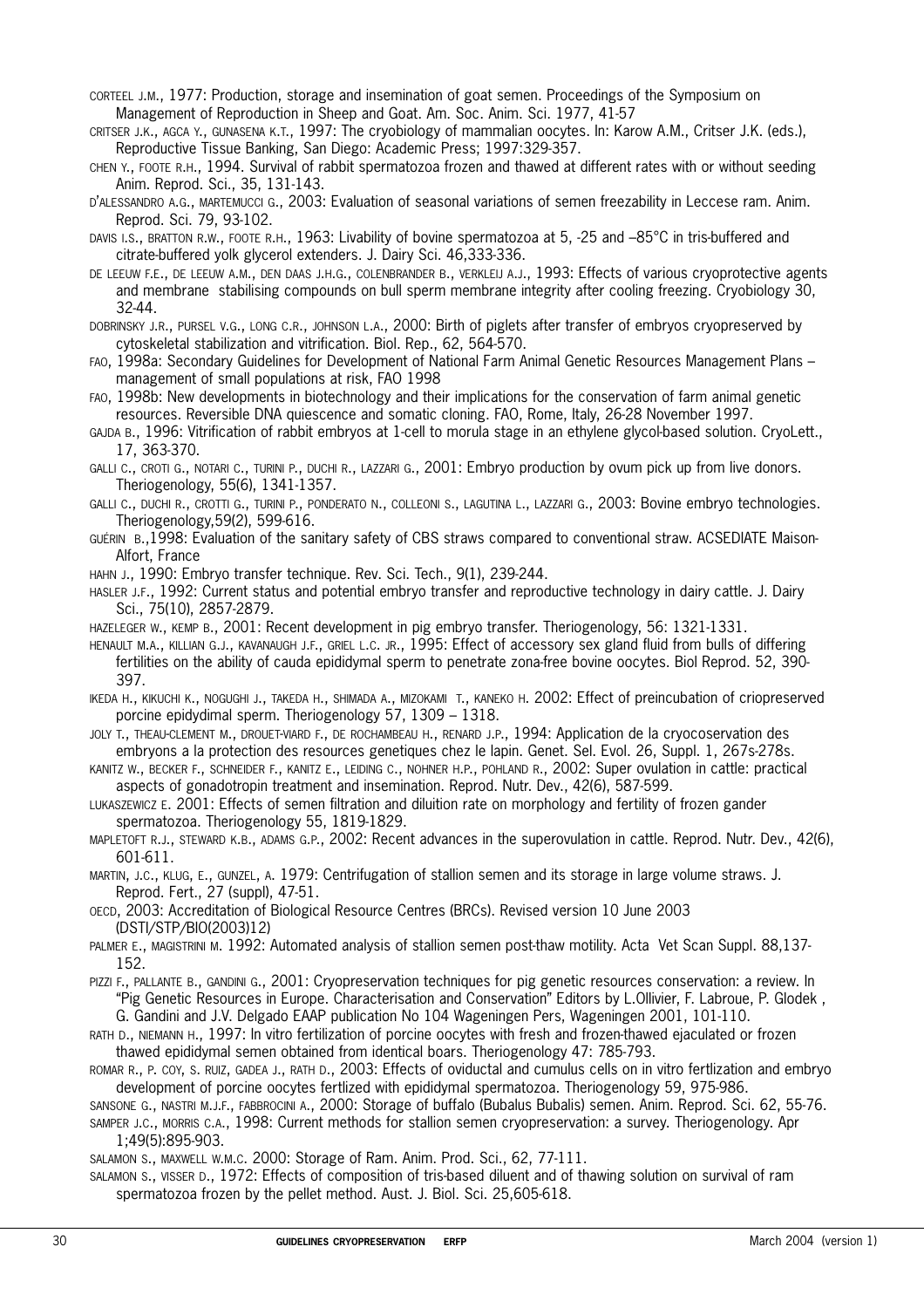- SHAW J.M., ORANRATNACHAI A., TROUNSON A.O., 1993: Cryopreservation of oocytes and embryos. In: Trounson A.O. and GARDNER D.K. (eds.), In vitro fertilization, CRC Press, Boca Raton, FL, pp. 213-236.
- TRIMECHE A., RENARD P., TAINTURIER D., 1998: A procedure for Poitou jackass sperm cryopreservation. Theriogenology 50 (5), 793-806.
- TSELUTIN K., SEIGNEURIN F., BLESBOIS E. 1999: Comparison of cryoprotectants and methods of cryopreservation of fowl spermatozoa. Poultry Science 78, 586-590.
- VAJTA G. 2000: Vitrification of the oocytes and embryos of domestic animals. Animal Reproduction Science 60-61, 357- 364.
- VIDAMENT, M., ECOT, P., NOUE, P., BOURGEOIS, C., MAGISTRINI, M., PALMER, E., 2000: Centrifugation and addition of glycerol at 22°C instead of 4°C improve post-thaw motility and fertility of stallion spermatozoa. Theriogenology, 54, 907-919.
- VISHWANATH R., SHANNON P., 2000: Storage of bovine semen in liquid and frozen state. Anim. Reprod. Sci. 2000. 62, 23- 53.
- WAGTENDONK-DE LEEUW A.M. VAN, HARING R.M., KAAL-LANSBERGEN L.M.T.E., DEN DAAS J.H.G., 2000: Fertility results of bovine cryopreserved with egg yolk-based or soy bean extract based extenders. Theriogenology 54,1, 57-67.
- WATSON P.F. 1995: Recent developments and concepts in the cryopreservation o spermatozoa and the assessment their post thaw function. Reprod. Fertil. Dev. 7, 871-891.
- WEITZE K.F., 1977: Damage through freezing and cryoprotection within the framework of deep freeze conservation of living materials with special reference to mammalian spermatozoa. Deutsche Tierärztliche Wochenschrift. 84(10):402-6.
- WESTENDORF, P. RICHTER L., TREU H. 1975: Deep freezing of boar semen: Laboratory findings and insemination results with the Hülsenberger Pailleten technique. Deutsche Tierärztliche Wochenschrift. 82(7), 261-300.
- WOELDERS, H., ZUIDBERG C.A., HIEMSTRA S.J., 2003: Applications, limitations, possible improvements and future of cryopreservation for livestock species. in: Workshop on Cryopreservation of Animal Genetic Resources in Europe, editor: D. Planchenault, Paris 2003. 67-76.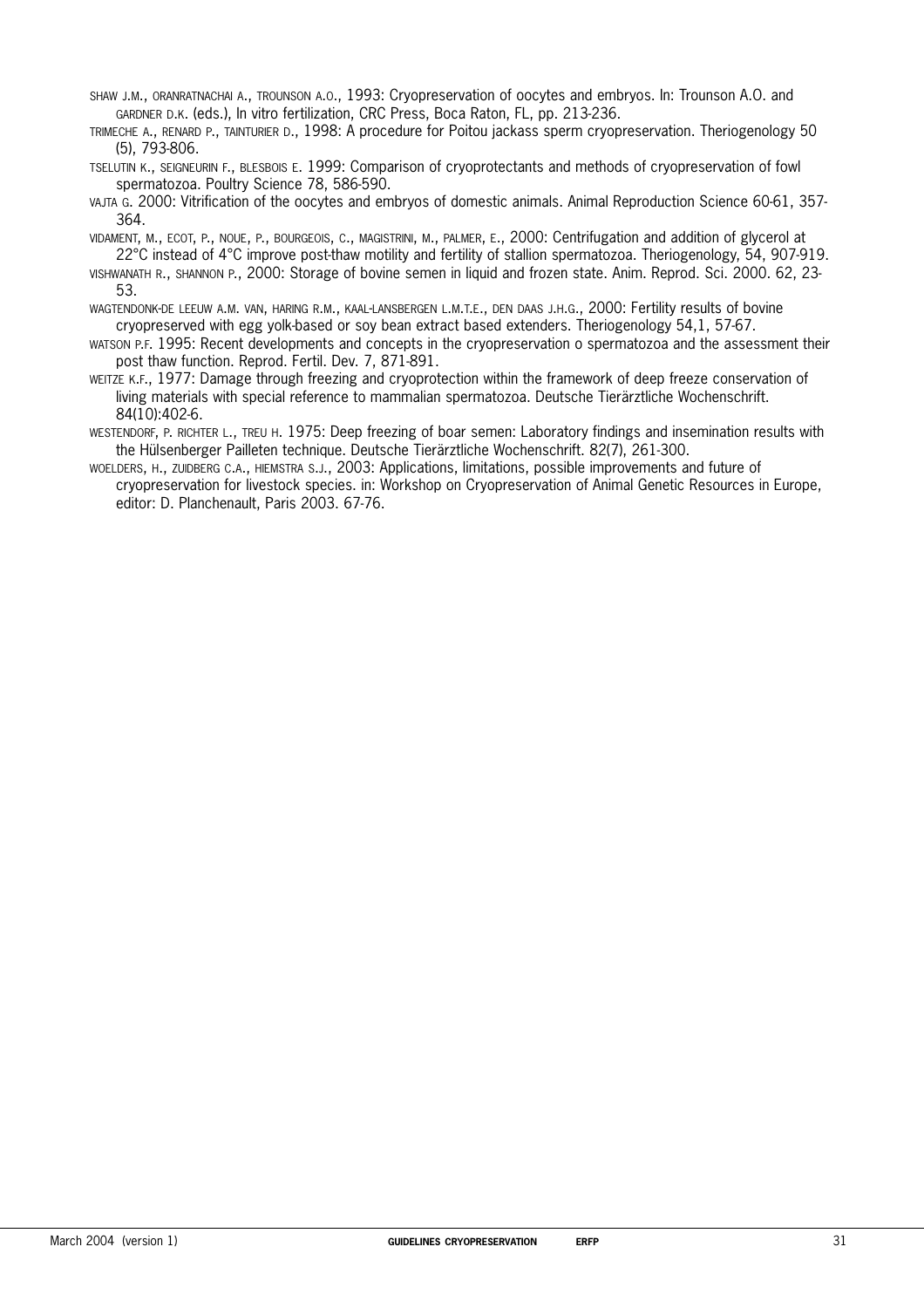# **6 Use of genetic material**

Different objectives of cryopreservation programmes have been described in chapter 2 and 4. These objectives relate to (future) use of the genetic material. Also, intake decisions and agreements with providers of genetic material relate to the objectives and (future) use. In order to be able to give guarantees to providers of genetic material and to meet the objectives of the cryopreservation programme, clear, consistent and appropriate rules or procedures need to be defined for (future) use.

Access to the cryobank depends first of all on property rights and rights of disposal, which has been agreed upon with the provider of the material. On the other hand, the cryobank has to define operational procedures and criteria for use of genetic material from the cryobank. The first paragraph of this chapter deals with property rights and rights of disposal. In the second paragraph possible operational procedures and criteria are listed.

# **6.1 Property rights and rights of disposal**

Access to cryobank collections depends on the ownership and ownership related limitations and criteria for use. Although chapter 9 will cover legal aspects more in detail, the following elements should be considered with respect to (future) use:

- Entry or access to collections can be different for public, private and/or public/private collections. For collections in the public domain, public interest is an important criteria for use of cryobank material. Entry to private collections shall always comply with individual private rulings or contracts between cryobank and private partners. Some collections can be considered as partly private and partly public.
- Providers of genetic material to the gene bank may ask for an embargo period with respect to use of this material. This means that use of genetic material from the cryobank is not allowed within this (embargo) period. The main reason for embargo periods is that access to NCP collections may be in conflict with current market interests. An embargo period can restrict use until possible restrictions for competitive reasons are clarified. Conversely, market interests should not dictate use of the collection.
- Because of limited public or national funding, public institutions or a NCP may seek private funding. It may help to finance public collections if marketing of material or storage facilities is carried out in a controlled manner. However, if parts of the collection is made available for sale, this should be done with due consideration given to original rights and contracts and with consent and involvement of the donors. Private organisations may seek material from public collections for marketing purposes, which should be carefully monitored.

# **6.2 Operational criteria and procedures**

Applicants of cryobank material need to fulfil criteria and have to apply for genetic material from the cryobank according to strict procedures.

- A cryobank may want to distinguish between base collections or permanent collections and active collections. Active collections are accessible if applicants fulfil the application criteria. It is advised to avoid access to the base collections, unless there is a breed catastrophe. For minimum numbers of samples/individuals reference is made to chapter 4. Especially if collections or breeds are poorly characterised, it is useful to allow provision for extra material to be used in research.
- Cryobanks have to optimize sample quantity in relation to expected and allowed use of genetic material (base collections versus active collections). Definition of thresholds is necessary to make clear at which quantity of genetic material access is prohibited. It is also advised to set replacement rules for users of the collection. The cryobank can ask for replenishment in case of interesting offspring and/or decreasing number of samples in the cryobank. In this case, users have to agree to cooperate in order to collect material of offspring of cryobank material in the future, at least when there is limited number of samples/individuals left in the cryobank.
- With respect to access to cryobank material, the NCP should distinguish between different types of material (e.g. semen versus embryos). For example semen should primarily be used for supportive breeding and embryos for reestablishment of the breed.
- In general, applicants have to be acceptable for the NCP and their request needs to fulfil the criteria of the cryobank and should comply with the objectives of the particular collection. Specified requests need to be judged by the cryobank organisation, making use of criteria set by the major stakeholders involved.
- Individuals as well as different types of organisations (organised groups, communities, companies, universities, etc.) can be user of cryobank material. The different users have a different legal status and may have different purposes for use of cryobank material.
- It is important for a NCP to monitor the use of cryobank material and to be able to report on the use of cryobank material. Mainly because of sanitary and legal risks associated with cryopreservation and use, it is recommended to implement a quality assurance and control system.
- A NCP should avoid responsibility in the event of an accident occurring during or as a result of entry to the collection. An application form should contain a declaration of the applicant, taking over the responsibilities and knowing the eventual (sanitary) risks associated with use of cryobank material.
- The NCP has to decide on costs of cryobank material and handling and distribution costs (for different types of users).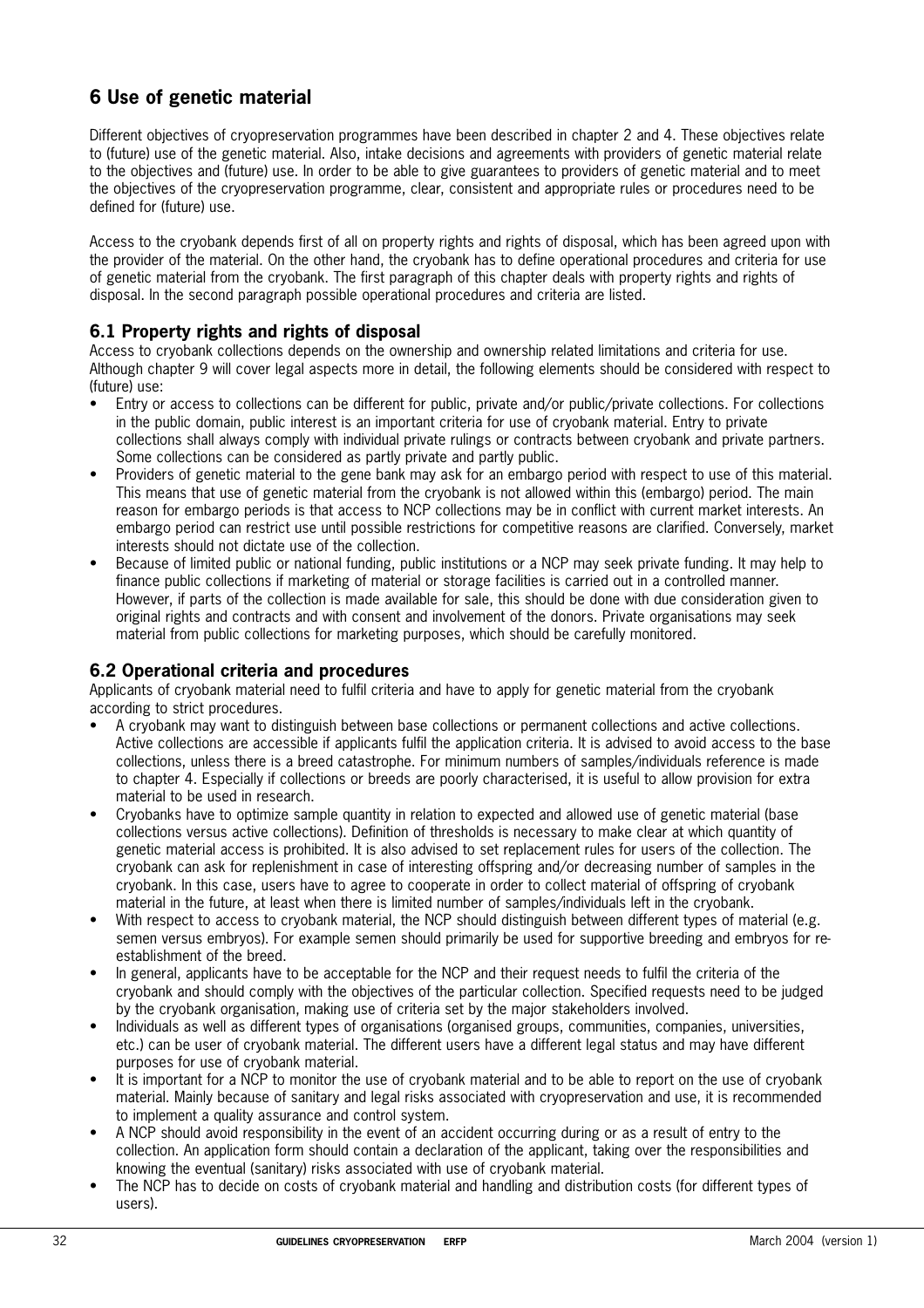• It is recommended that cryobank and user agree on a 'Material Transfer Agreement' (MTA), which regulates the use of material taken from the cryobank; it regulates the legal relationship between the cryobank and the receiver of the material. Chapter 9 describes the recommended content of MTA's more in detail.

## **Conclusive summary**

A NCP shall define procedures and criteria for use of genetic material from the cryobank, taking into account:

- The objectives of the NCP
- Differences between base collections and active collections
- Different types of users
- Legal aspects associated with the cryobank material
- Sanitary risks associated with the use of cryobank material
- Operational limitations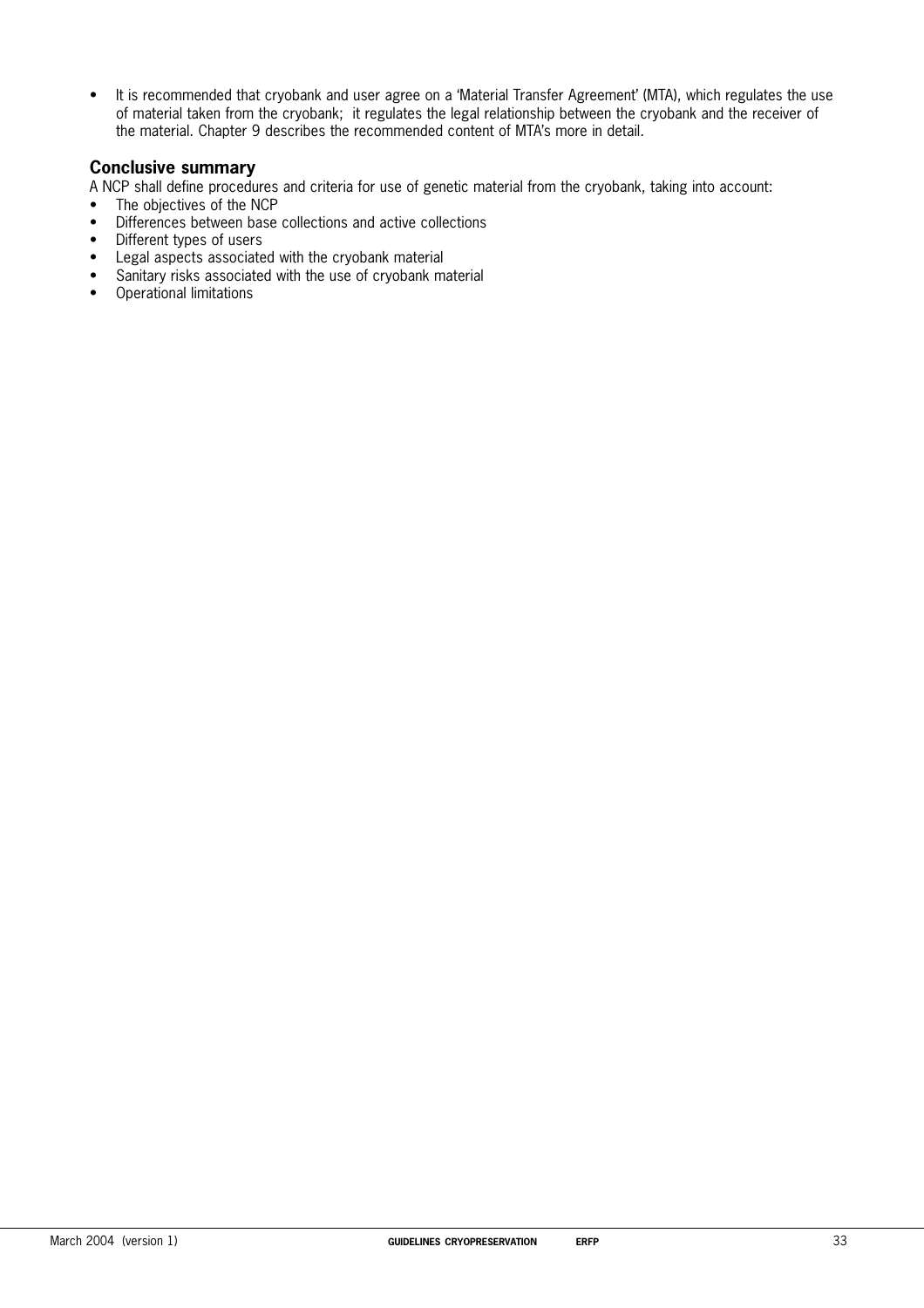# **7 Sanitary/veterinary requirements**

Cryopreservation programmes should comply with national and international sanitary requirements in order to be allowed to use the genetic material, which has been conserved, in a cryobank in the (near) future.

For each species, breed, biological material and sanitary status, it has to be decided:

- How collection takes place and subsequent treatment.
- How storage is organised and based on what considerations (veterinary rules, use of specific storage material).
- The limitations for use.

In general, the collected material, collection and treatment must comply with veterinary rules. It is important to categorise the genetic material to be cryopreserved in terms of compliance with regulations. Several categories can be established.

- Products that comply with OIE recommendations. For this category, there will be no future limits for their use within EU and other regions, provided that the requirements are very similar to those included in EU regulation.
- Products that comply with the EU regulation. There will be no future limits for their use within EU territory, unless EU regulations change.
- Products that cannot comply with EU legislation. The future use of these products is subject to an agreement between the national Veterinarian Authorities and the owners. A sample of serum of each animal from which material has been collected should be kept.
- Products not regulated by any legislation. It is advisable to make an agreement between owners and Veterinarian Authorities, based on scientific research.

In general, we must take into account several premises:

- The existence, at international level (OIE, International Embryo Transfer Society), of recommendations, which, each country, is free to follow or not.
- The existence, at EU level, of legislation regulating the intake and storage of semen, ova and embryos of some domestic species (bovine, porcine, equine, ovine, and caprine). These rules are compulsory for EU-members. There are no existences, however, of any regulation for somatic cells and DNA.

The rules can change in some emergency situations (disasters, outbreaks of infectious diseases, and so on). Also, some breeds with very low population size may not be able to comply with the rules. However, animals belonging to these breeds must comply with those rules setting measures to prevent diseases recognised as zoonoses (i.e. officially free of tuberculoses and free or officially free of brucellosis) and notifiable diseases.

In order to avoid sanitary risks and to guarantee future use of the collected material, it is advisable that (as much as possible) the highest sanitary standards should be used. However, in many cases, because of practical or budgetary reasons, it is not realistic to choose for these high standards and not necessary from a conservation perspective only.

In the following two paragraphs, recommendations are described for collection, treatment and storage of respectively embryos/oocytes and semen. These recommendations are based on EU regulations, OIE recommendations and other sources. The recommendations for semen and embryos/oocytes will be followed by a paragraph, which deals with implications of the sanitary status for future use.

# **7.1 Collection and treatment of embryos and oocytes**

There is a number of important diseases in livestock production systems where sanitary approaches have been shown to be effective in providing a high safety standard in collecting embryos/oocytes for a cryobank. The following elements, which can be applied to mammalian species, are covered in the next paragraphs:

- General rules for embryo collection and embryo production teams
- Requirements for donor and recipient animals
- Risk management
- Conditions applicable to the storage, quarantine and transport of embryos
- Conditions to be applied to micro manipulated bovine embryos

#### **7.1.1 General rules for embryo collection and embryo production teams**

The purpose of veterinary control of in vivo and in vitro derived embryos is to ensure that specific pathogenic organisms associated with embryos are controlled, and transmission of infection to recipient animals and progeny is avoided.

- The embryos can be produced in vivo and collected by an embryo collection team or produced in vitro fertilisation by an embryo production team, both approved by an official veterinarian.
- The collection, processing and storage of embryos must be carried out either by a veterinarian team or under its responsibility by one or more technicians who are competent and trained by the veterinarian team in techniques of hygiene and disease control.
- The collection team must have facilities and equipment for collecting, processing and treating embryos at a permanent or in a mobile laboratory. Recording of its activities must be carried out and kept for inspection.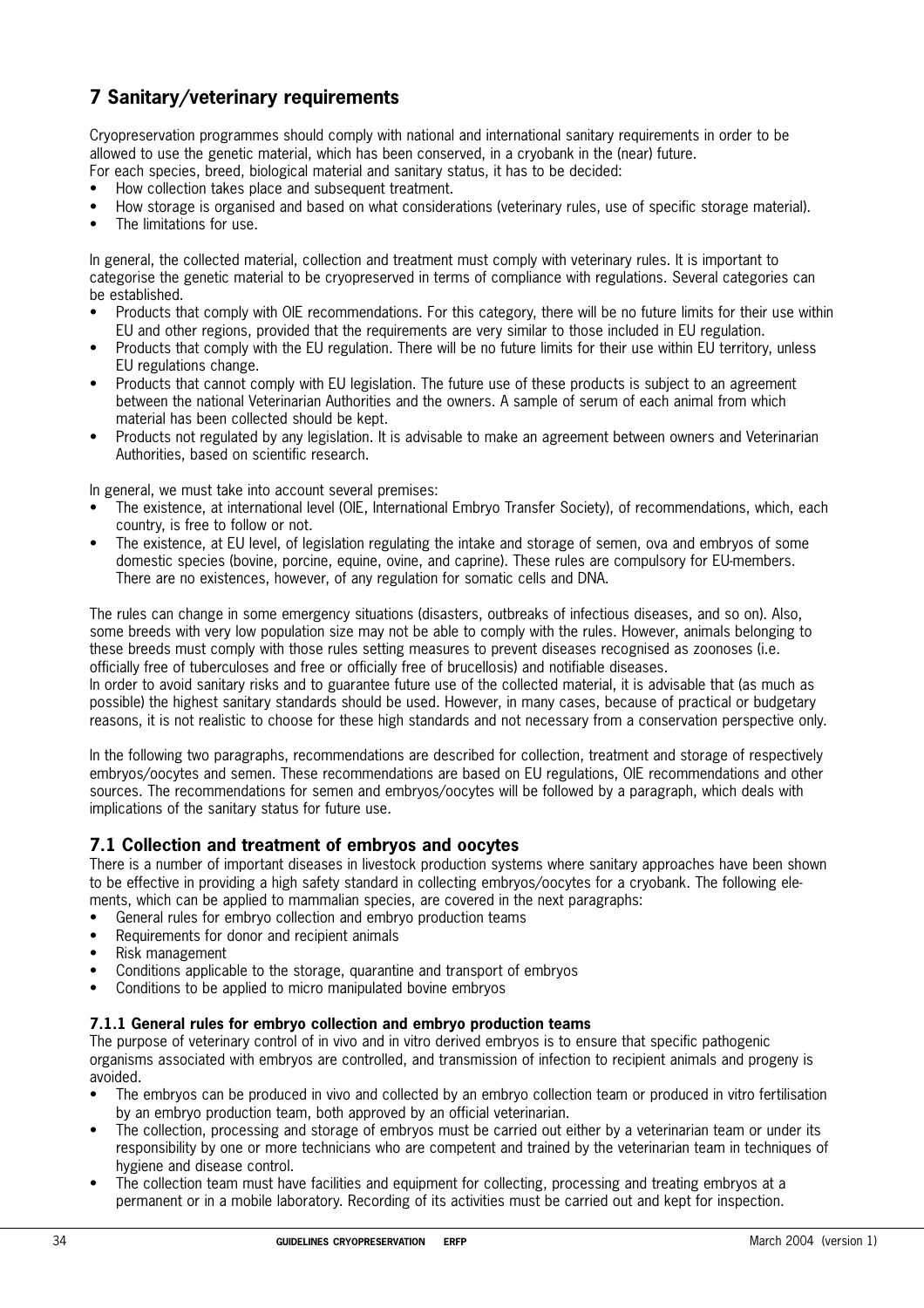- In case of in vitro production, it can be advisable to have a permanently sited processing laboratory. It is also advisable to have handy suitable equipment for collection and transport of biological material if ovaries and other tissues are collected in an abattoir.
- The production/collection team must not operate in an infected zone for FMD, Contagious bovine pleuropneumonia, African horse sickness, African and Classical swine fever, as well as the permanently sited laboratory.
- Equipments in contact with embryos must be disposable and cleaned, disinfected and sterilised before their use.
- Identification of each straw/vial containing embryos (date of collection, breed, identifications of donors), in line with international standards of the International Committee for Animal Recording (ICAR) and International Embryo Transfer Society.
- Microscopical examination of embryos.
- Laminar flow facilities available when required.
- Use of antibiotics in media for recovery and storage of embryos. The media used should be sterilised by approved methods

#### **7.1.2 Requirements for animals**

- Both donor and recipient females must come from herds/flocks free or officially free of Tuberculosis, Brucellosis, Bovine leucosis and show no signs of main infectious diseases, as IBR/IPV, FMD, Bluetongue, Sheep and goat pox, Classical swine fever, African horse sickness, Swine vesicular disease, Pathogenic enterovirus encephalomyelitis.
- The veterinary administration should have knowledge of the herd/flock of origin of the donor animals, which must not be situated in an infected zone for the 30 days before and after embryo collection, with regard to FMD, Rinderpest, Small ruminant pest, Contagious bovine pleuropneumonia, African horse sickness, African swine fever and Classical swine fever.
- Semen used for insemination should have been produced and processed in accordance with the previsions of paragraph 7.2.2.
- If the semen donor for embryo production is dead or the health status of the semen donor concerning a particular infectious disease or diseases was not known at the time of semen collection, additional tests must be required on the inseminated female after embryo collection to verify that these infectious diseases were not transmitted. Otherwise, an aliquot of semen from the same collection date must be tested.
- Preferably, the donors should not be carriers of lethal recessive genes.

#### **7.1.3 Risk management**

Irrespective of animal species, there are three phases in the embryo transfer process that determine the final level of risk (in general, very low):

- The first phase comprises the potential for embryo contamination and depends basically on the health status of the herd/flocks and the donors from which embryos are collected.
- The second phase covers risk mitigation using internationally accepted procedures for processing of embryos, including washing of embryos (only embryos from the same donor must be washed together), additional washes with trypsin (if necessary) and assuring the integrity of the zona pellucida.
- The third phase encompasses the risk reductions resulting from post collection surveillance of the donors, testing of embryo-collection fluids and non-viable embryos, or other samples such blood or serum

#### **7.1.4 Conditions applicable to the storage, quarantine and transport of embryos**

- Embryos should be frozen and stored in fresh liquid nitrogen in cleaned and disinfected tanks or containers.
- The embryos should be stored in sealed sterile ampoules, vials or straws under strict hygienic conditions at a storage place officially approved.
- Only embryos from the same donor should be stored together in the same ampoule, vial or straw.
- Ampoules, vials or straws must be sealed at the time of freezing.

#### **7.1.5 Conditions applicable to micro manipulated bovine embryos**

These rules cover embryos which have been subjected to biopsy, splitting, transgene injection, intracytoplasmic sperm injection, nuclear transplantation or other micromanipulation which breach the integrity of the zona pellucida. For these kinds of embryos, apart from complying with the rules described above, a variety of specialised microsurgical instruments may be used. Though, any cutting, penetrating or breaching of the integrity of the zona pellucida is an action that can alter the health status of an embryo. To maintain health status during and after micromanipulation, some conditions should apply:

- Any product of animal origin and other media constituents used in the micromanipulations of embryos, their culture, washing and storage should be free of pathogenic micro-organisms.
- All the equipment should either be of a single use type or should be sterilised between embryos.

#### **7.1.6 Legal issues and recommended literature**

• Council Directive 89/556/EEC, on animal health conditions governing, intra-Community trade in and importation from third countries of embryos of domestic animals of the bovine species, amended by Council Directive 93/52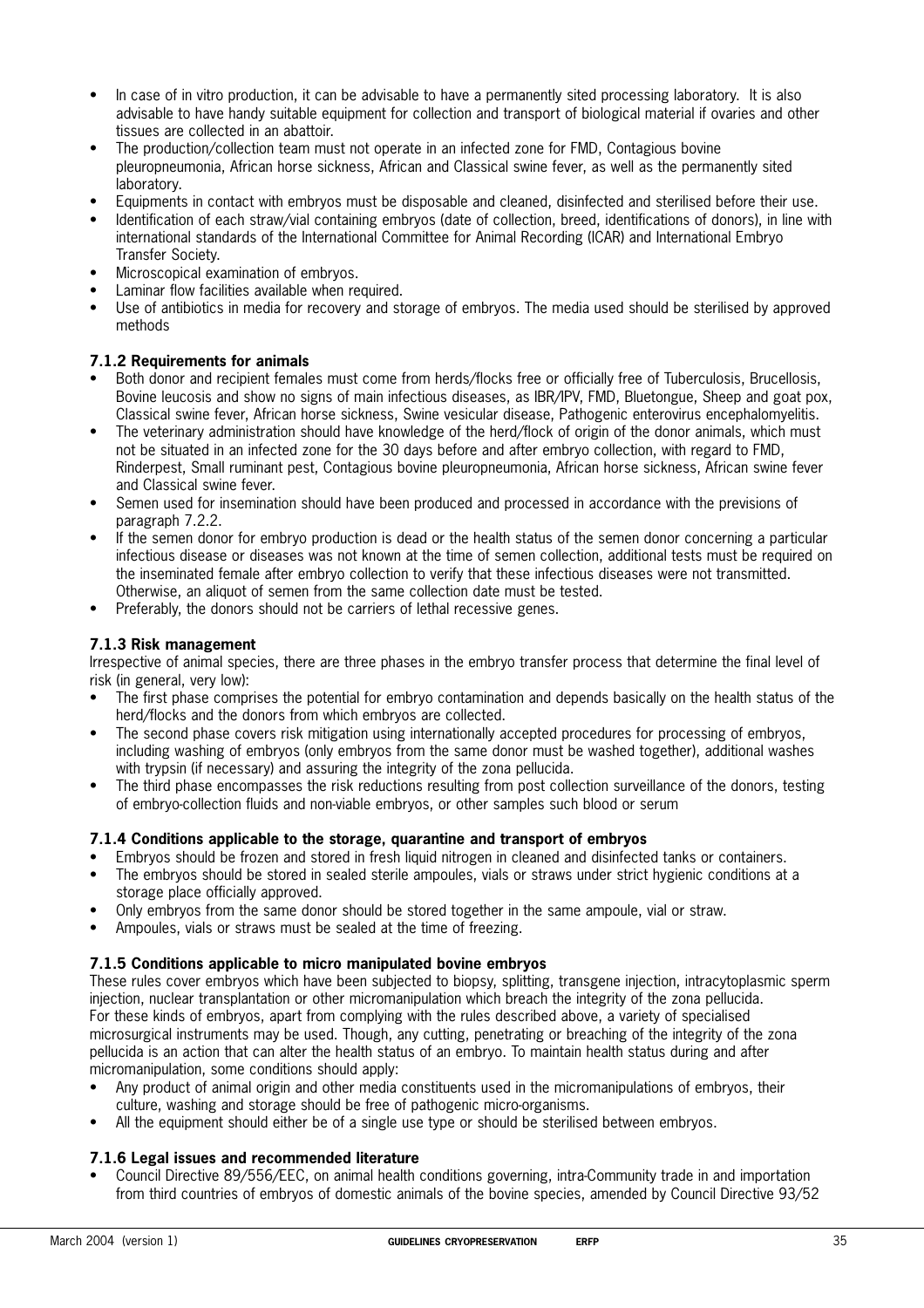and Commission Decision 94/113. This Directive shall not apply to embryos derived by transfer of nuclei.

- Council Directive 92/65/EEC, laying down animal health requirements governing trade and imports into the Community of animals, semen, embryos and ova not subjected to animal health requirements laid down in specific Community rules referred to in Annex A (I) to Directive 90/425/EEC.
- 3rd Manual of the International Embryo Transfer Society.
- Existing sanitary rules and limitations for cryopreservation programmes (Guérin and Pozzi, 1998).
- OIE Terrestrial Animal Health Code, 11th edition-2003.

## **7.2 Collection and treatment of semen**

To provide a high safety standard for semen collection and treatment, rules need to be applied in several areas, which are explained in the next paragraphs:

- General considerations
- Conditions applicable to artificial insemination centres
- Conditions applicable to semen storage centres
- Conditions applicable to semen collection facilities
- Conditions applicable to semen laboratories
- Conditions applicable to testing of bulls
- General considerations for hygienic collection, handling, packing and storage

#### **7.2.1 General considerations**

The purposes of official sanitary control of semen production are to:

- Maintain the health of animals on an artificial insemination centre at a level which permits the international distribution of semen having negligible risk of infecting other animals or humans with specific pathogenic organisms that can be transmitted by semen
- Ensure that semen is hygienically collected, processed and stored

#### **7.2.2 Conditions applicable to artificial insemination centres**

- The artificial insemination centre should be comprised of animal accommodations areas (incl. isolation facilities for sick animals), semen collection room, semen laboratory, semen storage areas and administration offices. A quarantine station needs to be attached to the centre but in different location from other facilities.
- The centre should be officially approved by the Veterinarian Administration, under supervision of the veterinarian authority and subject to regular inspections.
- A register shall be kept of all the animals present, giving for each animal its identification, date of birth, date of entry.

#### **7.2.3 Conditions applicable to semen storage centres**

- Additional to the previous paragraph, storage centres must be supervised in order to be able to keep a record of all movements of semen and of the status of the donor animals.
- Only semen collected at approved collection centres is stored in approved storage centres, without any contact with other semen.

#### **7.2.4 Conditions applicable to semen collection facilities**

- Separate and distinct areas for accommodating fully health tested resistant animals, semen collection, feed and manure storage and isolation of suspect animals.
- Apart from animals associated with semen production, only animals necessary for handling are allowed, provided that they are kept separated when semen is collected.
- Measures to prevent the entry of wild animals.
- Personnel at the centre needs to be technically competent.
- Visitors, tracks and vehicles used for transporting animals and from the semen collection facilities should not be allowed to enter the facilities or it must be strictly controlled.
- Facilities need to be cleaned and disinfected regularly.

#### **7.2.5 Conditions applicable to semen laboratories**

- Physically separated from semen collection facilities, with separate areas for artificial vagina cleaning, semen evaluation, processing, pre-storage and storage.
- Personnel should be technically competent and must observe high standards of personal hygiene.
- Visitors to the laboratory should be prohibited or restricted to a minimum and subject to formal authorisation.
- Laboratories should be constructed with materials that permit cleaning and disinfections. These operations must be done at the end of each workday. Regularly, treatments against rodents and insects are needed.
- Only semen collected from donors having a health status equivalent to or better than the donors at the semen collection facilities should be processed in the laboratory.

#### **7.2.6 Conditions applicable to testing of males and teaser animals**

Animals (both donors and teasers) can enter an AI centre only if they fulfil the requirements laid down by the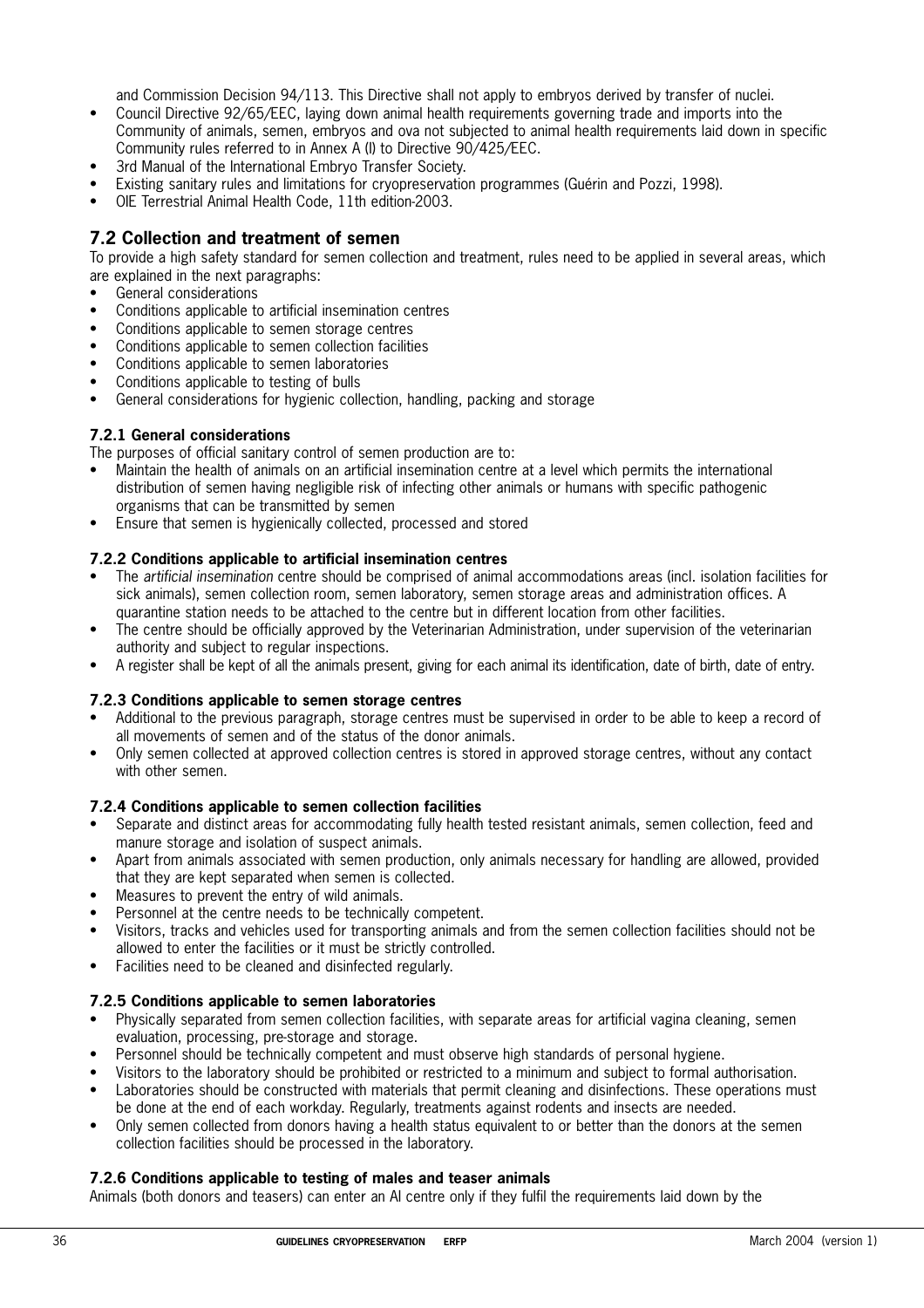veterinarian administration:

- Animals should originate from herds/flocks, which are not subjected to any movement restrictions on health grounds.
- Pre-quarantine testing for Brucellosis (B. melitensis, B. ovis and B. bovis), Tuberculosis, Bovine viral diarrhoeamucosal disease (BVD-MD) and Infectious bovine rhinotracheitis-infectious pustular vulvovaginitis (IBR/IPV), and free from clinical signs of the following diseases: BSE, FMD, Contagious agalactia, Contagious caprine pleuropneumonia, Caseous lymphedenitis, Paratuberculosis, Scrapie, Pulmonary adenomatosis, Maedi-Visna or Caprine arthritis/encephalitis (CAE), Classical swine fever or Aujeszky's disease as specified in the Terrestrial Animal Health Code of OIE.
- Testing in the quarantine station prior to entering the semen collection facilities for Tuberculosis, Brucellosis, BVD-MD, Campylobacter fetus, Trichomonas foetus IBR/IPV, Ovine epididymitis, Maedi-Visna, CAE, Border Disease, Contagious caprine pleuropneumonia and Bluetongue.
- Testing for BVD-MD prior to the initial dispatch of semen from each serologically positive bull.
- Testing of frozen semen for IBR/IPV in AI centres not considered as IBR/IPV free.
- Testing programme for animals resident in the semen collection facilities. All animals resident in the semen collection facilities should be tested at least annually for the following diseases: brucellosis, bovine tuberculosis, BVD-MD, Campylobacter fetus, Trichomonas foetus and IBR/IPV, Maedi Visna, CAE, Bluetongue, Swine vesicular disease, African swine fever, Teschen disease and Vesicular stomatitis, as described in the Terrestrial Animal Health Code of OIE.
- It may be required to include in their veterinary prophylactic programmes a number of other diseases.
- Preferably, the donors must not be carriers of lethal recessive genes.

#### **7.2.7 General considerations for hygienic collection, handling, packing and storage of semen**

Although there is no evidence that a population of common bacteria normally present in the semen can result in a decrease of fertility, the introduction of large numbers of particular combinations of exogenous micro flora may weaken immune defences, leading to an infectious process. So, excessive contamination of semen must be avoided by the application of some recommendations.

- Conditions applicable to the management of animals: kept under hygienic conditions, coat cleaned and preferably short (except hairs of the preputial orifice, which aid the drainage of urine).
- Conditions applicable to the collection of semen: floor of the mounting area, hindquarters of the teaser, artificial vagina easy to clean and to disinfect, collecting tubes sterilised and disposal gloves for the person collecting the semen.
- Conditions applicable to the handling of semen and preparation of semen samples in the laboratory: any products of animal origin used in the treatment of semen, including diluents and additives, shall originate from a source free from animal health risk, or be treated prior to use to render the product safe. A mixture of antibiotics should be included. Buffer solutions employed in diluents should be sterilised. Receptacles used for storage and transport (straws, vials) must be suitable disinfected and sterilised before the start of any filling operation. The cryogenic agent should not previously have been used for other products of animal origin.
- Semen straws/vials should be sealed and code marked according with the international standards of ICAR.

#### **7.2.8 Legal issues and recommended literature**

- Council Directive 88/407/EEC, laying down the animal health requirements applicable to intra-Community trade in and imports of semen of domestic animals of the bovine species.
- Council Directive 2003/43/EC, amending Directive 88/407/EC, including semen storage centres in the scope of the regulation.
- Council Directive 90/429/EEC, laying down the animal health requirements applicable to intra-Community trade in and imports of semen of domestic animals of the porcine species.
- Council Directive 92/65/EEC, laying down animal health requirements governing trade and imports into the Community of animals, semen, embryos and ova not subjected to animal health requirements laid down in specific Community rules referred to in Annex A (I) to Directive 90/425/EEC.
- Existing sanitary rules and limitations for cryopreservation programmes (Guérin and Pozzi, 1998).
- OIE Terrestrial Animal Health Code, 11th edition-2003.

# **7.3 Implications of sanitary status for future use**

In paragraphs 7.1 and 7.2 recommendations are given, based on EU-regulations and other international recommendations, which intend to minimize sanitary and veterinary risks associated with handling of semen and embryos/oocytes. At least EU-regulations have been set up from the perspective of international exchange of genetic material and to minimize the risk of spreading of diseases. The regulations do not necessarily meet conservation or biodiversity objectives in the first place.

Although minimisation of sanitary risks is always important, it may not always be necessary on a national, regional or farm level, to comply with strict EU regulations. Since cryopreservation will have a medium or long-term objective, and sanitary/veterinary requirements will change, this is a serious issue to consider for cryopreservation programmes. In this paragraph, implications of use of genetic material from a cryobank with different sanitary status, including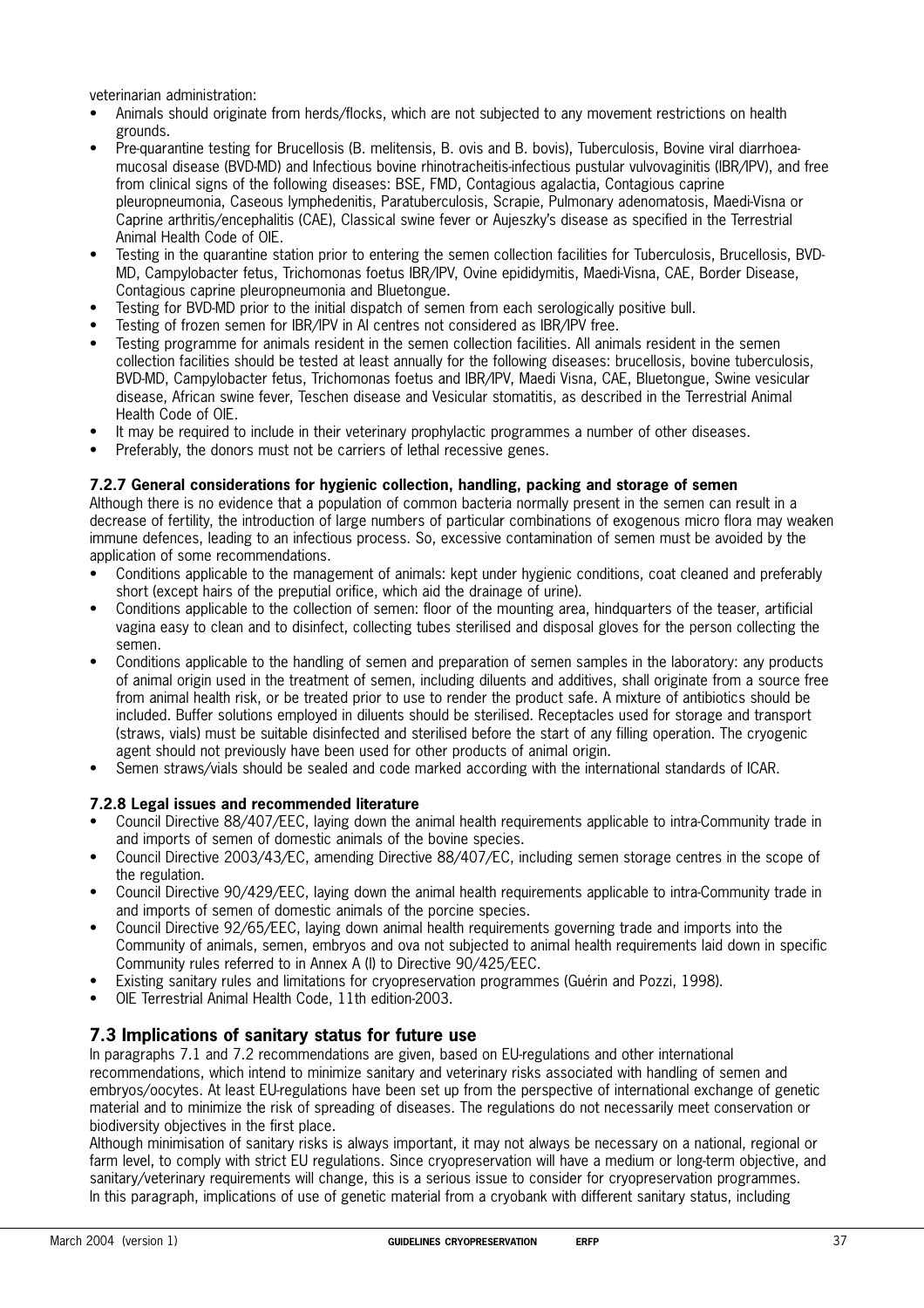tracking of the donor sanitary status, is described. We need to distinguish between:

- Use of material with an approved sanitary status
- Use of material with no sanitary status

#### **7.3.1 Use of material with an approved sanitary status**

Semen, embryos and oocytes should be obtained, if possible, from EU certified AI centres. The material must be treated according to regulations and can thus maintain the same EU status as the material used or stored by the AI station. However the regulations can be interpreted in different ways, which can be more convenient to set up a cryobank. As an example, in some countries, an agreement have been made such as that their freezing facility is to be considered a subsidiary of an AI station. On the other hand they are allowed to freeze biological material from a different species the next day, provided the facility and devices are cleaned and all materials are sterilised. One possible problem is that EU regulation can and probably will change in the (far) future. The consequence is that material of the "old" highest status, which is of course still really perfect material, simply loses its status and cannot be put in one tank together with newer, complying material. However, and in some EU Directives (see intracommunity trade of bovine embryos), a 'whereas' exists excepting to comply with the rules such material collected before entering in force the Directive. A similar criteria should be considered in future regulations and so, no legal restriction should exists for his future use in the EU countries, providing that new material comply with the higher sanitary status and no physical contact exist between them.

#### **7.3.2 Use of material with no sanitary status**

It is always allowed to collect and store material (unless under some special conditions, e.g. epidemic types of diseases). In case there is no national regulation that means that the germplasm that is collected will simply have no status. Unless the material will be used, there is no problem but this means at least that you cannot export the material to countries with national regulation. Additionally in some cases it can mean you are not allowed to use the material in your own country except with special permission (biological material collected from an animal with a disease listed by the OIF)

However, it is strongly advised to avoid mixing material without status with other material that has a certified status, for else all material will lose the status.

However, we must take advice that if certain veterinary rules are not respected, intra-community trade or export will be forbidden. In that case it means that each country needs to launch its own cryobank for similar breeds that exist in different countries, which can result in an increase of costs.

If specific permission is required to use the material, the procedures are not very transparent or well described. Actions on EU or national level are recommended to get this clear. Official recognition of national gene banks for farm animals by the veterinary inspection would be helpful. This would not automatically give specific prerogatives privileges to the cryobank, but would help in clearing procedures to get permission for use of the material.

CBS straws could be used in order to exclude contamination from straw to straw. However, material with different status or material of different species should not be mixed and therefore be stored in at least separate tanks. Consequently, it is recommended to keep separate tanks for:

- Quarantine per species per status
- Longer term storage per species per status.
- All the lower status than present EU-certified status can be put together (but separate per species).

#### **7.3.3 Tracking the donor sanitary status**

After collection of genetic material for the cryobank, the frozen biological material should be kept in a separate quarantine tank for four weeks until the veterinary status of the donor animals is ascertained. It is also advised to collect serum from the donor animals in order to track the sanitary status whenever necessary (for example when the sample is used). Storage of serum may require a separate tank unless this is not required by regulations (may be different when CBS straws are going to be used for the sera). Instead of or in addition to serum collection, it can be advised to have a declaration of the veterinary of the collection centre that the donor animals did not develop any signs of disease in the 4 weeks quarantine period.

# **Conclusive summary**

- Cryopreservation programmes have to decide on sanitary aspects related to collection, treatment, storage and use for different species, breeds, biological material and sanitary status.
- Collections can have different sanitary status, which varies from 'compliance with EU/OIE regulations' to 'not regulated by any legislation'.
- In general it is advisable to follow EU/OIE regulation where possible, in order to avoid sanitary risks and to guarantee future use.
- The sanitary status of cryobank material has implications for current and future use
- It is necessary to be able to track the donor sanitary status from collection to future use and to establish a quarantine period at the moment of collection.
- General sanitary/veterinary agreements must be made between responsible organisations, those centres involved in collecting/storing material and the owners of the material.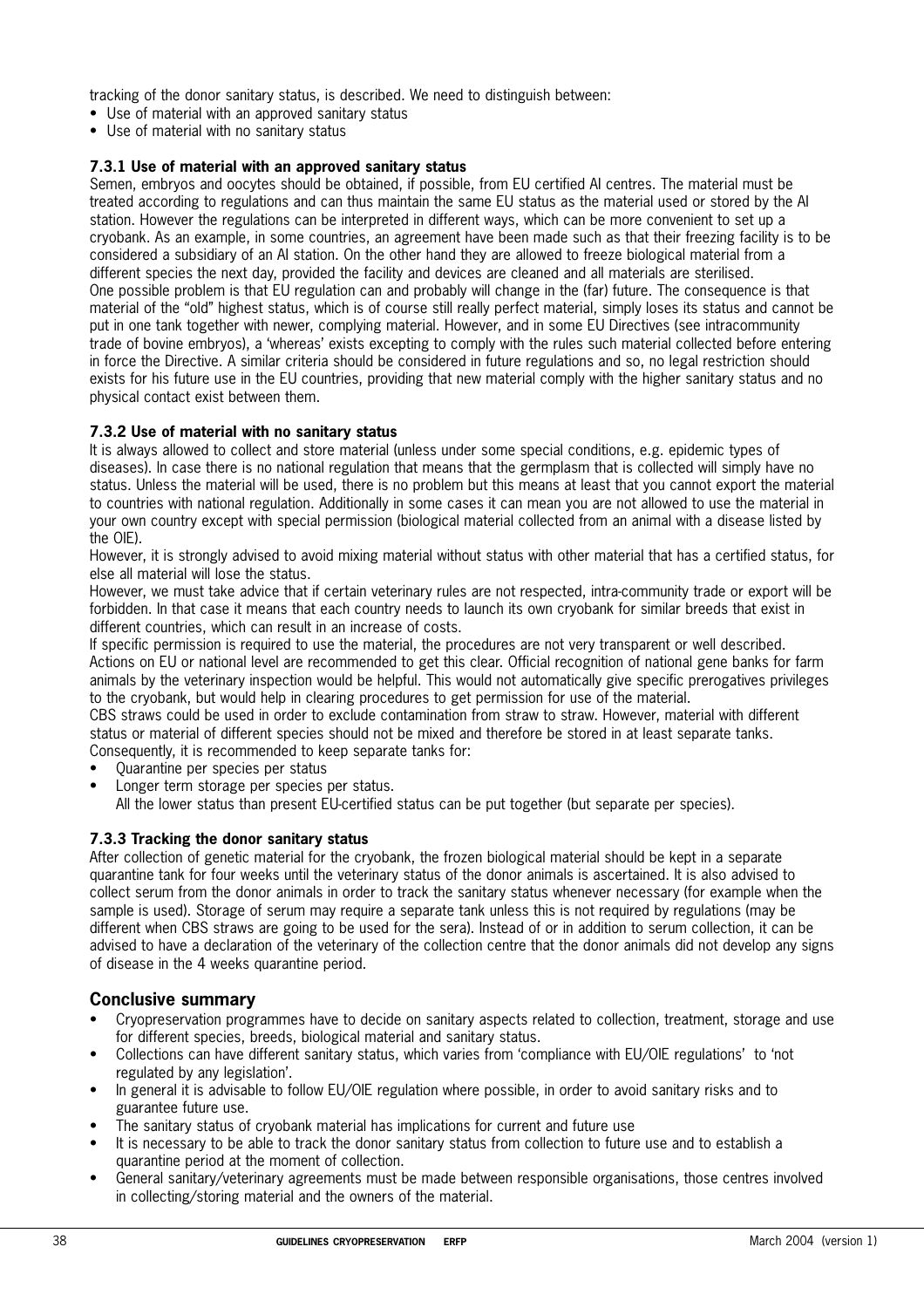# **8 Documentation**

# **8.1 General rules**

Complete documentation is vital for the future use of any stored material. Because we do not know how far in the future the samples will be reactivated we need to keep all those data about the donors and probes, which are essential for their use. We have to keep in mind that breeding associations, institutions, and as well governmental conditions can change at all including the countries themselves. World keeps changing but the cryobank should be able to fulfil all requirements far in the future and as much as possible without links to other organisations or databases which may not exist anymore. Therefore vital documents should be kept as well in digitised form.

The aim of a clearly structured and well documented database is that at any time in the future at least all basic information is available and understandable without any additional use of other information from outside the database or links to other databases. Data security should be as well worked out on the highest common level, including mirrored data stored at least at two different places to avoid their loss.

If there is any special need for special genes or traits far in the future firstly those animals or those breeds have to be re-established which give us the highest expectations to fulfil our interest. Less data means less chance to select the right animals which means spending more time and more money to get any feedback of the cryobank. Therefore, good documentation increases the value of the cryobank and the relation between costs and income from any recreation of animals. A gene bank without any documentation is like a high-tech machinery without any instruction manual. And this lack would be increased if we have a national gene bank distributed to different places without the adequate data answering the question: What is stored at which place?

All these requirements mentioned above were taken into account when the international project CrvolS was established on the basis of the European project **APIIS**, an **A**daptable **P**latform **I**ndependent **I**nformation **S**ystem (Groeneveld 2003). CryoIS is as an open source software available for any country starting a new national cryobank and would help to establish international co-operation.

# **8.2 Data and documents to be recorded**

Essential information on a national cryobank can be grouped into the following categories:

- Donor animal
- Physical type of the genetic material
- Location of the material in storage
- Veterinarian status of the material
- Legal status of the material

#### **Donor animal**

Across all species and breeds we need to know some information about any donor animal despite the question which material we will store, e.g. semen, embryos, or somatic cells. Always we need:

- Species
- Breed
- Sex
- Birth date or collection date (at least one of them)
- Identification number of donor animal

In all cases of doubt concerning the taxonomy of species and in particular breeds, FAO regulations used e.g. in the FAO database DAD-IS and the listing of Mason (1996) should be followed (see as well FAO 1998a, 1998b). Additionally it is mostly useful to have information about:

- **Breeder**
- Owner
- Pedigree, two generations, at least sire and dam

#### **Type of the genetic material**

Genetic material can be stored in many different confections, mainly: semen, embryos, oocytes, somatic cells, and other genetic material like sera and processed DNA.

Semen

The physical storage of semen has to be described. Two points are mainly to store:

• Kind of straw or pellet (e.g. 0.25 ml or 0.50 ml)

Confection of the semen (e.g. dilution rate) or number of sperm per dose

#### Embryos

At least information on the physical kind of the pellets should be stored in the database. Way of collection and the development status can be added. Due to sanitary Mason and reliability of identification, embryos are usually frozen in straws. Identification elements of embryos should be in accordance with FAO and IETS standards. **Oocytes** 

From genetic standpoint we need the same information as for semen. Because of the up to now not regular use of oocytes at all some more technical points concerning collection and processing should be kept.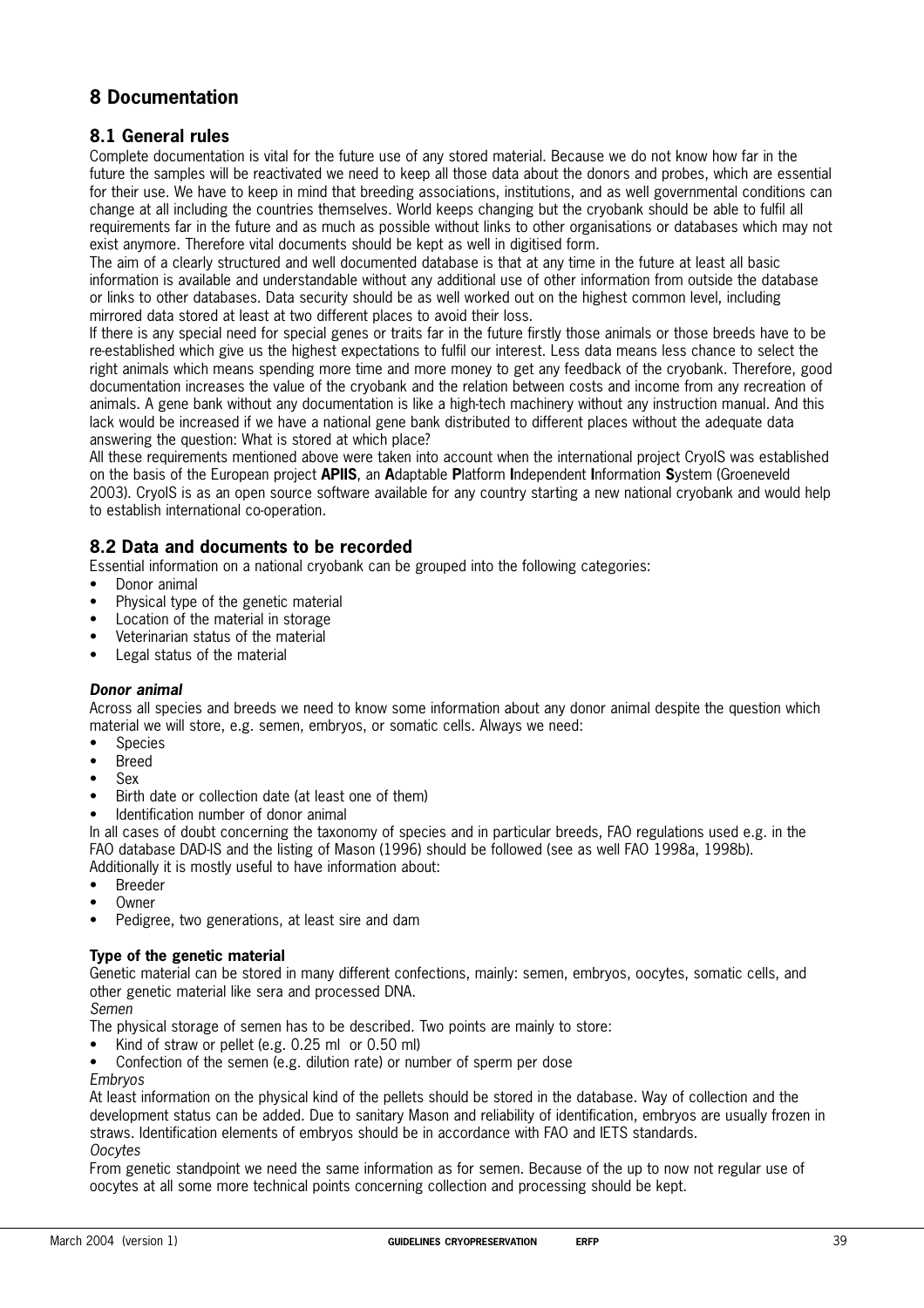Somatic cells

We need to know the same information about the donor of somatic cells as for any embryo or semen donor. Other genetic material

DNA, processed in different ways, blood sera, and hairs are in many cases kept for different purposes mainly for the proof of the parentage and for different molecular analyses. In the same way as described for the semen we need to keep all important information about the donor animals, collection, storage and processing.

#### **Location of the material**

Facility

Postal address, and so on.

Refrigerator and cryo container

Type and location, like room number, individual container no. and so on.

**Canister** 

Number and position of the canister in the cryo container where the sample is located. As well the stage in the canister, if more than one stage is used, or e.g. the colour of the goblet if necessary for individual identification.

#### **Veterinarian status of the material**

The veterinarian status can be recorded as meeting the EU regulations like 88/407/EU for bovines.

#### **Legal status of the material**

The gene bank contains samples with different legal or contractual status, e.g. as regards dissemination, this should be recorded.

# **8.3 Technical organisation of the database**

Developing and implementing a database on a national gene bank normally goes well beyond the capabilities and resources available to those establishing the gene bank. Thus, joint development of a gene bank database aimed at. One such afford is CryoIS developed and installed at the Dutch National Gene Bank and at the Institute for Animal Science in Mariensee. The software is available under a free GPL license and can serve as a basis for further development (Groeneveld 2003).

## **Conclusive summary**

• A gene bank without consistent documentation is worthless.

- Data should be stored on:
	- \* donor animal
	- \* type of material
	- \* veterinarian status
	- legal status of material
	- \* location of samples in storage
- Instead of writing a cryo database from the scratch available software should be used. Also, co-operation in further development of a database should be done.

# **Literature**

- BLACKBURN, H.D., 2003: Conservation of U.S. Genetic Resources through Cryopreservation, in: Workshop on Cryopreservation of Animal Genetic Resources in Europe, editor: D. Planchenault, Paris 2003.
- DANCHIN-BURGE, C. AND S.J. HIEMSTRA, 2003: Cryopreservation of domestic animal species in France and the Netherlands –Experiences similarities and differences, in: Workshop on Cryopreservation of Animal Genetic Resources in Europe, editor: D. Planchenault, Paris 2003.
- FAO, 1998a: Secondary Guidelines for Development of National Farm Animal Genetic Resources Management Plans Animal Recording for Medium Input Production Environment, FAO 1998.
- FAO, 1998b: Secondary Guidelines for Development of National Farm Animal Genetic Resources Management Plans Measurement of Domestic Animal Diversity (MoDAD), FAO 1998.
- GROENEVELD, E., YORDANOVA, L., AND S.J. HIEMSTRA 2002: An adaptable management system for national gene bank. 7th World Congr. Appl. Livestock Prod., session 26-11, Montpellier, France.
- GROENEVELD, E., YORDANOVA, L., AND S.J. HIEMSTRA 2003: Organizational structure and Information Technological Support of National Gene Bank. Livest. Prod. Sci., (in print).
- GROENEVELD, E., 2003: An Adaptable Platform Independent Information System in Animal Agriculture: Framework and Generic Database Structure. Livest. Prod. Sci., (in print).
- MASON, I.L., 1996: A World Dictionary of Livestock Breeds, Types and Varieties (4th edition), Wallingford, UK, CAB International.
- SCHERF, B., 2000: World watch list for domestic animal diversity. FAO, Rome, 2000.

SIMON, D.L. AND D. BUCHENAUER, 1993: Genetic diversity of European livestock breeds, EAAP publication no. 66, Wageningen Pers, Wageningen 1993.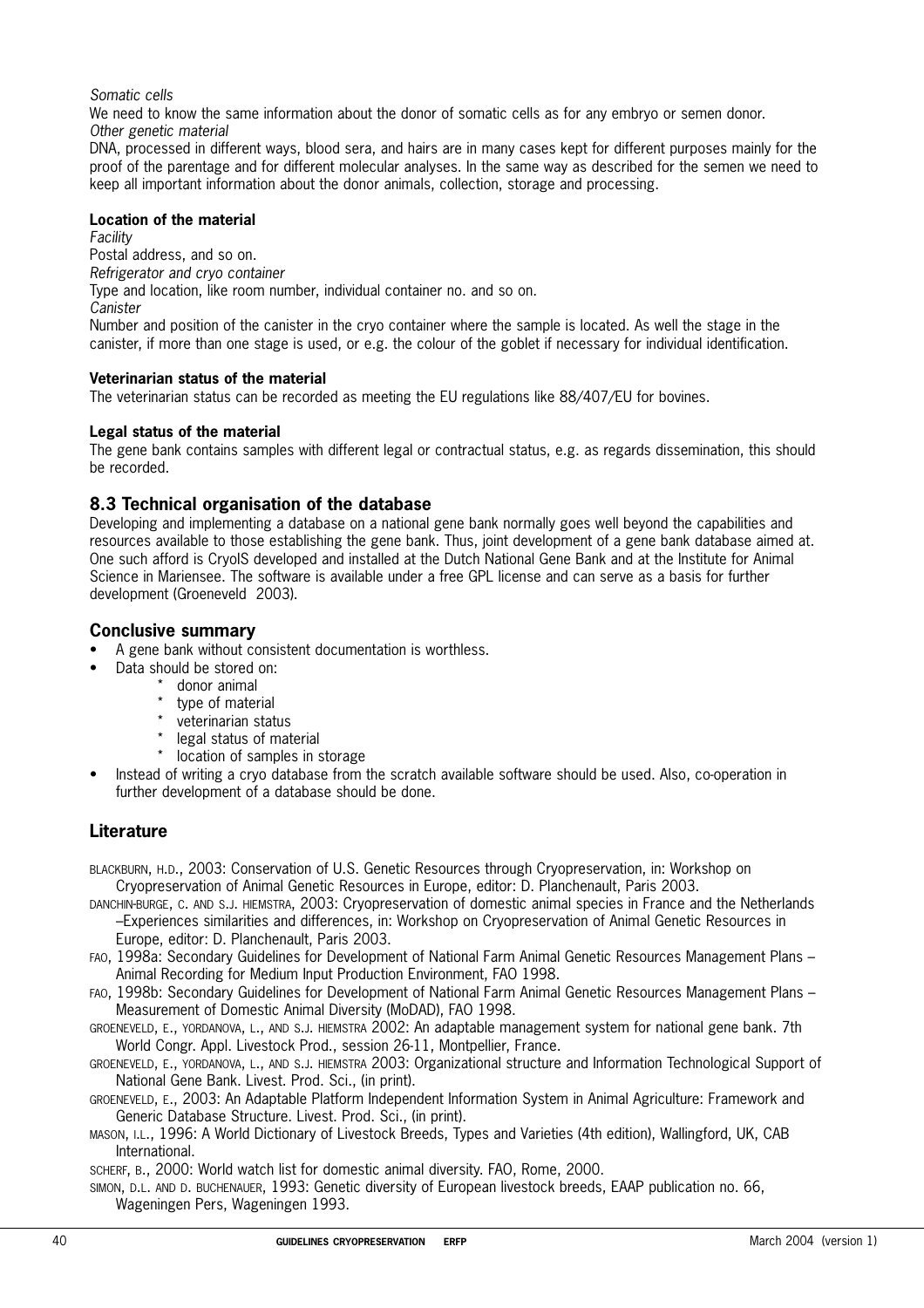# **9 Legal issues**

Cryobank related legal aspects are often under-estimated. Intake, use, storage and access to the material all raise legal issues that should be thought thru from the perspective of a cryopreservation programmes. Various aspects regarding property rights in general need to be considered, in order to guarantee long-term viability of the cryopreservation programme.

Different levels of legal instruments that are relevant to ownership and use of genetic resources must be in mutual agreement on a national level (Cardellino, 2003):

- International treaties and conventions, which the country has signed.
- National legislation covering genetic resources, if existing
- Material transfer agreements or commercial transactions between providers and users of genetic material, regulated by common law

During the last decades, there has been an increasing focus on property rights to genetic resources both in domestic legislation and in international law. This is less so for animal genetic resources than for plants. There is no parallel intellectual property protection for animals as for plant varieties. Patent law is applicable for transgenic animals and for utilisation of animal genes and cells. It is not unlikely that the focus at intellectual property rights to animal genetic resources and animals is going to increase in the future. Also there are international legal instruments dealing with genetic resources in general. The Convention on Biological Diversity and the Bonn Guidelines of the CBD cover genetic resources in all kinds of biological material not excluding farm animals.

Legal issues are relevant at the national and international level and are relevant for the public and private sector. From the perspective of the cryobank a so called 'Material Acquisition Agreement' (MAA) can be drafted for the purpose of setting the conditions for the intake of material and a 'Material Transfer Agreement' (MTA) can be used to regulate the access to, use of and disposal of the material in the bank. For both these legal instruments, private law agreements need to be developed within the framework of the NCP to establish a certain and predictable legal situation. The MAA or MTA agreements should specify which uses of the genetic material provided are permitted and which are prohibited (Cardellino, 2003). There may be provisions as to whether the resources or its derivatives are allowed to be commercialized or not. There may also be specifications as to generation of rights over the genetic resources or any other resources derived from them. The sharing of benefits must also be specified. The MAA and MTA agreements should reflect the interests of the major stakeholders, e.g. financing organisations and owners of genetic resources. The MAA and MTA should be formulated as standard-contracts to avoid individual negotiations related to each sample. When implementing agreements, one should consider the consequences triggered by breach of its terms. In the following paragraphs different types of property rights and also the desired content of MAA and MTA will be discussed.

# **9.1 Property rights and rights of disposal**

Three types of property rights can be of relevance for the three phases of the life of material in a collection - entry, storage and end use - and should therefore be considered:

- Contract based restrictions
- Physical property rights
- Intellectual property rights

The following paragraphs describe these property rights and also discuss public versus private collections, other (new) rights and considerations regarding storage of the material.

#### **9.1.1 Contract based restrictions**

When animal genetic resources are transferred, the right of the receiver of the material depends upon the right of the provider. Typically such transfer is based upon mutual understanding of the transferred rights rather than a written contract. Occasionally the parties to a transfer have concluded mutual agreement. Such contractual terms follow the general principle in contract law and are only valid or enforceable between these two parties. This has the implication that a private law agreement cannot bind all future successors of the material. Agreements in animal breeding can for example be specifying that a farmer cannot use the offspring from one particular bull for breeding. A contract has limited legal effect and forcibility upon 3rd parties. For instance, material constituting a part of a collection may have limitations regarding access and use, depending upon the terms specified when the material was collected. Therefore, it is important for a cryobank to ensure that the terms imposed when conducting sampling are in accordance with the intended use of the material. One remedy regarding 3rd parties is to set as a condition in the agreement that the party to the agreement is obliged to impose the same terms in his agreements with 3rd parties. Such obligation might be combined with sanctions upon the party is not complied with.

#### **9.1.2 Physical property rights**

The provider of the animal genetic resources can have the title to the material according to domestic property legislation. Property legislation will determine the right he has towards the genetic material and will be setting the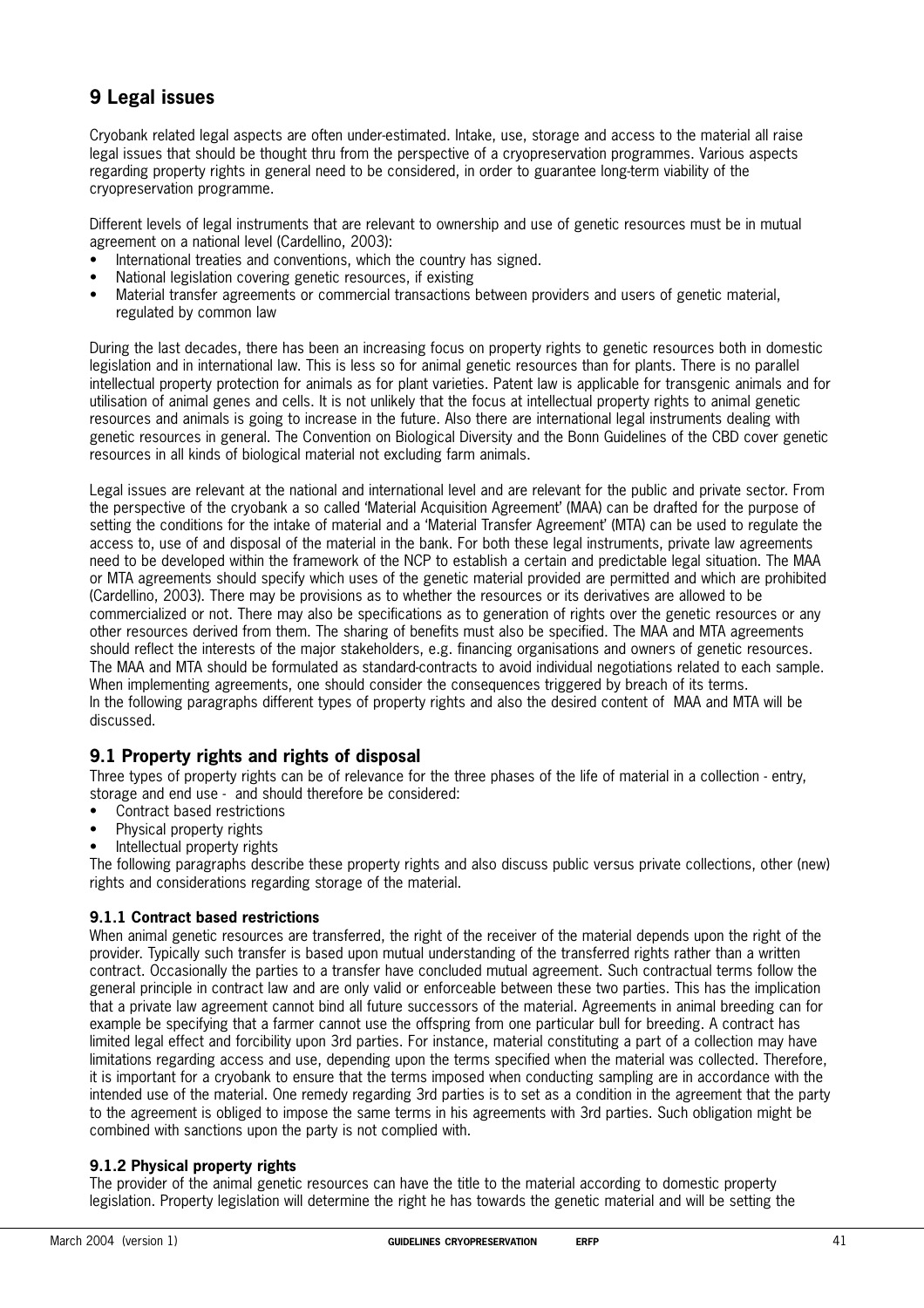frames for the contractual rights to transfer the right to others. This can be illustrated with an example: the farmer holds a right to use his animals for breeding purposes, unless he has undertaken any contractual obligations not to use the offspring in further breeding. Existing ownership rights to the material is also enforceable to 3rd parties. It is not dependant upon mutual agreement. Property rights to animal genetic material depend upon either EU legislation, domestic statutory legislation or domestic customary law. In many cases property rights to animal genetic resources is not dealt with particularly in the legislation. This is for example the case in the Nordic countries, see the report A Nordic Approach to Access and Rights to Genetic Resources (Tvedt, 2003).

### **9.1.3 Intellectual property rights**

Whereas property rights to animal genetic material is closely related to the right to the individuals, intellectual property rights (IPR) as patent rights can entail a commercial exclusive right that is not bound to the individual. It can target a specific gene or a particular characteristic.

The object of an IPR is abstract and will depend upon how the right is defined under the intellectual property right regime, e.g. a patent claim. Presently, there are only few patents in use in animal breeding, e.g. test-day model. There are several applications pending on QTL findings. This situation can however change, as it has done for plant breeding. Therefore, a cryobank should have a strategy how to tackle intellectual property right-related issues when arising.

## **9.1.4 Public or private collections**

The three types of property rights mentioned in the previous paragraphs can be hold by different types of stakeholders. Relevant property rights should be considered for different types of NCP collection material. Rights will depend upon pre-determined conservation programmes, which could be either public or private. Usually, the interests of a breeders group or society will have to be taken into account in either case.

We can distinguish between public, private and combinations of these two types of collections. Collections of a national cryobank funded by the government can in general be considered as public collections. On the other hand, private or co-operative collections exist, where breeding companies, NGOs, breeding associations, etc or individual farmers have ownership of the material in the cryobank. Combinations of public and private may also be the case. Government funded collections may for example be subject to restrictions of stakeholders/providers with regards to rights to use the material. Furthermore, regional or international collection can take place in the public domain but can also be subject to private partnerships across countries.

#### **9.1.5 Other rights**

New rights should be considered at appropriate intervals. For example 'farmers rights', 'animal breeders rights', 'animal keepers rights' or 'trademarks' may come into the picture when we want to recognize the rights of (former) owners. These concepts are not extensively discussed and developed with regards to animal genetic resources. If they are developed, they should take due consideration to encourage conservation efforts and exchange of animal genetic resources.

There is a need for regulating or specifying property rights which are specifically related to the conservation value of a national resource. Specific valuable information could be available regarding the unique genetic characteristics of indigenous resource, based upon research carried out by one party who is willing to share the information, but would like to retain rights to it. Examples on this are animals which have exceptional breeding values for fertility or disease resistance and which are owned by breeding organisations and made available for research.

#### **9.1.6 Material storage**

If the cryobank/owner(s) of the genetic material and the storage facility are two different organisations, a contract can be necessary that will specify each organisation's commitment and responsibility for the transfer of the material from one facility to another and the storage of the material.

#### **Example**

In the UK, within the National Archive run by the RBST (see section 3.4.4), the following procedure is applied to all incoming samples:

All rare breed societies are advised of the purpose of the National Archive and procedure for entry (including provision of pedigree data and health status requirements), and are invited to ask members to offer animals for collection based on the following agreed allocation of material collected:

- 55% National Archive (permanent storage) ownership RBST
- National Archive (in situ conservation breeding) ownership usually RBST, but can include other breed organisation
- 15% To owner of animal being offered for collection

Owners subsequently make independent applications to the RBST to have collections made from their animal(s). In addition to the conditions above, as part of the overall agreement between RBST and the owner, the RBST covers transport costs to and from the collection centre up to a certain predetermined amount. All insurance and contractual arrangements regarding the animals in relation to the collection procedure are made separately between the owner and the organisations contracted by the RBST to carry out the collections. The current protocol is designed to cater for semen collection only, and may be modified as additional germplasm is added to the Archive.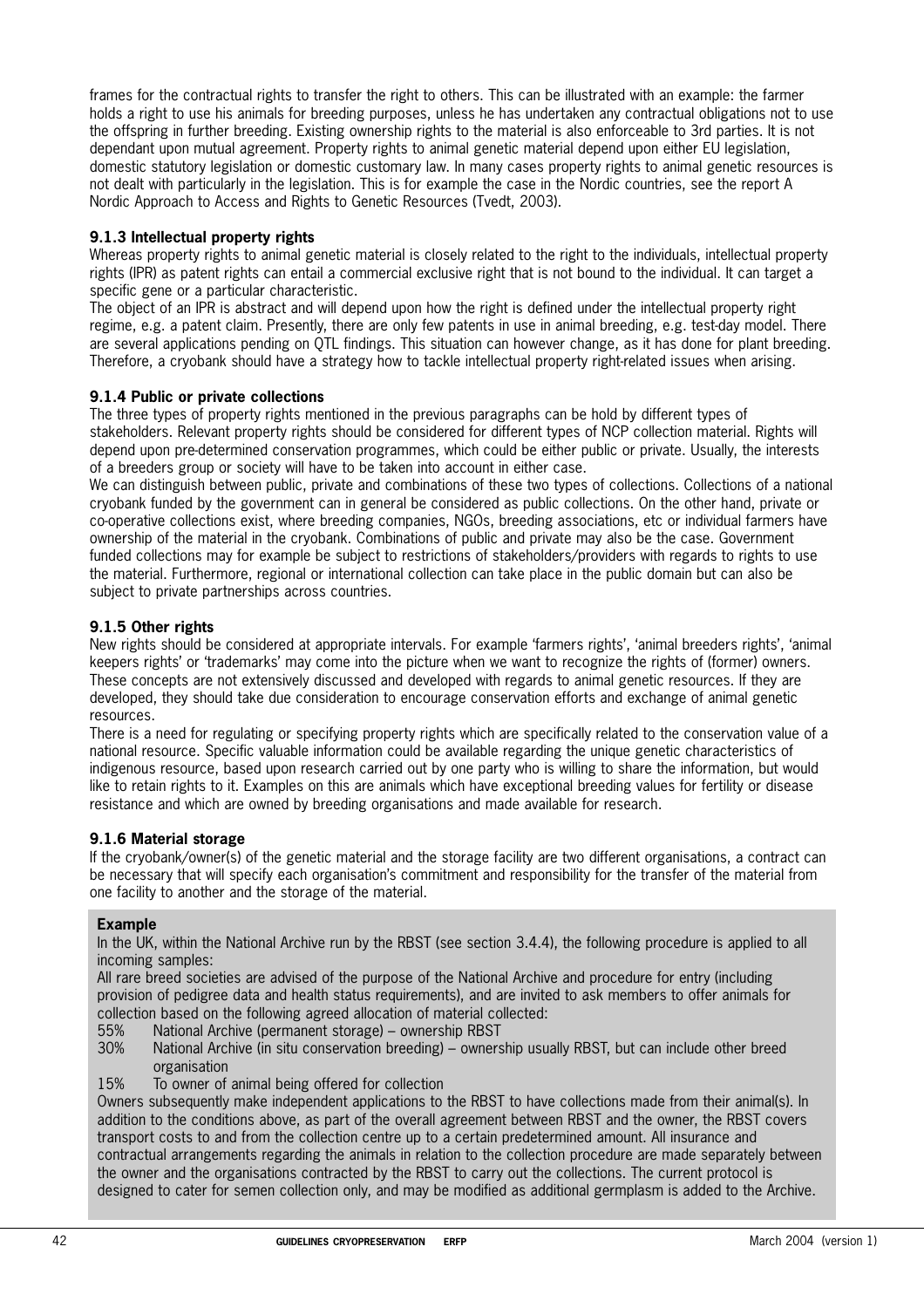# **9.2 Material Acquisition Agreement & Material Transfer Agreement**

The Bonn Guidelines of the CBD (CBD, 2002) suggest elements for Material Transfer Agreements (MTA's) directed at contracts between Parties to the CBD (countries that have signed the CBD). These suggested elements can also serve as background for any MTA, MAA or similar contract regulating access to genetic resources in a repository, such as a cryobank (Cardellino, 2003). The Bonn Guidelines also contain possible descriptions of benefits arising from the use of the material.

For cryopreservation programmes on a national level, model (standard) material acquisition agreements (MAA) or material transfer agreements (MTA) should be developed for intake, use and access to genetic material. The main reason to develop such an MAA is to ensure that the objectives of the cryobank is left with stabile working conditions and a legal situation that ensures its long-term perspectives. A main objective of an MAA is to establish clear expectations with regards to the potential outcome for the provider of the material and with regards to the uses to which the donor can expect the material to be used.

Material Transfer Agreements (MTA) regulates the use of material taken from the cryobank. Thus, it regulates the legal relationship between the cryobank and the receiver of the material. It follows the material when there is a request for use of cryobank material. A model (standard) MTA should be developed for use of genetic material under responsibility of a national cryopreservation programme and a list of criteria need to be developed to be able to deal with requests for genetic material from the cryobank. The MTA should consider mostly the same issue as the MAA but be adjusted to the particular situation where material is given from the cryobank rather than collected for the cryobank.

An overall topic that should be regulated in the MTA is the rights conferred to the receiver when the genetic material is transferred. The MTA will be a contractual right and as we discussed under 9.1, it is mainly enforceable between its parties, e.g. the cryobank and the receiver. Thus, the cryobank should take into account that there might arise particular issues if the receiver wants to transfer the material to third parties. Besides regulating this legal relationship, the MTA can regulate the right of the receiver to use the transferred genetic material in inventions that later are covered by intellectual property rights.

## **9.2.1 Material acquisition agreement (MAA)**

The following elements should be part of a MAA:

Property rights

The MAA should specify the ownership of the germplasm sample. The NCP should clarify existing property rights of incoming material. All three property rights categories should be reviewed (see section 9.1). There may be differences in property rights between donor/animal and the collected genetic material. The cryobank should specify the ownership to the material. Clear instruction to both owner and NCP should be made with regard to individual rights. Property rights of cryobank material need to be a balance between the rights of the (original) owner and the rights of the person/organisation who pays for the collection. In addition, it may be the wish of certain donors to take additional samples from an animal after NCP requirements have been met. Consideration to how this need is to be met should be given.

- Restrictions in use of collected genetic material (entry to collection) This should be described carefully in setting the agreement. If potential competitive problems between provider and cryobank related to the use of the collected material are discussed, an embargo period for use of specific material can be a solution. NCP should avoid exclusive user rights for participants belonging to (partially) public funded cryopreservation programmes. From the perspective of the cryobank the MAA should provide for maximum freedom with regards to the right to use of the material. It should at least ensure the cryobank to have the legal right to use the material in accordance with its objectives. In this respect, the cryobank should have in mind the possible change in use of its collections in the future.
- Rights of subsequent donors

Where cryobank material is used there are naturally offspring born from the cryobank material. The owner of cryobank offspring has no exclusive rights or property rights, unless specified. This aspect should be regulated in Material Transfer Agreements. A standard article should be that cryobank, provider and future user should not claim any intellectual property rights on the derived material, if that is in the interest of the cryobank. This point may become even more valid when somatic cells are stored and possibly used for cloning.

• Veterinary/sanitary aspects

In the signed MAA both the provider and the cryobank should define the veterinary status of the material and confirm the status and its implications. MAA should contain a list of diseases, which have been checked before entry to the cryobank. In the case of transfer of existing cryoreserves into the National Cryobank, current EU or national regulations may prevent material from being used if it was collected under legislation that has been superseded. It is therefore important that all details are checked on incoming samples against the current ability to use the sample for NCP purposes.

• Benefit sharing arrangement in case of (future) benefits. All possible future benefits, arising from the use of the cryobank material must be covered in the MAA (including cloning from somatic cells). One particular issue could be to specify the consequences of the cryobank turning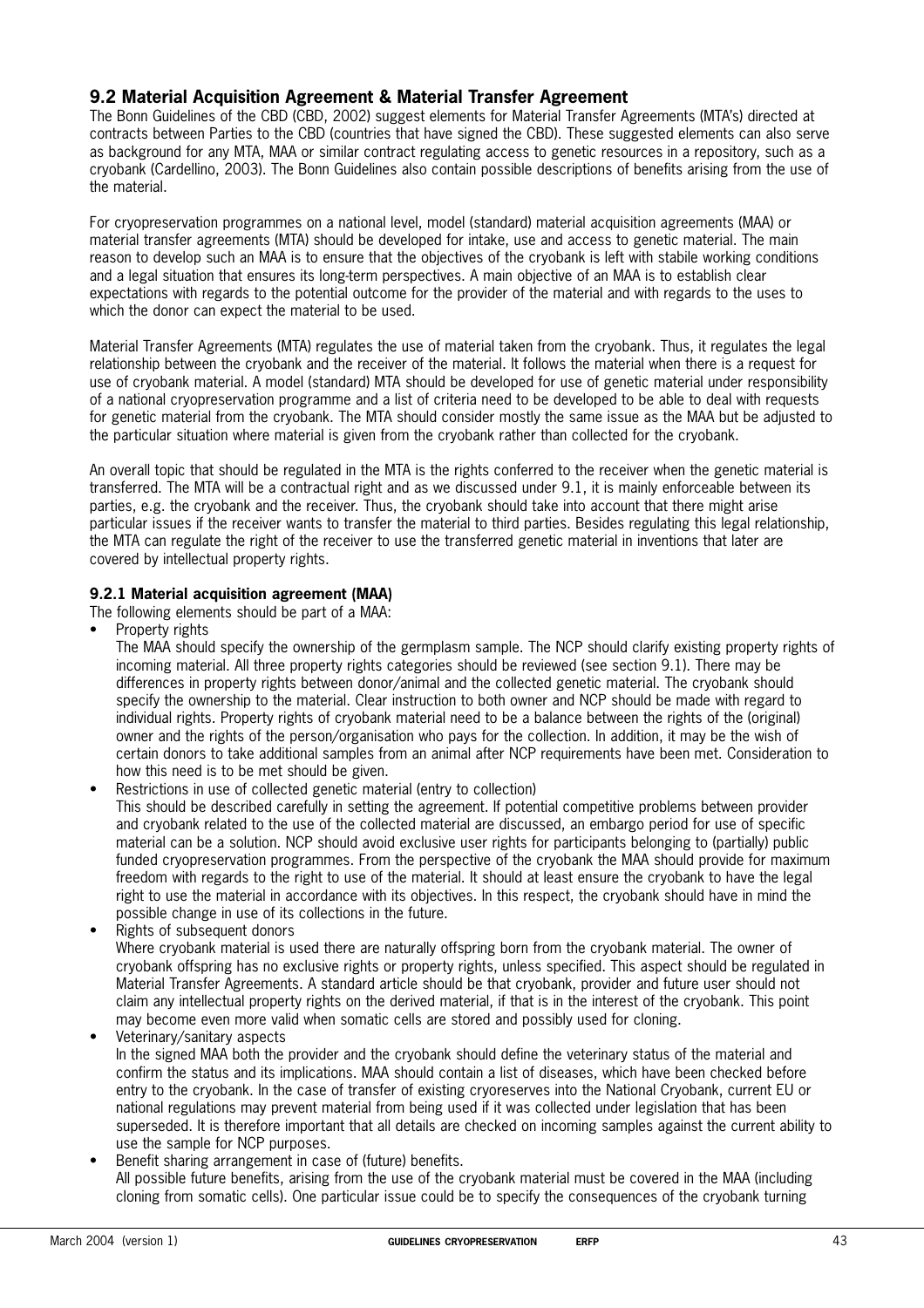towards subsequent commercialisation of the material.

- Storage sites and quality assurance For safety reasons, collection material should be located in a minimum of 2 storage sites. The NCP should ensure that it is satisfied that all sites operate according to its existing guidelines.
- Data protection
- Restriction rights on the donor's information should be considered (e.g. Data Protection Acts)
- Other

Consideration should be given to what would happen if an organisation (provider or cryobank) stops the NCP activities. These considerations should cover what would happen to ownership and who would have the right of first refusal. Some thoughts should be given on international or at least European cooperation in case a cryobank stops its activities.

### **9.2.2 Material transfer agreements (MTA)**

Objectives of the CBD are to promote conservation of biological diversity, the sustainable use of its components and the fair and equitable sharing of benefits arising out of utilization of genetic resources, including by appropriate access to genetic resources and by appropriate technologies (Article 1, CBD, 1992). Access must be on 'mutually agreed terms' (both supplier and recipient must agree on terms and conditions of transfer) and subject to 'prior informed consent' (provider country can decide to grant or refuse access).

Applications for access to genetic material from a cryobank should contain a number of basic elements (according to CBD, Cardellino, 2003):

- Legal entity and affiliation of the applicant
- Type and quantity of genetic resources to which access is sought
- Accurate information regarding intended use
- Kinds and types of benefits that could come from obtaining access to the resources

The NCP has to set criteria for judging applications for use of genetic material from the cryobank:

- The cryobank must adhere to the conditions set out in the MAA. For example what type of uses and under which restriction do the collection and owner(s) of the collection allow use? There can be a significant difference (for example) between privately organised collections of 'main stream' breeds and national collections of endangered breeds in terms of accessibility to the material (long term commercial value versus emergency value). Therefore, these issues must be considered in each case or from species to species.
- The volume of genetic material that is requested should be in comparison to the total stored volume and the remaining storage should not go below a certain threshold.
- To make sure that the collection is not depleted by the successive use, the user needs to give back an equivalent amount of genetic material. The NCP has to check if the user has the financial and/or logistic ability to replace the used cryobank material
- If the requested cryobank material is also (still) available in the commercial sector, the cryobank should not allow use of cryobank material.
- If necessary there need to be consent of the former owner of the cryobank material
- NCP is advised to give a serious advisory role to breeder's societies.

A model MTA could exist of the following elements:

- Property right and use right issues, as discussed above
- The cryobank may want to have access to the offspring from the cryobank material that has been given upon request. If this is the case, it should be stated in the MTA. In this respect the cryobank might want to address to what extent the receiver shall have property right to offspring and to what extent the user shall have the right to claim any intellectual property rights and to what extent the derived genetic material shall be made available back for the cryobank. Moreover it should be clear if the recipient is allowed to exclude others from using the same material. Another way to define the rights of the cryobank could be that users should always (be willing to) give an equivalent amount back to the cryobank.
- Confirmation of veterinary status of the requested material and the implications of this status for (future) use. User has to sign that he/she is aware of the veterinary restrictions and risks with respect to use of specific cryobank material.
- Consent of the former owner of cryobank material (if necessary)
- Benefit sharing arrangement in case of (future) benefits (Reference: CBD, 2002)

#### **Conclusive summary**

- NCP's need to develop legal instruments in order to guarantee long time viability of the cryobank
- Property rights and rights of disposal are critical elements
- Standard or model Material Acquisition Agreements and Material Transfer Agreements have to be developed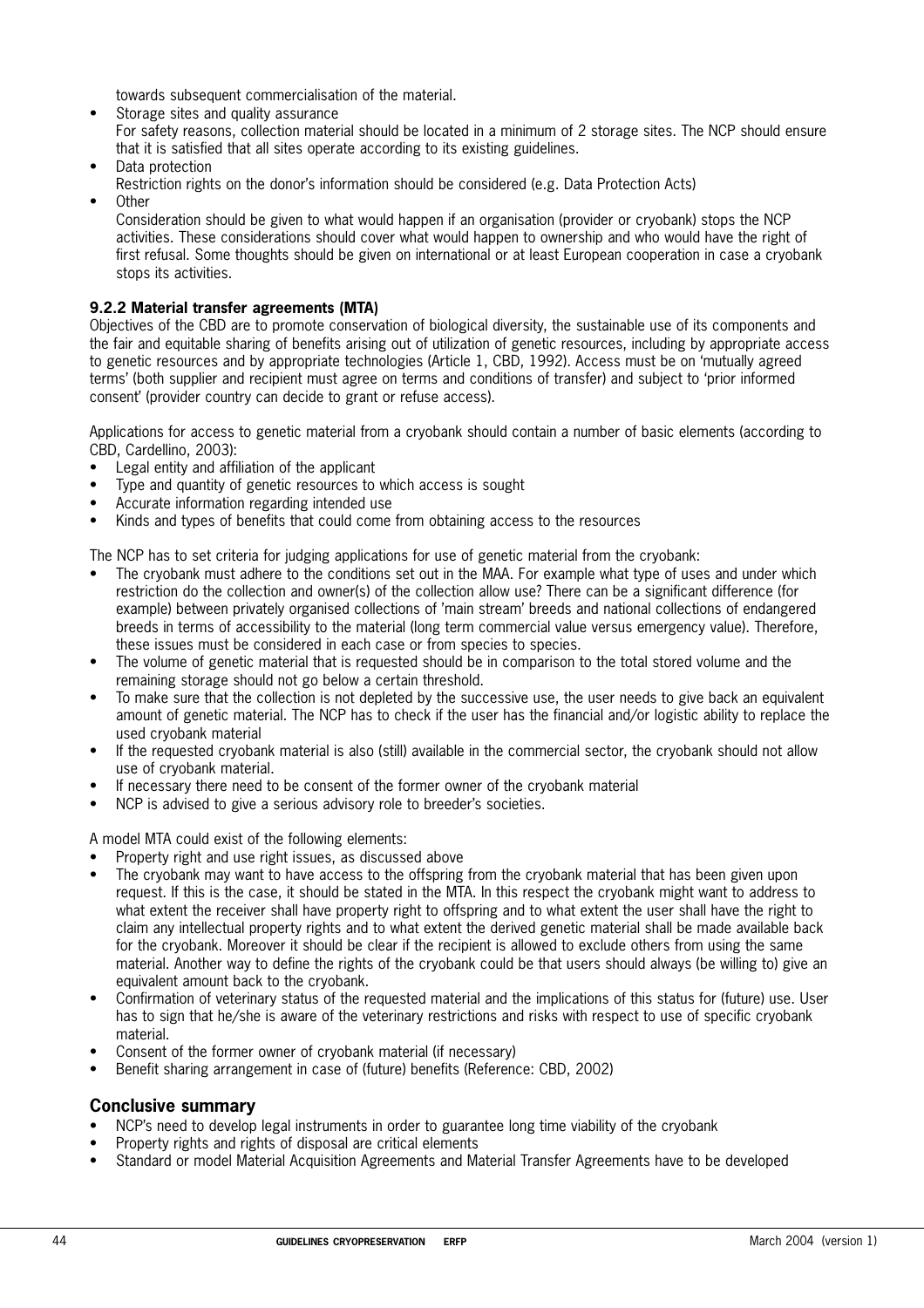# **Literature**

- CARDELLINO, R., 2002: The international legal framework for AnGR. In: Workshop on Cryopreservation of Animal Genetic Resources in Europe, p. 128, editor: D. Planchenault, Paris 2003.
- CBD 1992: Convention on Biological Diversity.
- CBD, 2002: Bonn guidelines on access to genetic resources and fair and equitable sharing of the benefits arising out of their utilisation.
- TVEDT, M.W., 2003: A Nordic Approach to Access and Rights to Genetic Resources. p. 96, The Nordic Council of Ministers, Copenhagen 2003.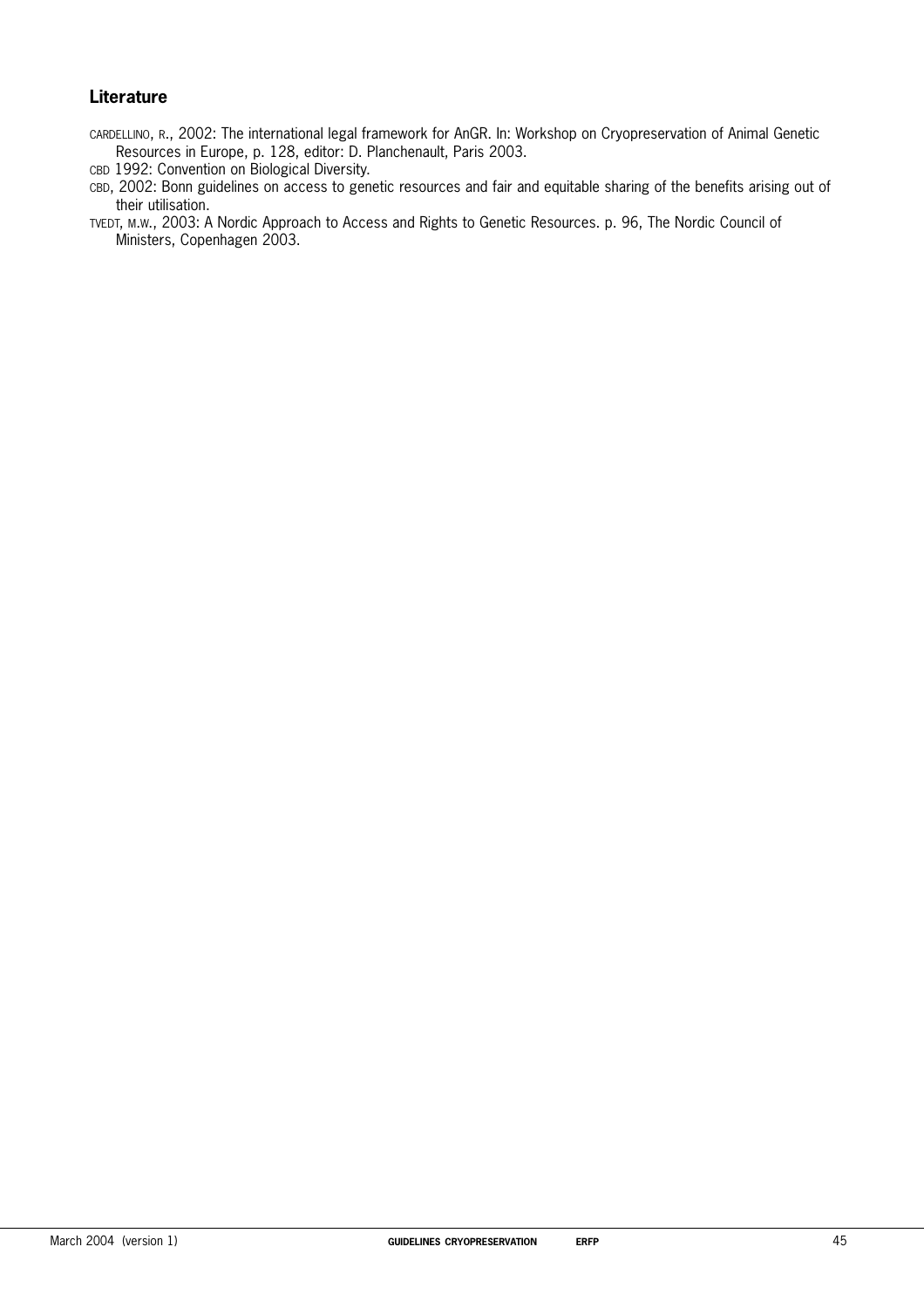# **10 Names and addresses of participants and major contributors**

Coralie Danchin-Burge Cryobanque Nationale / Institut de l'Elevage Dep Genetique, 149, rue de Bercy 75595 Paris Cedex 12 France coralie.danchin@inst-elevage.asso.fr

Barbara Gajda National Research Institute of Animal Production 32-083 Balice/Kraków Poland bgajda@izoo.krakow.pl

Gustavo Gandini Universita di Milano Department VSA Via Celoria 10 20133 Milano Italy Gustavo.Gandini@Unimi.it

Ilma Grigaliunaite Lithuanian Veterinary academy Tilzes 18 3042 Kaunas Lithuania ilma.grigaliunaite@lva.lt

Eildert Groeneveld FAL Institute for Animal Breeding Hoeltystr. 10 D-31535 Neustadt-Mariensee eg@tzv.fal.de

Sipke Joost Hiemstra Centre for Genetic Resources, the Netherlands (CGN) Wageningen University and Research Centre P.O. Box 65 8200 AB Lelystad Sipkejoost.hiemstra@wur.nl

Asko Mäki-Tanila MTT Agrifood Research Finland Animal Breeding 31600 Jokioinen Finland Asko.Maki-Tanila@mtt.fi

Alfredo Martin Ministerio de Agricultura, Pesca y Alimentación C/Jose Abascal 4-7-PI 28071 Madrid **Spain** amartin@mapya.es

Mihàly Pàsztor Ministry of Agriculture Kossuth L. Tér 11 1055 Budapest Hungary mihaly.pasztor@fvm.hu

Flavia Pizzi IBBA-CNR, c/o VSA Universita Di Milano Via Trentacoste 2 20133 Milano Italy Flavia.Pizzi@Unimi.it

Thomas Andreas Schmidt FAL Institute for Animal Breeding Hoeltystr. 10 D-31535 Neustadt-Mariensee Germany thomas.schmidt@fal.de

Saffron Townsend Rare Breeds Survival Trust RBST, NAC, Stoneleigh Park Warwickshire CU8 2 LG United Kingdom saffron.townsend@rbst.org.uk

Morten Walløe Tvedt FNI, The Fridtjof Nansen Institute P.O. Box 326 1326 Lysakar Norway mwt@fni.no

Jack Windig Animal Sciences Group Wageningen University and Research Centre P.O. Box 65 8200 AB Lelystad The Netherlands Jack.windig@wur.nl

Henri Woelders Animal Sciences Group Wageningen University and Research Centre P.O. Box 65 8200 AB Lelystad The Netherlands Henri.woelders@wur.nl